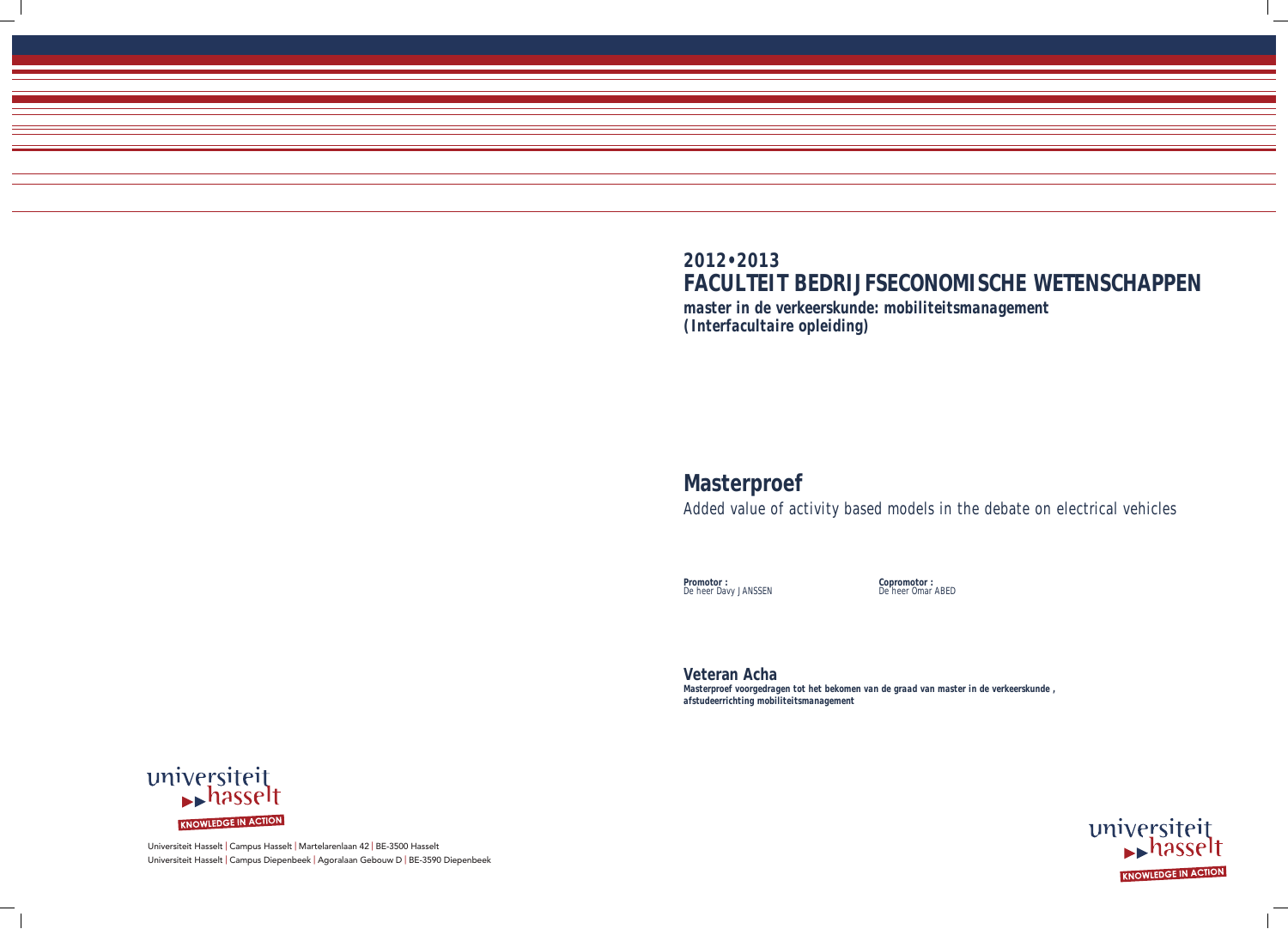## **2012•2013 FACULTEIT BEDRIJFSECONOMISCHE WETENSCHAPPEN**

*master in de verkeerskunde: mobiliteitsmanagement (Interfacultaire opleiding)*

# **Masterproef**

Added value of activity based models in the debate on electrical vehicles

**Promotor : Copromotor :** De heer Davy JANSSEN De heer Omar ABED

**Veteran Acha** 

*Masterproef voorgedragen tot het bekomen van de graad van master in de verkeerskunde , afstudeerrichting mobiliteitsmanagement*

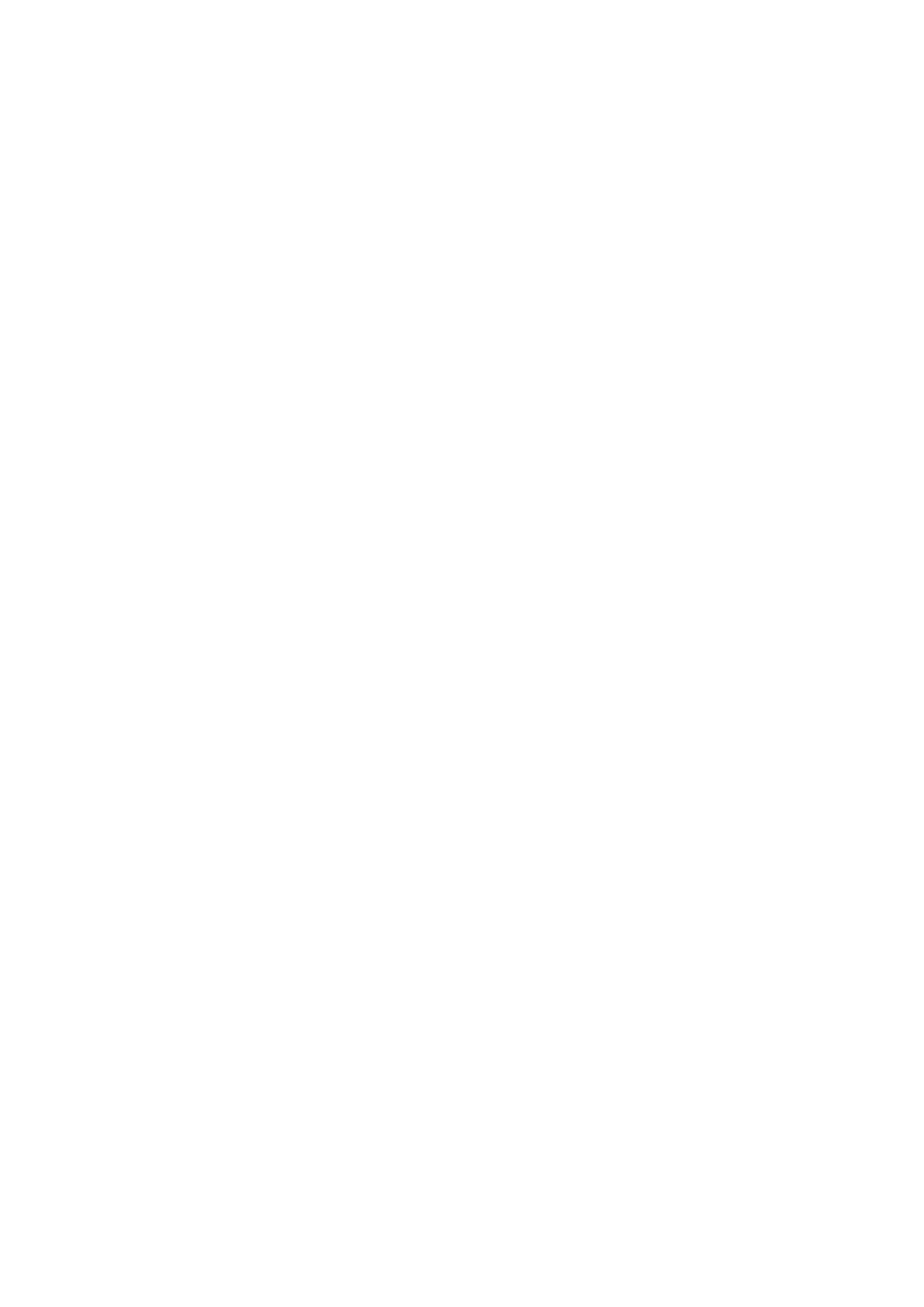#### **Abstract**

The road transport sector is entirely dominated by internal combustion engine vehicles; therefore faced with many challenges including high oil dependency, increasing environmental pollution and climate change which endanger human health. Therefore, the electric vehicle has been in the forefront of road transport research. While electric vehicle is a major break-through in the road transport sector, they have their own challenges. The main issue in this paper is "If two vehicles (one gasoline/petrol vehicle and any type of electric vehicle) are present in a household it is therefore imperative to model, who will use which car and for which trip type?" The main goal of this thesis is to decide the vehicle choice per trip when both an electric vehicle of any kind and an internal combustion engine vehicle are present within the same household. Data was collected using an online questionnaire. The method used to analyze the data was Analytic Hierarchy Process (AHP). The stated preference questionnaire also provided data used for the pair-wise comparisons used in the AHP model. In the AHP model, three vehicle alternatives; status quo or internal combustion engine (ICE) vehicle, Plug-in hybrid electric vehicle (PHEV) and all-electric vehicle (EV) were used with five criteria to obtain the best suited vehicle to swap with the status quo. The result was in favour of all-electric vehicle (EV). Which means EV is the most suited vehicle to be considered in the swapping model. Any future research should model the swapping process between the status quo and EV.

Word count: 10,236 words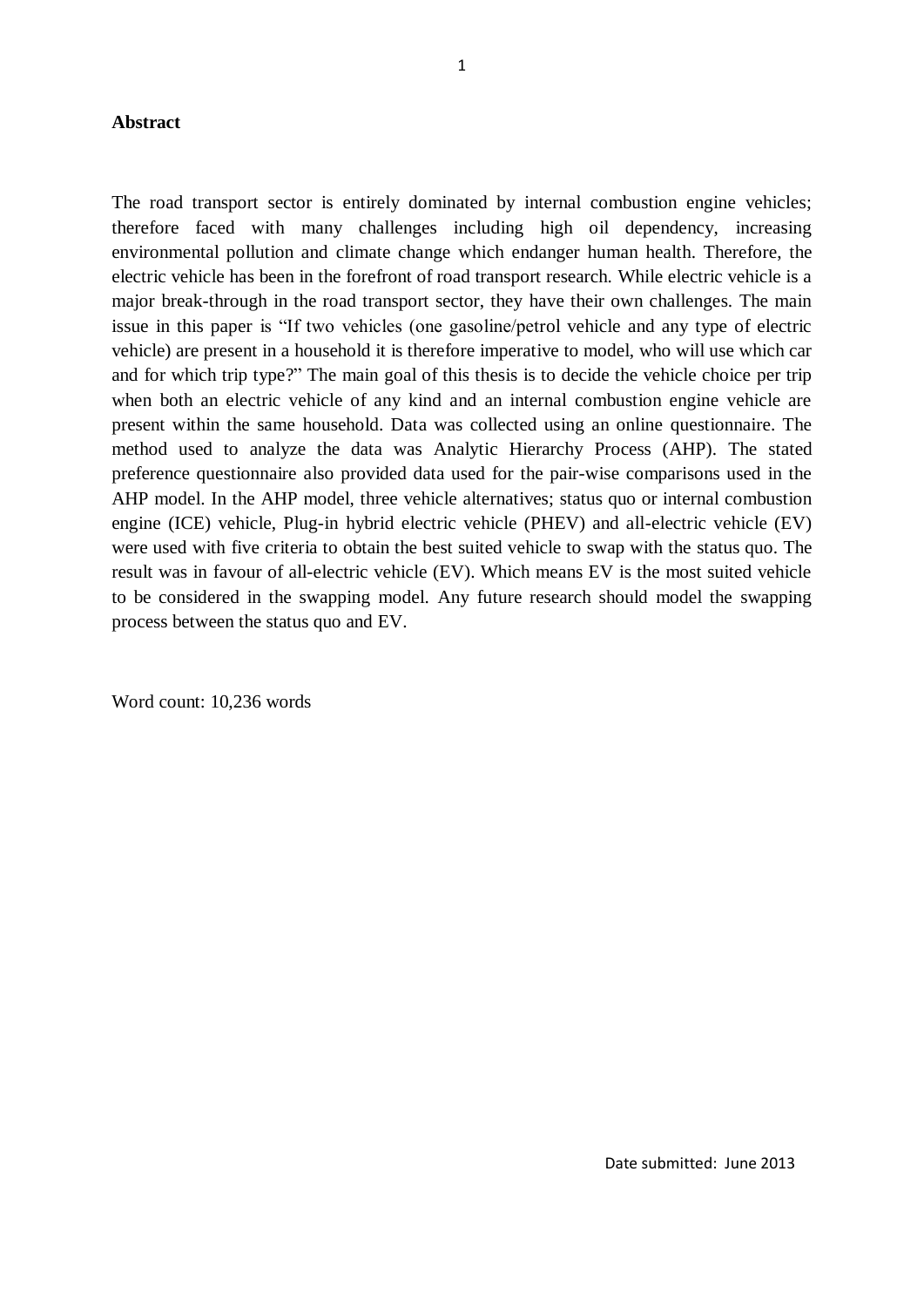#### **INTRODUCTION**

Passenger car use has a large share in the transport sector and this trend is expected to increase further in the future. The road transport sector today is almost entirely dominated by internal combustion engine vehicles with about 95% dependency rate of transport on fossil fuel (Hacker et al., 2009). In the transport sector, light-duty vehicles account for about 60% of energy use and greenhouse gas emissions (Yang and McCarthy, 2009). In Europe in 2004, out of the 30% of total final energy consumed by the transport sector, road transport consumed 82% which was responsible for  $25\%$  of  $CO<sub>2</sub>$  emissions (Perujo and Ciuffo, 2009). The road transport sector faces challenges due to the kind of vehicles that are predominant on the roads which is characterized by ever increasing pollution, high oil dependency, and climate change to name a few.

#### **Background and problem definition**

Personal mobility in Western countries has increased from 17km a day in 1970 to 35km in 1998, resulting to environmental pollution (from emissions) and damage to health (Panis et al., 2008). Because of the ever increasing travel distance of motorist to perform their daily activities, and due to the fact that people are very interested in the comfort standards of their own vehicles and to enjoy their privacy, they fall in love with their personal vehicles as most of them do not choose to commute by public transport. The quest for ways to lessen the consequences of this trend has driven research in the direction of the electric vehicle.

While breakthrough in the road transport sector is anticipated by using the electric vehicle, the electric vehicle brings along its own problems of deployment; which include batteries that are not robust enough, high cost of battery as well, the question of the electric grid to withstand the increased demand for electricity as a result of recharging (Plug-in electric vehicles and batter electric vehicle), and reduced travel distance as compared to internal combustion engine vehicles. The electric energy available for charging and recharging of electric vehicles depends on the electric grid; and the costs and amount of emissions from electric vehicles depends on the quantity, location and timing of vehicle electricity demands.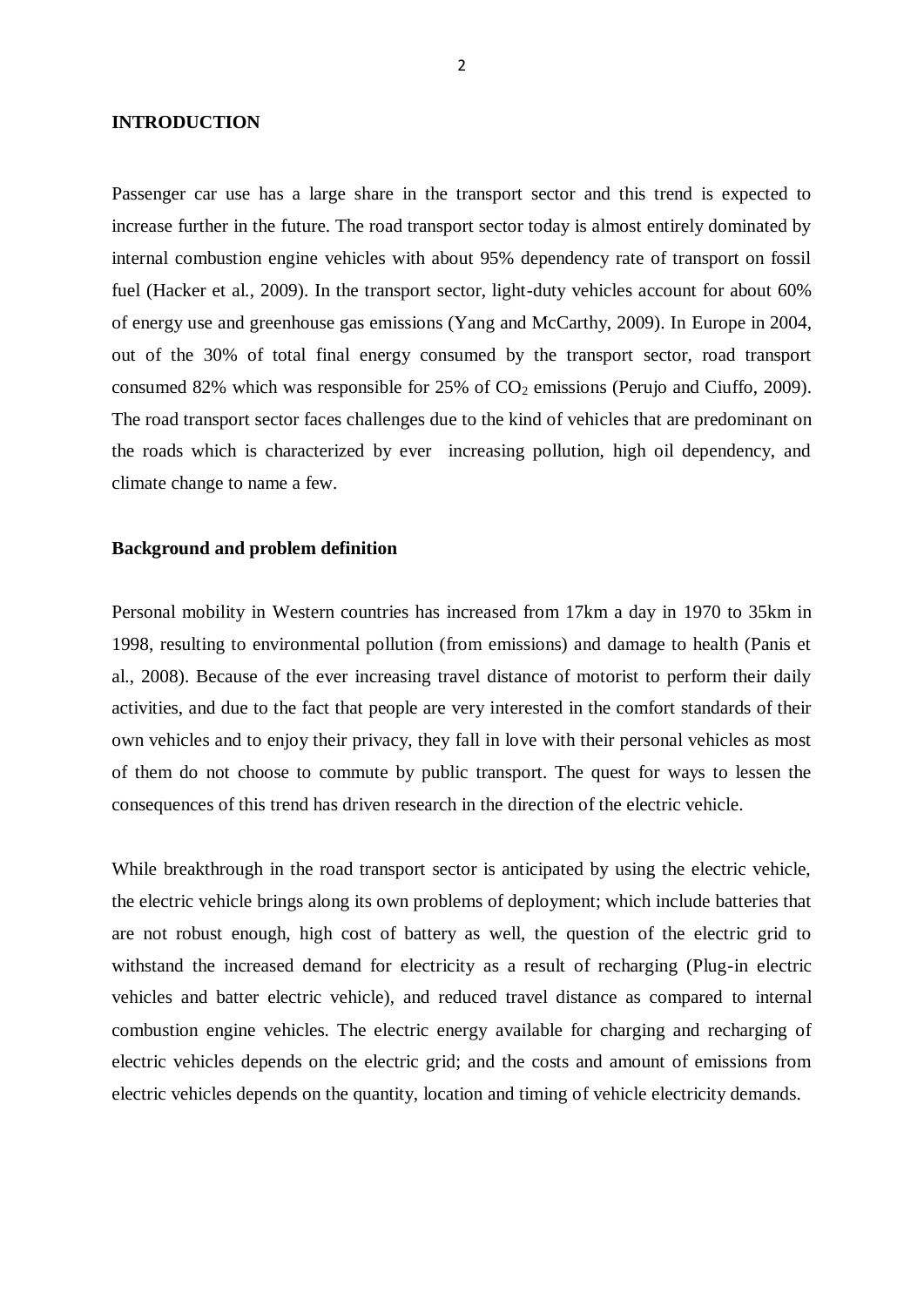Although the driving range or travel distance of electric vehicle depends on the robustness of the battery, it is also influenced by the daily activity patterns of the individual or house hold (that is location, duration and kind of activities that they carry out from day to day). This means that the travel range of the electric vehicle depends on the spatial-temporal linkages between the kinds of activities that individuals or households carry out as part of their daily activity schedule. The variety of and numerous daily activities that individuals/households perform constitute the core of the limitations of the conventional (4-step) transport model and the travel activity data provides insight on the effects of widespread adoption of the electric vehicle (Kang and Recker, 2009). It also touches on the demographic characteristics of the household. As a result of the afore mentioned limiting factors of the electric vehicle, its market penetration in the near future depends on the technological advancements in the direction of battery robustness, and individual/household perception of electric vehicle and associated user behaviours. These are issues that transport decision makers, politicians and manufacturers of automobiles have to consider so as to increase the market penetration of electric vehicle in the future. Therefore, there is the need for more research in this regard so as to lesson these ills that are present in the road transport system today. Also, households need to consider the advantages of using electric vehicle and include it in their fleet of vehicles. The ownership of multiple vehicles with different characteristics in a household would encourage and promote swapping of the vehicles according to their characteristics and characteristics of the trips (purpose of trip and distance to be covered). The choice of second vehicle is of paramount importance in order to perform swapping behaviour between household fleet of vehicles with different characteristics. This brings about the clear statement of problem of this thesis which is "If two vehicles (one gasoline/petrol vehicle and any type of electric vehicle) are present in a household, it is therefore imperative to model who will use which car and for which trip type?"

#### **Motivation and objectives**

The introduction and background raised a lot of questions which need to be answered. Interests on how to attempt answers to these questions pave the way for solutions to many of the issues raised herein. This include seeking solutions to the over dependency of the road transport sector on fossil fuels which is a source of greenhouse gas emissions and resultant environmental pollution. Is the electric vehicle seen as one of the best solution to solve these problems? If that is the case, then the electric vehicle will become popular in these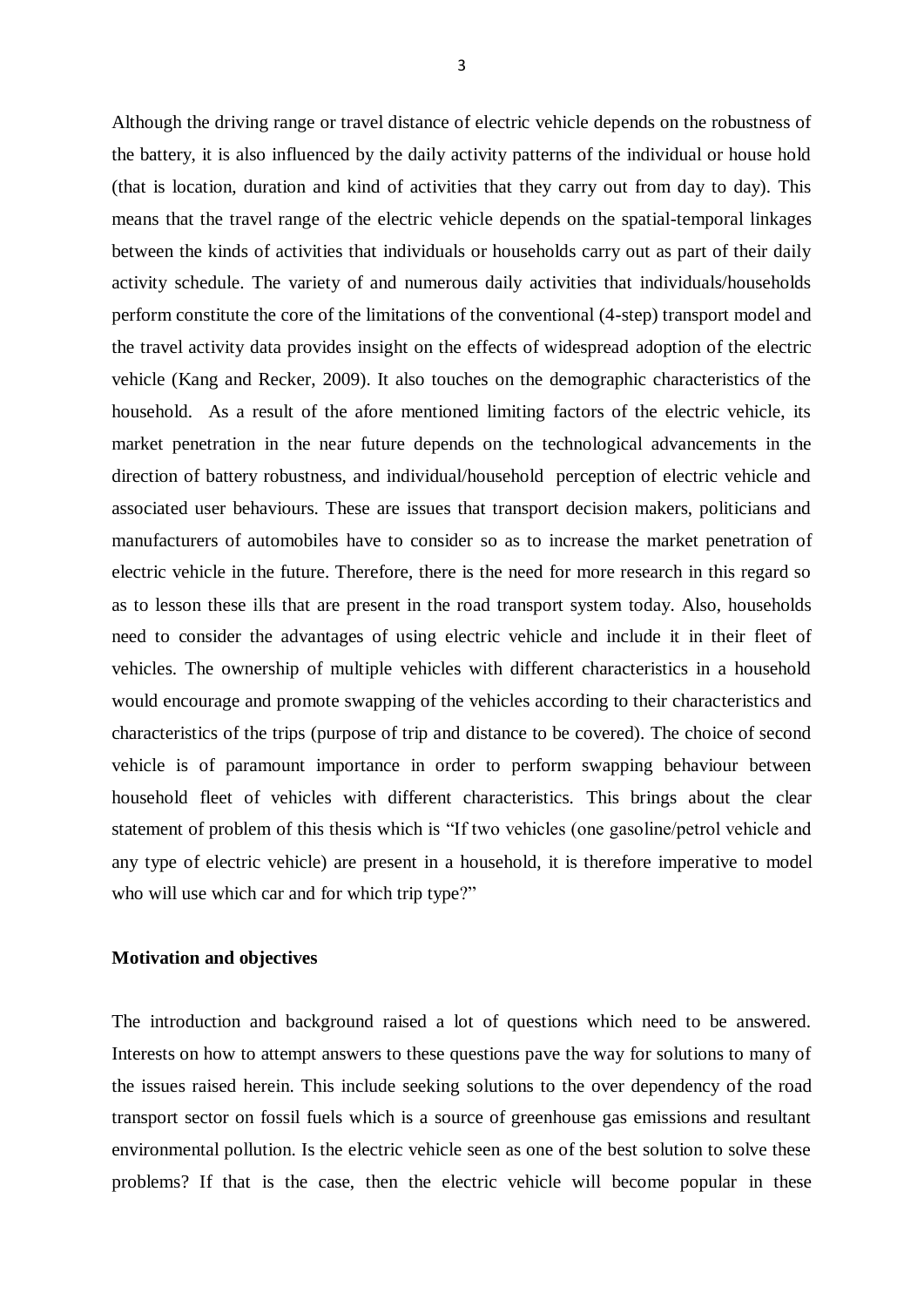households. However, we will find this out later on in this paper. which type of electric vehicle is best suited to reduce these problems. Then several aspects of electric vehicle use have to be studied. One of these is car swapping behaviours when an electric vehicle and internal combustion engine vehicle are present at a given time in a household with more than one person with driving license.

Looking at the history of papers and projects that are found in this domain, most of them do not report on vehicle swapping between members of same household. Even the few found only used discrete choice to model vehicle choice and not vehicle swapping per say, (to the best of my knowledge) but took a different underpin.

This thesis is designed as an attempt to enhance the current state of the knowledge that involve the use of electric vehicles in the household by investigating how hybrid households carryout vehicle swapping. By hybrid households, we mean households that own both normal internal combustion engine vehicle and a type of electric vehicle. The geographical scale of this study is meant to be Belgium though there is limited number of electric vehicles that are deployed in this area. The main statement of goal of this master thesis is to decide the vehicle choice problem, when both an "electric vehicle" and an internal combustion engine vehicle are present within the same household. The actual swapping process is beyond the scope of this paper.

#### **LITERATURE REVIEW**

Relevant literature related to this thesis will examine the use of activity based models as a superior modeling approach for predicting transport demand (over four-step models). Electric vehicles are portrayed as one of the best ways to reduce emissions from transport as compared to other fuel modes as their deployment means reduction of transport sector reliance on fossil fuels. Effects of Individual/household behaviours when they own an electric vehicle including driving behaviour, adaptation to trips and trip planning (and readjustments), charging behaviour (time, place, and frequency), and trip rescheduling are of importance. Electric vehicle is presented as what the future holds for the transport sector. It will demonstrate the effects of vehicle fuel type on daily activity patterns of individuals (agents) and/or households. In the following section, we make an overview of electric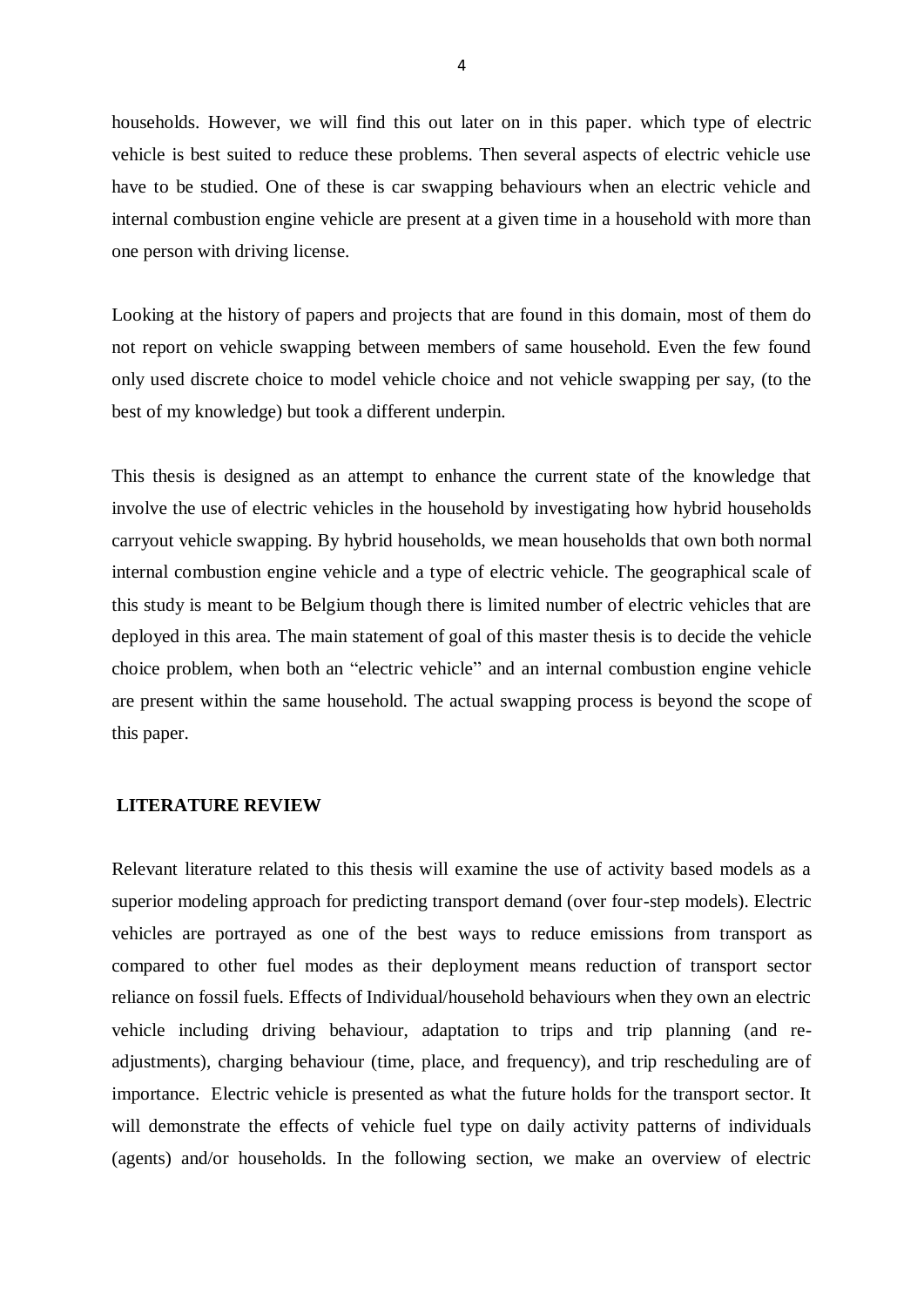vehicle; a discussion on travel demand approaches is made by throwing more light on the superiority of activity based models over the traditional 4-step model. This will be followed by an overview of the sales and the ownership of electric vehicles in Belgium, and finally the use and application of Analytic Hierarchy Process in transport related research.

#### **Background of electric vehicle**

According to the Encyclopedia of Science & Technology Online, electric vehicle is "a ground vehicle propelled by a motor that is powered by electrical energy from rechargeable batteries or other source on board the vehicle, or from an external source in, on, or above the roadway". The electric vehicle has many advantages over internal combustion engine vehicles (ICEVs) as they promise much environmental advantages and enormous energy savings together with cost benefits that arise from both maintenance and operating costs (Kurani et al., 1994). Electric vehicles have the advantage of being charged in many places ranging from home, work place, and other convenient places, unlike fuel for the ICEV that can only be purchased from the fuelling station. One important characteristic of the electric vehicle is that electrical energy is being store in the battery, this plays down on the driving range of the vehicle as the battery has low energy density and can be easily depleted after few kilometers travelled (Kurani et al., 1994; Kang & Recker, 2009). They went ahead to report that electrical vehicle should not be a complete substitute for ICEVs as they too have their own new capabilities as well as limitations. This means that limited travel range and long charging time of battery present enormous challenge of selling electrical energy to drivers who usually drive for long distances and have been used to quick and fast refueling.

#### **Travel demand modeling approaches: 4-steps Vs. Activity-based.**

The aggregate approach or first generation of transport models involve the traditional 4-step model that model trip generation and attraction, distribution, modal split and traffic assignment. This model is very simplistic and does not take into consideration interactions of trips within a trip chain, interaction between different tours and also does not consider the fact that travel is a derived demand which is demand for activity that need to be performed.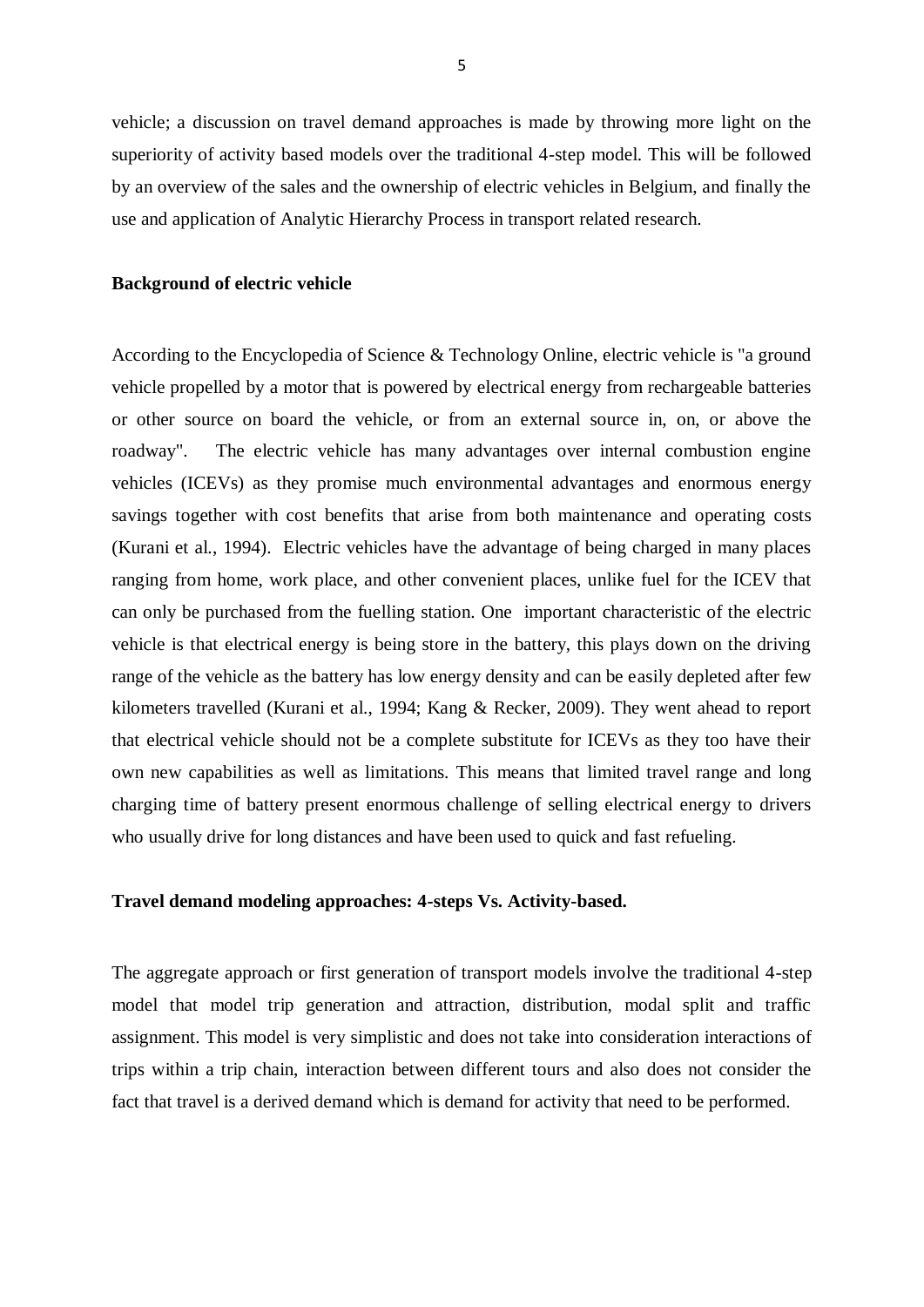Literature on Activity based models reports that they are derived from improvement of the traditional 4-step model. The traditional 4-step transport models take trip as the starting point of the models, trips are modeled starting from their generation, distribution over geographical space, modal split and their assignment to the various road networks. These models have been inadequate in handling many important policy issues though there have registered success in their application to some extent, for example construction of a new transportation infrastructure (Algers et al., 2001).

The limitations of the traditional 4-step model have led to the emergence of more complex travel forecasting models namely tour based models and activity based models. These new generation of travel demand models have the following features: (1) an activity-based structure , which implies that travel demand is derived from daily activities carried out by households/individuals within the household, (2) a tour based platform where a tour instead of the basic trip is used as the basis of analysis, (3) micro-simulation modeling techniques that use households and individuals within the household at a fully disaggregate level, which convert travel and activity related choices from fractional probability models outcome into a series of decisions among the discrete choices. An ideal activity-based model is one that takes into consideration activity participation along a particular time frame as constrained by time, space and social networks; accounting for interdependency among individuals within the household, among individual trips, and trips within the same trip chain (Kochan et al., 2008).

Over the past decades, a strong debate over the use of activity based models to further the understanding and to better appreciate the impacts of emerging transportation policies; and to improve travel demand forecasting has been made (Doherty et al.). One of the main issues raised in the debate is how individuals conduct their travel behaviours. This means interdependency exists between the various activities that are performed, where, when, for how long, with whom, which transport mode and route choice made (Doherty et al.). Households respond to changes in transport policies in a complex manner and in many ways, some of which include reorganization of trips into tours, reassignment or redistribution of trip/task among members of the household, and revision and /or rescheduling of activities and travel plans as a whole (Doherty et al.)

Activity based models with their in-depth analysis of how people carry out their activities in time and space go a long way to give a good perspective on the strategies involve in doing so.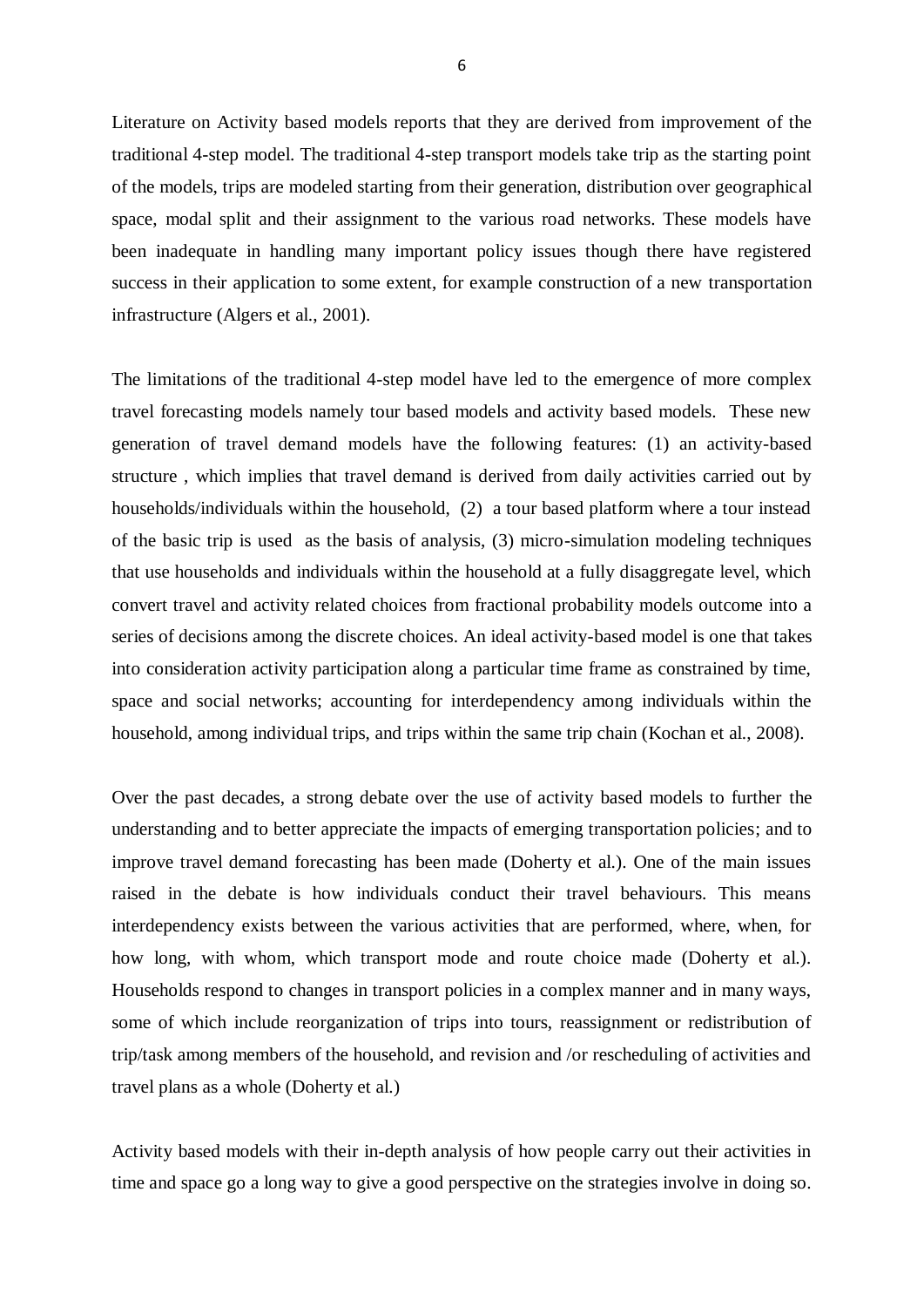This holds true for other urgent transport policies like use of electric vehicles. The key question here is how people will adapt and change their travel activity decisions and behaviours. The outcome of this decision is often what is modeled in activity based models. It has been argued that people make and adapt their activity and travel decisions based on the prevailing transport (Travel Demand Management, TDM) policies (Doherty and Miller, 2000); this is to say that people respond to TDM policies by readjusting the spatial-temporal aspects of their activity patterns. The increasingly complex travel pattern and the need to estimate any changes that result from changes in new transport policies in other to better appreciate travel behaviour can only be well developed using activity based models due to their complex nature (Shiftan, 2003). The superiority of activity based models over other transport models makes it the best policy tool for transport demand modeling.

#### **Electric vehicle sales and ownership in Belgium**

Fossil fuel consumption has become a grave concern to the European Union and Belgium in particular. Belgium imports all of its petroleum, coal and natural gas needs. Ever rising fuel prices and environmental pollution have been confronted by great move towards the use of renewable and clean energy solutions. The gross energy dependence of Belgium presently stands at 77.9%, with a 79.3% dependence on foreign oil (Global Automobile Team, 2010; ACEA, 2012)

The ownership of electric vehicle is still very low in Belgium. The market for hybrid vehicles and electric vehicles is still developing. Hybrids and electric vehicles sales stand at roughly 1% in the entire Belgian vehicle market, with Toyota's Hybrid (parallel hybrid electric vehicle) being the most popular (Global Automobile Team, 2010). Other hybrid electric vehicles owned by Belgians include Lexus, REVA, Honda, and BMW. Volvo (C30), Peugeot (3008 Hybrid4), Mitsubishi (i‐Miev), and Ford (Focus) are also active in the electric vehicle sector and have announced their intentions to market electric vehicles in Belgium in the nearest future. However, hybrid and electric vehicle ownership is expected to gradually increase from a few hundreds to a few thousands over the next five years, approaching 10.000 units by 2015 (Global Automobile Team, 2010) .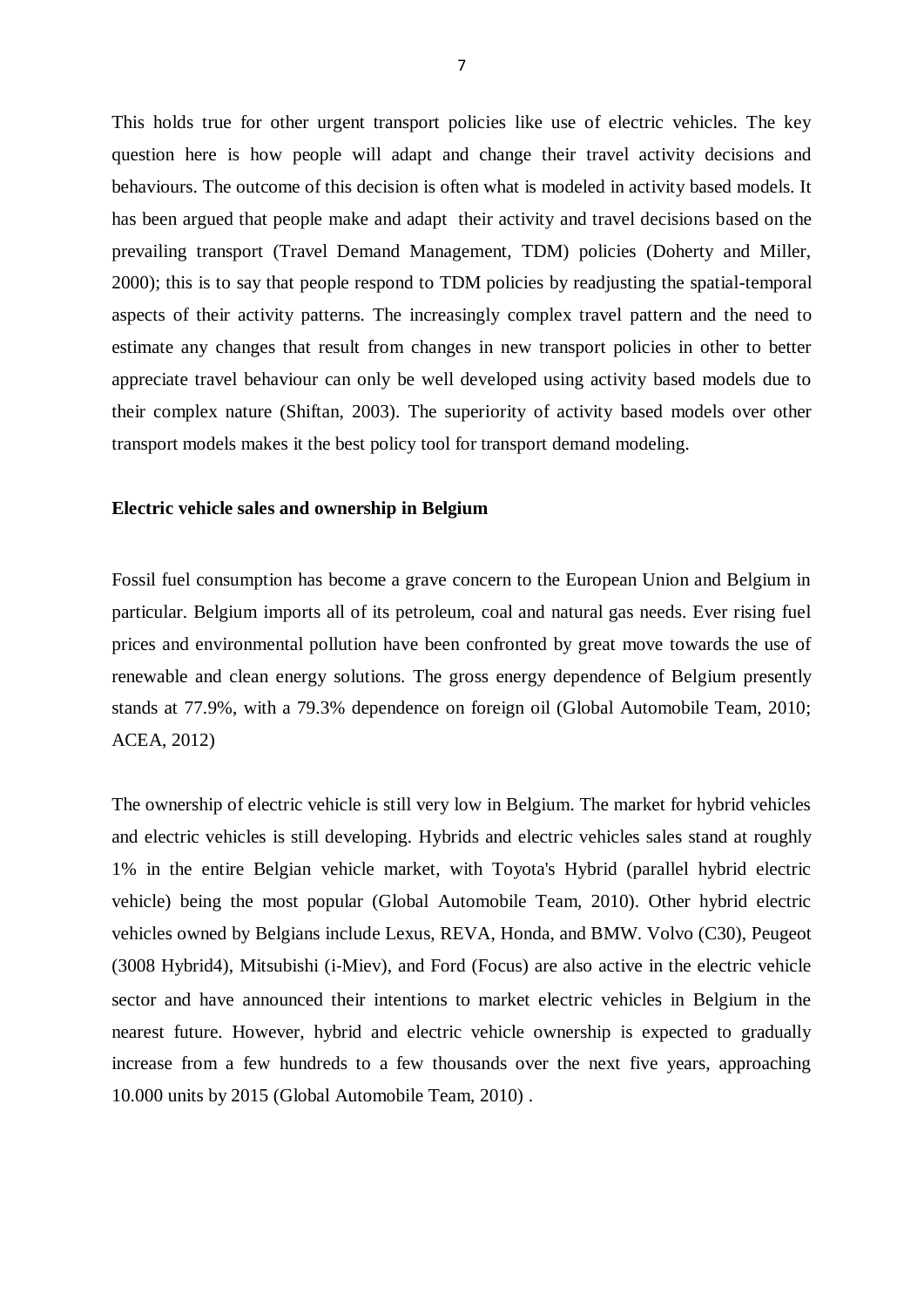By the year 2020 to 2025, a majority of stakeholders in Europe (and Belgium, specifically) forecast a realistic market share for new electric vehicles at 3 to 10% (European Parliament, 2010). The market penetration of electric vehicles will depend on how fast the technology behind it (battery) develops and how individuals/households perceive and accept electric mobility. In the EU-19, if the current trend of new vehicles sales of approximately 15.000.000 vehicles in 2009 continues, this will result to between 450,000 and 1.500.000 electric vehicle units sold by 2020 to 2025 (European Parliament, 2010).

The Belgian government has however created several incentives to encourage and promote the ownership of electric vehicle. These incentives include a 30% federal tax credit (maximum Euro 9,000) when a new electric vehicle is purchased. The subsidies are somehow different in the various regions in Belgium. In the Flemish region, the government gives a 30% and a 50% subsidy for the purchase of electric vehicle and electric motorcycle respectively; while in the Walloon region, the government offers a 75% subsidy (up to Euro 25.000) for the purchase of a new electric vehicle (Global Automobile Team, 2010).

Furthermore, Belgium does not presently have adequate charging infrastructure to support electric vehicles that depend on energy from the electric grid. There are a meager 19 charging stations in the whole of Belgium with a majority of them located in the Flemish region. In order to expand on the sales and ownership of electric vehicles in Belgium, charging stations must be developed, and also the issue of integrating the charging stations into the electric grid must be carefully addressed.

#### **Electric vehicle user's recharge behaviour**

Households/agents who own electric vehicle exhibit a variety of charging behaviour which influences the deployment of electric vehicle in the society. Charging behaviour is very important for policy makers and analysts since the incremental economic, environmental and societal benefits of electric vehicles depends on the agent's driving and recharging behaviour (Davies and Kurani, 2010).

A handful of literature on electric vehicles report on various charging scenarios among which are Davies and Kurani, 2010; Axsen and Kurani, 2009; Baptista et al., 2010; Lemoine et al.,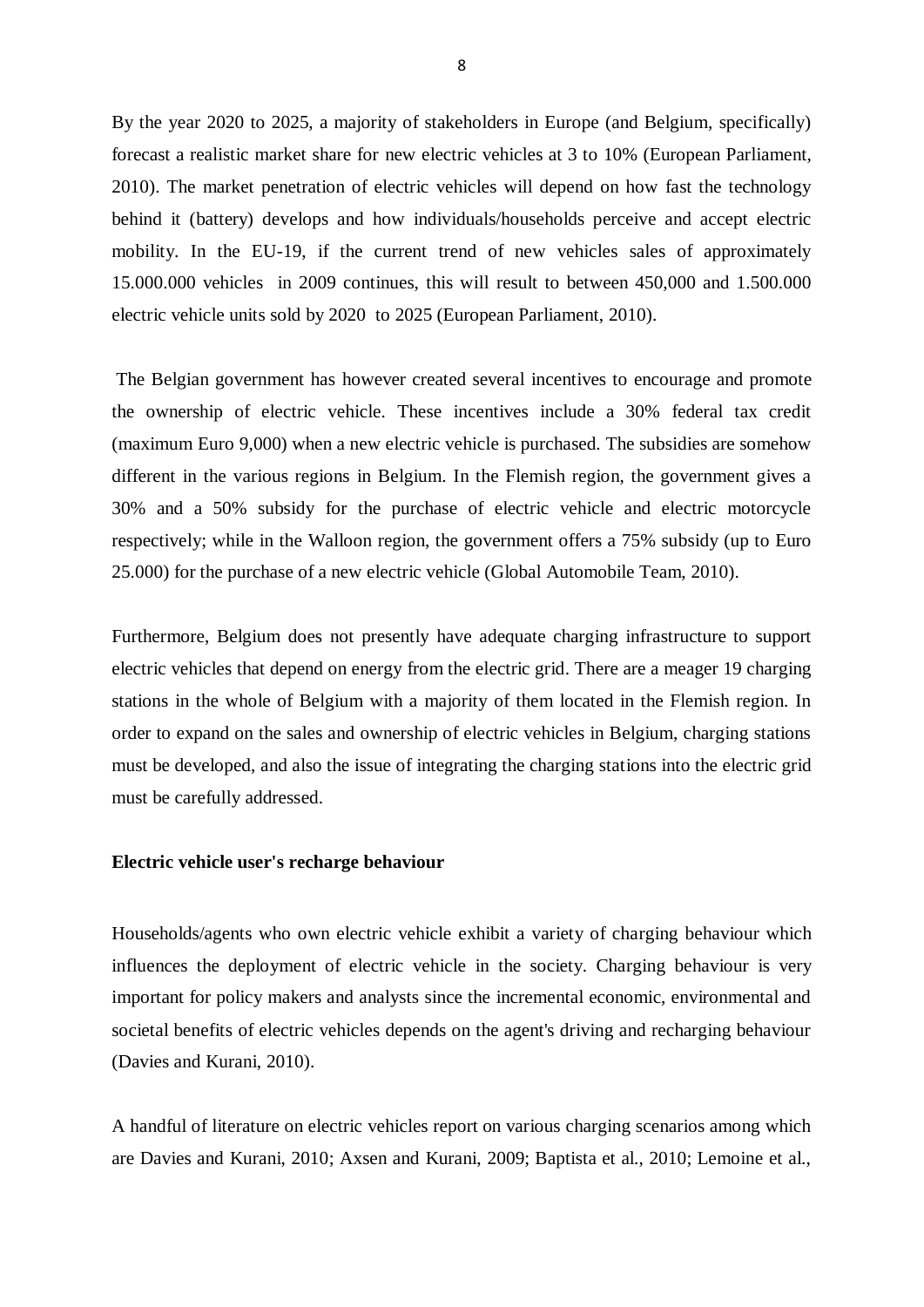2006; Kurani et al., 1994; Balducci, 2008; Axsen and Kurani, 2008; Clement-Nyns et al., 2010; Geth et al., 2010; and Knapen et al. Upon owning an electric vehicle, the owners adopt a new lifestyle whereby they plug in the vehicle to charge immediately they arrive their homes in the evening and unplug before they drive the vehicle the following morning. In this case they adjust to driving only over the distance which can be powered by the electric battery thereby avoiding being left stranded by their car on the way. Depending on the charging behaviour performed, the distribution of electric energy used to recharge electric vehicle according to time-of-day could affect the amount of energy provided by the electricity providers as they will try to meet up with the extra demand. Depending on the way electric energy is produced and distributed, various regions of the country may be affected by the manner in which the electric vehicles are recharged. Also, time-of-day is an important determinant of the charging load on the electric grid. While night-time recharging will help level-up the demand and increase efficiency of the system, daytime recharging may worsen the prevailing demand peaks (Davies and Kurani, 2010).

#### **Household/Agent's perception of electric vehicle and driving/charging behaviour**

Households or agents' perception of electric vehicle is influenced by the distance within which the vehicle can cover with the energy contained in the vehicle's battery. Therefore travel range is vehicle's major drawback at this stage of vehicle electrification. This perception is known as "range anxiety" (van Haaren, 2011). It is therefore, important to investigate what the agent's expectation of the range requirement is like for an electric vehicle of some sort.

Agents are scared by the fact that they can be left stranded by their vehicle on the way because of the complete depletion of the battery. The agent's range anxiety is affected by vehicle characteristics like battery energy density and recharge times. Van Haaren (2011) recounts a recent study done in the US by Deloitte who found out that 80% of participants in the survey expected a driving range of 100 miles or more from the electric vehicle. Also, more than 60% of agents want to carry out all daily activities in just one charge to a distance of 200 miles and more. The new generation of electric vehicle has driving range of 120- 180km according to the manufacturer if they are only driven at a maximum speed of 80km/hour, with normal temperatures, and without air conditioning. However, drivers fear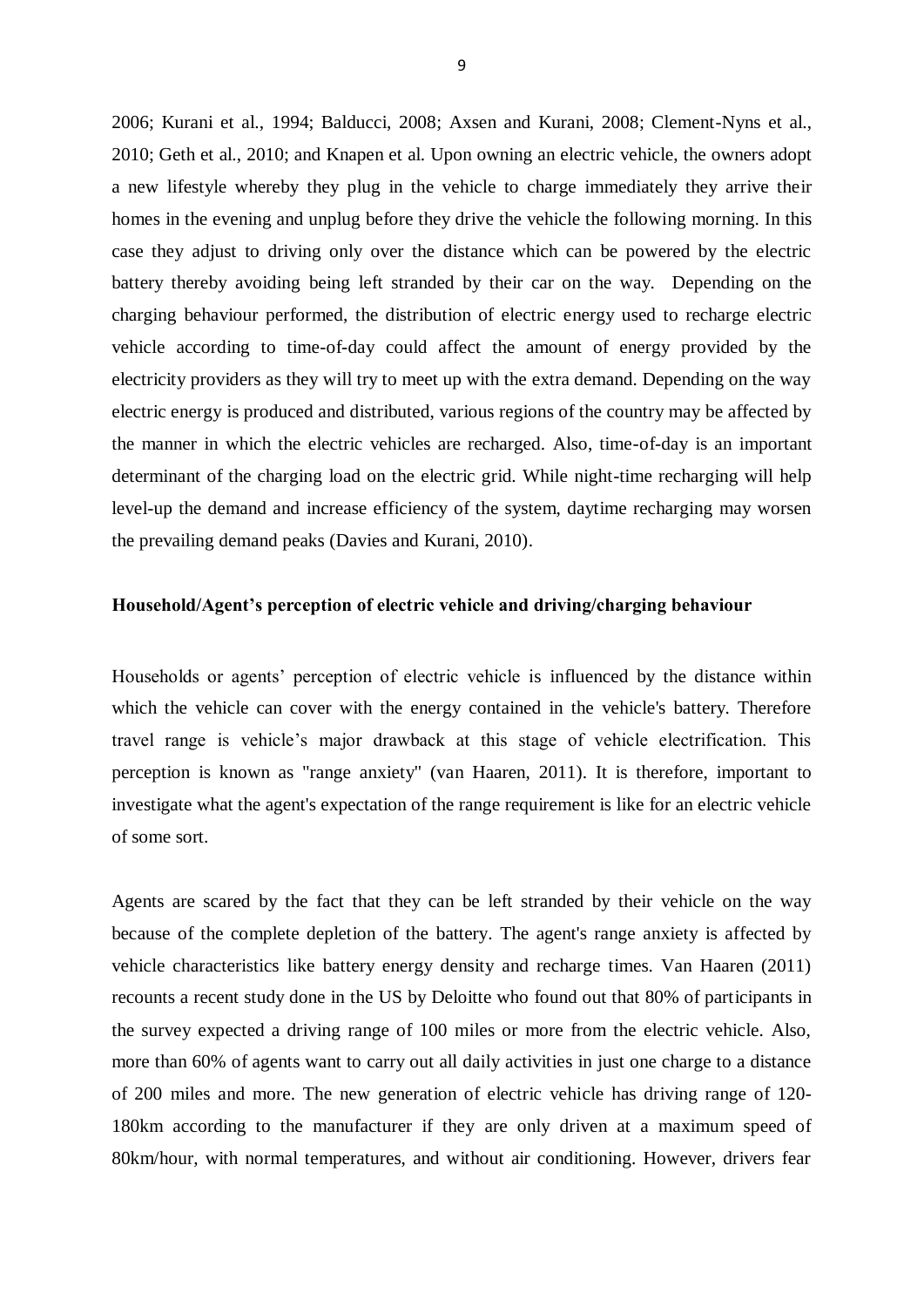the validity and application of the driving range specified by the manufacturer because if the speed exceeds 80km, the vehicle which should run for 180km before the battery is depleted may finally run only for 120km (Christensen et al., 2010).

Unlike refueling the ICE vehicles which is simple and possible in many public places, and above all taking a short span of time; many drivers perceive the recharge of electric vehicle to be time consuming and recharge points are presently scarce away from home. Electric vehicles take a longer time to recharge; depending on the recharge method, the time needed to charge some batteries to full capacity range from 30 minutes (80% quick-charge) to 48 hours (slowest wall-outlet charge for Tesla Roadster) (Van Haaren, 2011).

The perception of the electric vehicle by households has led to behaviours that help them adapt while using their electric vehicle. Many households decide to use their normal ICE vehicles when electric vehicle's limitation had to be overcome. In the same survey carried out by Van Haaren (2011), 100% of participants agreed that there is no doubt that electric vehicle is needed for 'daily use', it appeared that they learnt to tackle the electric vehicle's limited driving range by having a conventional ICE vehicle to be used for longer trips. It makes sense to say here that households make use of their electric vehicle when commuting (Van Haaren, 2011) since daily commute is typically made up of short fixed distances and employee's parking spaces is the first place where charging stations would be installed.

#### **The use of Analytical Hierarchy Process (AHP) in transportation research**

AHP is a method for formulating and analyzing decision based on intuition. Analytic Hierarchy Process shall be described in greater detail in the later parts of this paper. AHP has been applied to numerous practical transportation problems in the near past.

Poh and Ang (1999) used Analytic Hierarchy Process to analyze alternative fuels for land transportation in Singapore for the years 2020 to 2030. Four alternative fuels were included in their analysis, namely: status quo (normal internal combustion vehicle using petrol or gasoline), oil and electric vehicles (EV), oil and natural gas vehicles (NGV) and methanol vehicles. They used six criteria to determine the best fuel alternatives in year "X" in Singapore. These criteria were: supply, emission, technology, cost, consumer preference and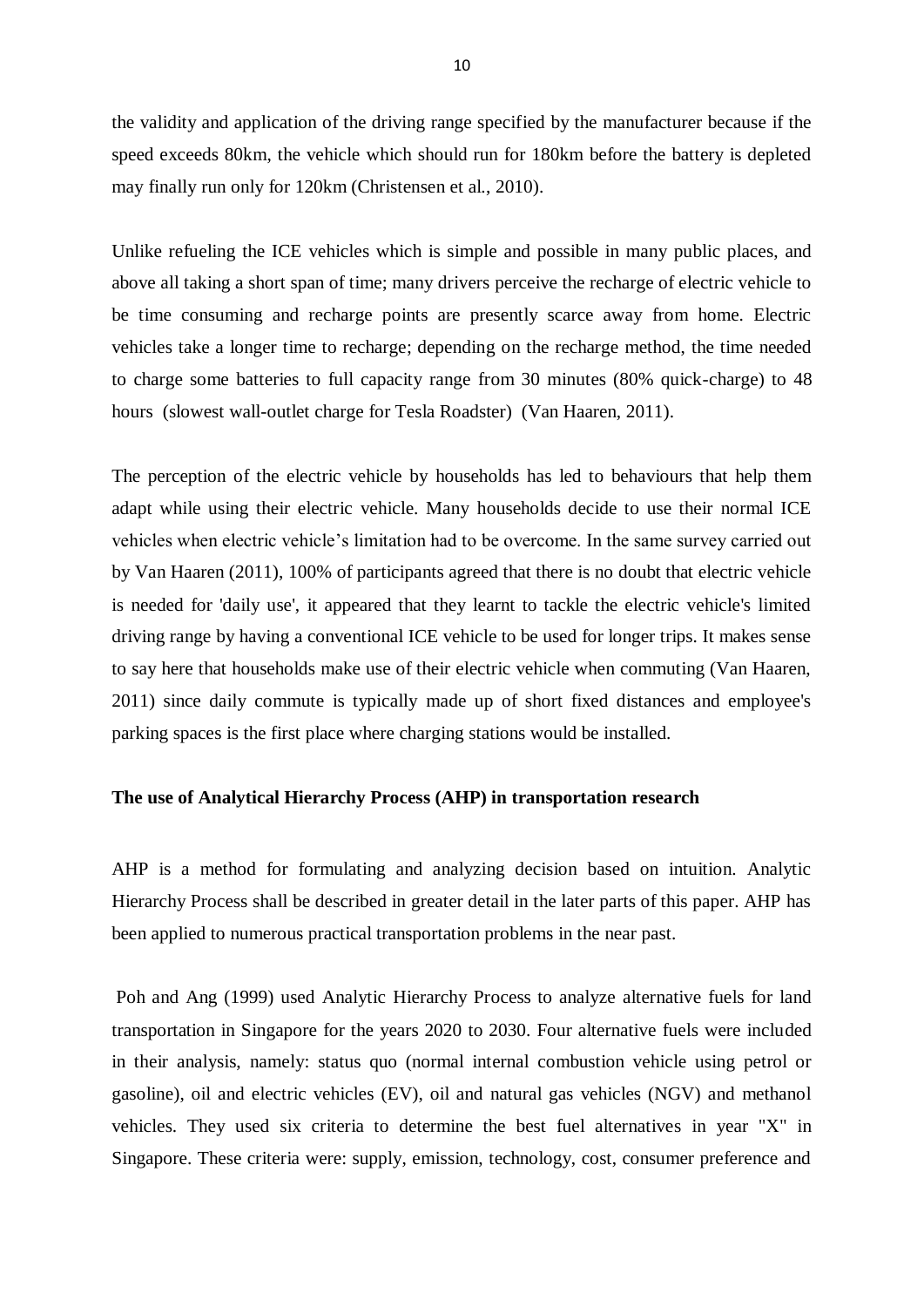safety. In their case, they used an iterative forward and backward AHP planning process to identify and evaluate a set of policies that could be used to reduce the gap in a case whereby the preferred plan deviates from the most likely future scenario.

Their results showed that the use of electric vehicle is the best fuel alternative for the year 2020 to 2030 in Singapore. In other to help the land transport sector move in the desired direction, they identified a set of policies that will help achieve this goal. Financial incentives were found to be the most effective to steer consumers in the direction of the desired social choice of using electric vehicle.

Tzeng et al. (2005) used Analytic Hierarchy process in a multi-criteria analysis of alternativefuel buses for public transportation in Taiwan. The aim of their research was to evaluate the best alternative-fuel buses that were suitable for the urban area and to explore the future direction of its development. The main alternatives evaluated in their paper were; gasolineelectric, diesel-electric, CNG electric and LPG electric. Basing their work on the global development results, they considered 12 alternative fuel modes namely: conventional diesel engine, compressed natural gas (CNG), liquid propane gas (LPG), fuel cell (hydrogen), methanol, electric vehicle (opportunity charging), direct electric charging, electric bus with exchangeable batteries, hybrid electric bus with gasoline engine, hybrid electric bus with diesel engine, hybrid electric bus with CNG engine and hybrid electric bus with LPG. Tzeng et al. used 11 evaluation criteria to evaluate the various alternatives. The criteria included energy supply, energy efficiency, air pollution, noise pollution, industrial

relationship, costs of implementation, cost of maintenance, vehicle capability, road facility, speed of traffic flow and sense of comfort.

Their results showed that hybrid electric bus is the most suitable alternative for public transportation at the moment which will contribute to improving the quality of the environment. They found out that in a long run when the technological characteristic of other modes such as the electric vehicles is improved, electric vehicle will become most suitable alternative.

Winebrake and Creswick (2003) also applied AHP to evaluate the future of hydrogen fuelling systems for transportation. They made use of scenario analysis to build their evaluation model. Their results provided more insight into the opportunities and barriers for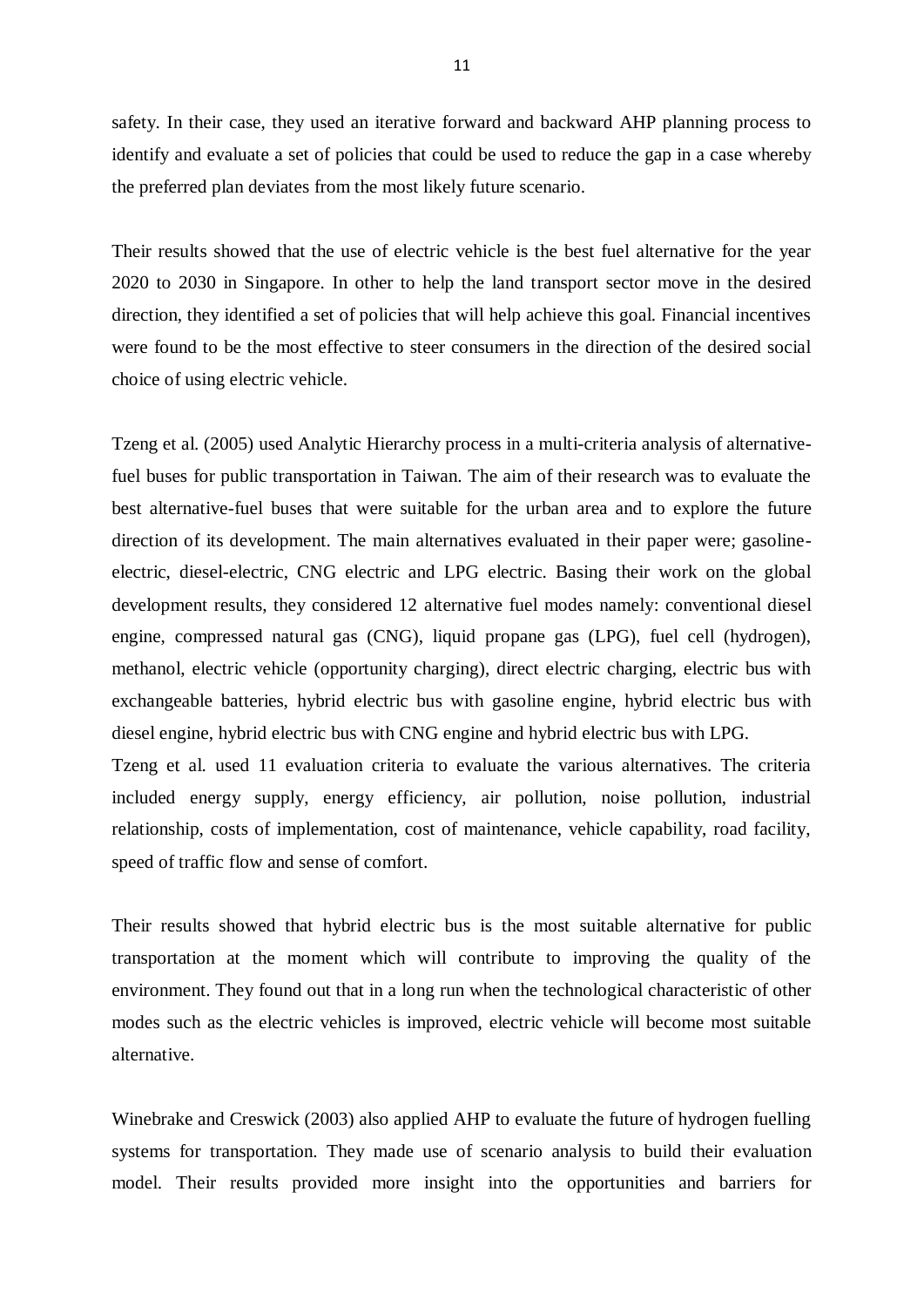commercialization of hydrogen fuelling systems for transportation, as well as served as a methodological opportunity for using AHP as a future tool. In the same way, Halog et al. (2003) used AHP to make an assessment of electric vehicle battery technologies in 2003 and presented their findings at the 8th International Conference on Environmental Science and Technology that held in Lemnos island, Greece from 8 - 10 September 2003.

In this paper, a similar approach as the ones used by Poh and Ang (1999), Tzeng et al. (2005), Winebrake and Creswick (2003) and Halog et al. (2003) is applied whereby various vehicles are used and compared following certain criteria to get the best suited vehicle choice to swap with the status quo. We will use five criteria to make a choice within three vehicle alternatives while making use of various vehicle and trip characteristics. This will be explained in detail later on in this paper.

#### **METHODOLOGY**

A Stated Preference Survey was carried out to obtain important data from individuals/households. Some of the data is used as input into and analyzed by Analytical Hierarchy Process (AHP). This means qualitative information is converted into qualitative information and modeled to obtain the results. The online Stated Preference Survey is used to assign weights to the various vehicle pairs and between pairs of criteria in the pair-wise comparisons which are analyzed by the AHP. An overview of the various vehicle alternatives used in the analysis shall be presented later on in this paper. Also, the various criteria used in the analysis will be given below together with the details of the steps involved in the AHP procedure.

The choice of AHP over other methods such as discrete choice models, Q method and Biogeme (to mention a few) was because of imprecision in the assessment of relative importance of the ratings of alternatives in relation to various attributes. The reasons for imprecision in this case would be as a result of unquantifiable (converting qualitative to quantitative) information, unobtainable information, incomplete information and partial ignorance of electric vehicles demonstrated by most households/individuals.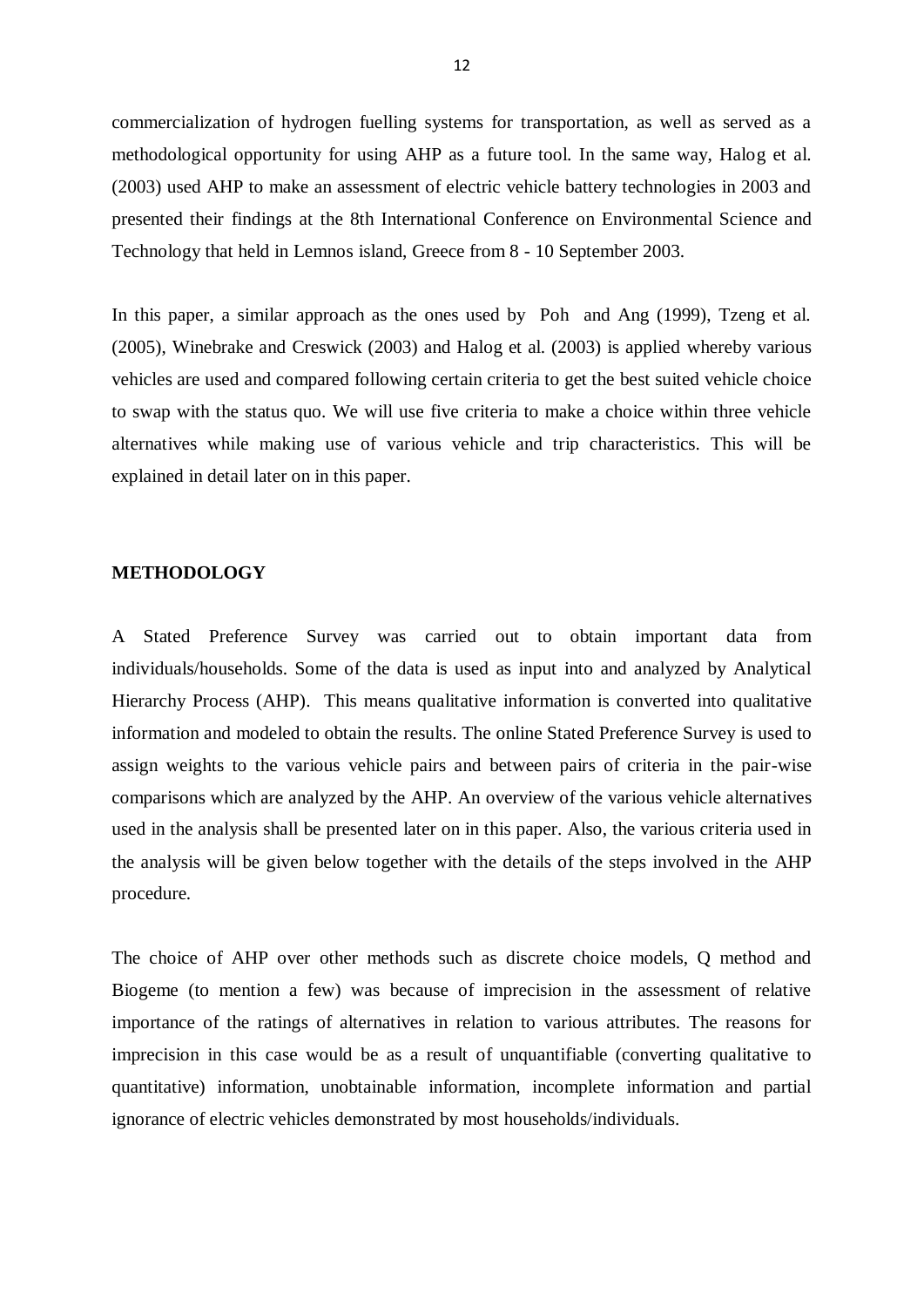#### **Stated Preference Survey**

This paper made use of the result of an online questionnaire that was designed on www.thesistools.nl. The stated choice survey (see questionnaire used in appendix 1) was designed concerning electric vehicle use and associated behaviour and sent to respondents mostly in Belgium. The first part of the survey was made up of questions about socioeconomic and demographic characteristics of households or members of households. The second part was made up of activity-based related questions that relate to distance over which respondents travel to perform various activities. This part is important because it has a direct relationship with travel range of electric vehicle and range anxiety of agents. The third part is made up of questions that ask respondents to assign weights to pairs of criteria in terms of meeting the goal and also pairs of vehicle alternative in relation to meeting the criteria. These weights were then used as input into the AHP analysis to make meaningful conclusions.

The unit of the survey was the household, even though data on trips and individuals was also collected. The main idea was that households with more than two individuals with drivers license and two vehicles at their disposal are motivated to fulfill vehicle swapping behaviour. The criteria were for respondents to state their perception of electric vehicle, best electric vehicle choice, and associated behaviour when they own it. The survey was stated choice because electric vehicle ownership in Belgium is very low as stated above, so respondents were simply stating associated behaviours related to electric vehicle use if they owned one. Questions were asked about 5 criteria; namely eco-friendliness, range anxiety, practical considerations (convenience), economic reasons (fuel cost savings) and social image and status. Also questions were asked about 3 alternative vehicles including 2 electric vehicle types: plug-in hybrid and battery electric vehicle; in terms of meeting the criteria.

#### **Analytic Hierarchy Process**

This paper will make use of the Analytic Hierarchy Process tool to analyze the data from the stated preference survey to obtain the most suitable vehicle choice for swapping with the ICE vehicle the household already owns. The Analytic Hierarchy Process (AHP) tool is a measurement method for formulating and analyzing decisions. The theoretical framework for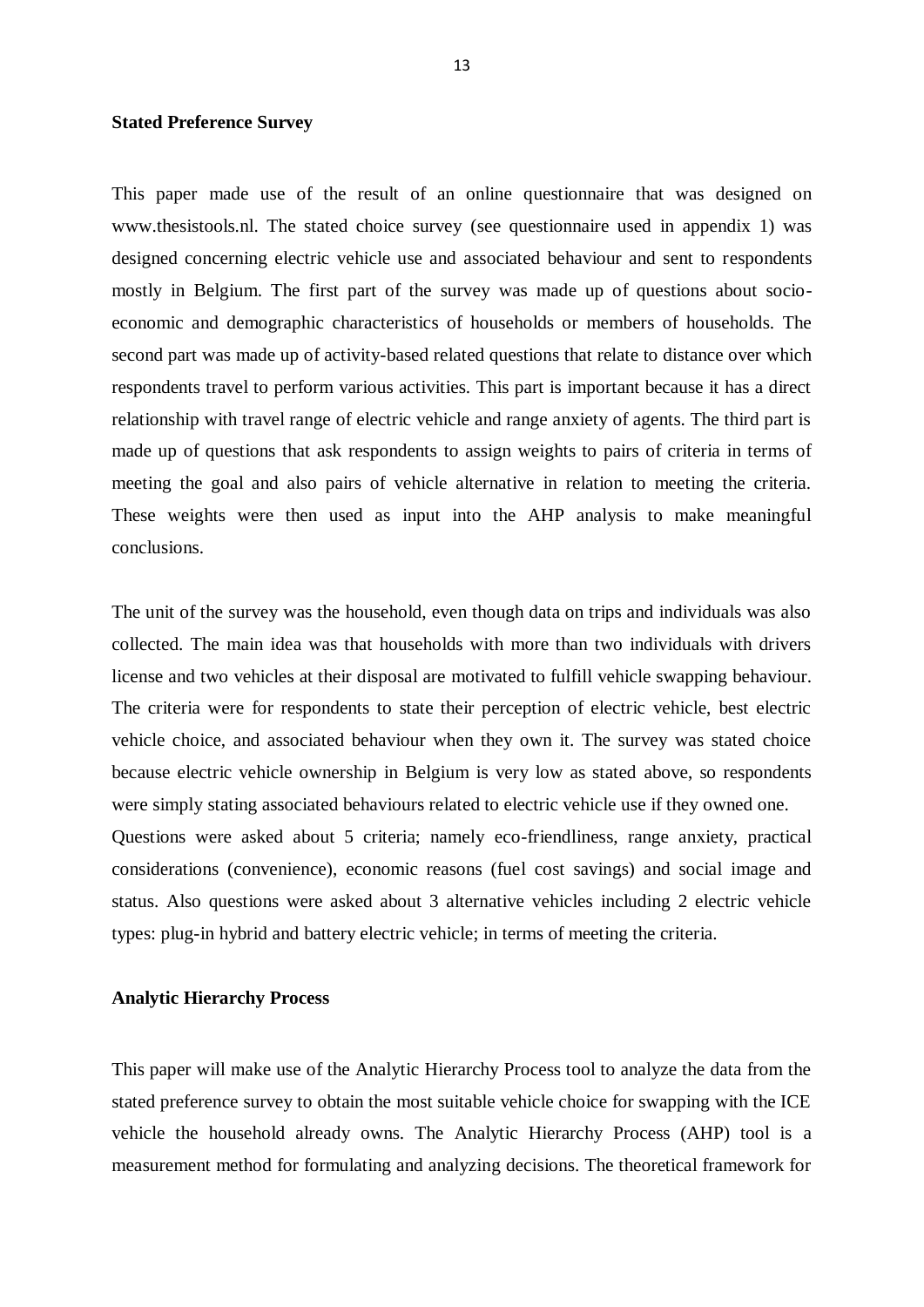AHP as used by Saaty (1980) is a decision support tool which can be used to solve complex decision making problems (Berrittella et al., 2007) while also accommodating many different perspectives and priorities. It is therefore reasonable to ascertain that AHP support decision makers to make decisions involving their knowledge, experience and intuition. The AHP methodology by Saaty (1980) as reported by Berrittella et al. (2007) is a good example to follow for hybrid household vehicle swapping modeling.

In this case of vehicle choice for car swapping, AHP decomposes the decision problem into elements, according to characteristics that they share in common, and their levels, which correspond to the common characteristic of the elements. The first level which is the topmost is the 'nucleus' of the problem or ultimate goal, at the intermediate level is the criteria, while the lowest level is made up of the "decision alternatives". The hierarchy is complete only when each element of each level depends on all the elements of the level directly above it; otherwise, it is defined as incomplete. The elements of each level are compared in a pair-wise manner with respect to specific element in the previous upper level.

The pair-wise comparison scale as used in the AHP tool by Saaty (2008) can be seen on appendix 2. By using this pair-wise comparison scale, qualitative judgments are converted into numerical values, also with intangible attributes.

In order to compute the priorities of the elements, a judgment matrix is assumed as follows:

$$
A = \begin{bmatrix} a_{11} & a_{12} & \dots & a_{1n} \\ a_{21} & a_{22} & \dots & a_{2n} \\ \dots & \dots & \dots & \dots \end{bmatrix}
$$
 Eq. (1)

Where; a<sub>ij</sub> represents the pair-wise comparison rating between the element i and element j of a level with respect to the next level directly above it. The entries  $a_{ij}$  are governed by the following rules:  $a_{ij} > 0$ ;  $a_{ij} = 1/a_{ji}$ ;  $a_{ii} = 1 \forall i$ 

The priorities of elements in matrix A can be calculated by finding the  $n<sup>th</sup>$  root of the sum of products to get the vector W.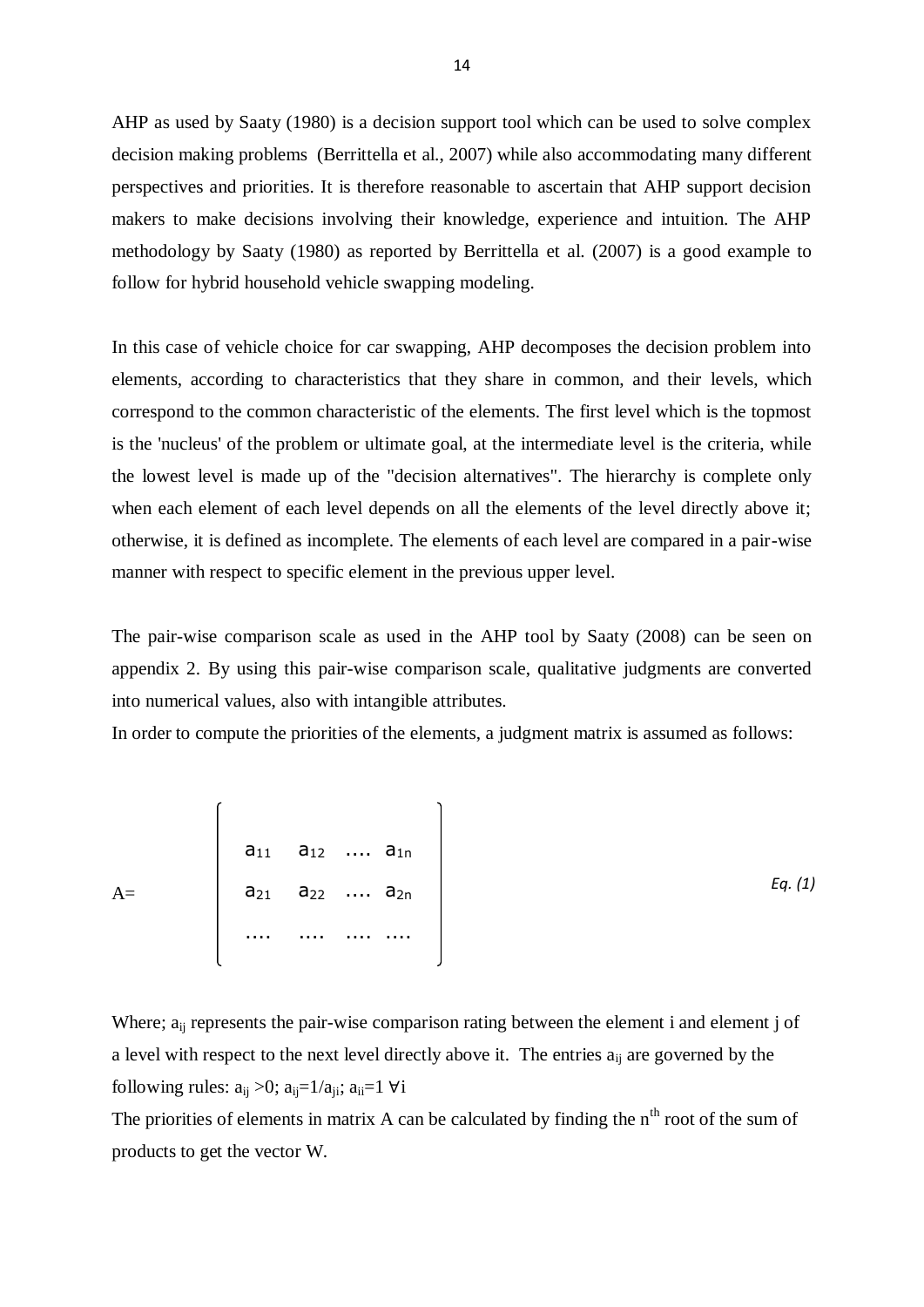Normalizing vector W, it becomes the vector of priorities of elements of one level with respect to the next upper level. λmax is the largest eigenvalue of the matrix A.

When the pair-wise comparison matrix satisfies transitivity for all pair-wise comparisons, it is said to be consistent and validates the relation that follows:

$$
a_{ij} = a_{ik}a_{kj} \qquad \forall i,j,k
$$

In order to maintain reasonable consistency when deriving priorities from paired comparisons, Saaty (1980) state that the number of factors must be nine or less. Analytical Hierarchy Process (AHP) allows inconsistency, but also provides a measure of the inconsistency in each set of judgments. The consistency of the judgmental matrix can be determined by a measure called the consistency ratio (CR), defined as:

$$
CR = \frac{CI}{RI}
$$
  
Where; CI is the consistency index and  
RI is the Random Index.

Saaty (1980, 2000) provided average consistencies (RI values) of randomly generated matrices (see appendix 3). CI for a matrix of order n is defined as:

$$
CI = \frac{\lambda \max - n}{n - 1} \tag{Eq. 4}
$$

The general rule is that a consistency ratio of 0.1 or less is considered acceptable. However, this threshold is 0.08 and 0.05 for matrices of sizes four and three respectively. Higher values should be elicited again as the judgments may not be reliable or trusted.

Once the local priorities of elements of different levels are available, in order to obtain final priorities of the alternative ai, the priorities are aggregated as follows:

$$
S(a_i) = \sum_k w_k S_k(a_i) \tag{Eq. 5}
$$

Where:  $w_k$  is the local priority of the element k and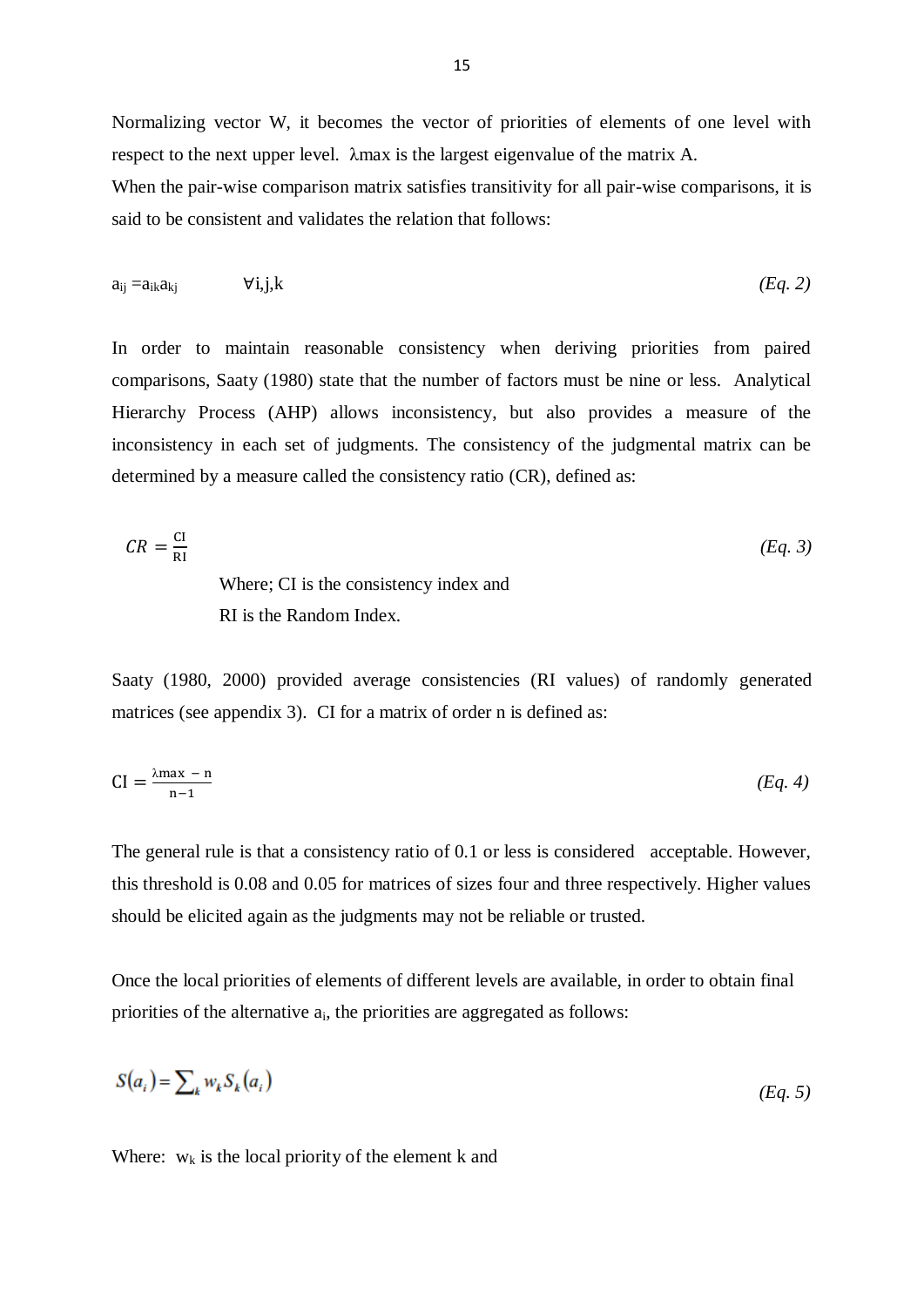$S_k(a_i)$  is the priority of alternative  $a_i$  with respect to element k of the upper level.

#### **Assessment of the various alternatives in the AHP model**

The principal parameter for defining alternative solutions to the vehicle used by any member of the household at any given time is the source from which the vehicle gets its energy. According to data collected from the stated preference survey that was conduction to boost knowledge of writer including that gained from related literature, alternative vehicles were classified into four major groups: the status quo (which is internal combustion engine, ICE vehicle), hybrid electric vehicle (HEV), plug-in hybrid electric vehicle (PHEV) and the Battery or all- electric vehicle (EV). The electric vehicles which are recharged using electricity (PHEV and BEV) are of extreme importance in this study. An assessment of the various alternatives according to criteria that apply to all vehicle types is important in order to apply weights to be used in analysis in the AHP model.

#### *Status quo*

The status quo is assumed to be the first car owned by the household. The source from which the vehicle gets its energy is an internal combustion engine that uses fossil fuel, therefore emits huge amount of pollutants and greenhouse gases into the atmosphere. They cover long distances and refueling is possible only at fuelling stations. The fuel efficiency of these vehicles is quite low as compared to electric vehicles. They are the cheapest in terms of purchase cost and more expensive to run than the other alternatives.

#### *Hybrid electric vehicles (HEVs)*

The major components of this type include a gasoline engine, electric motor, generator, transmission, fuel tank for gasoline engine, and batteries for the electric motor (Deal, 2010) These are vehicles that are powered by an internal combustion engine that can be used on conventional internal combustion engine vehicles and by an electric motor that uses energy that is stored in the battery. The battery of the HEVs receives power from the operation of the internal combustion engine within.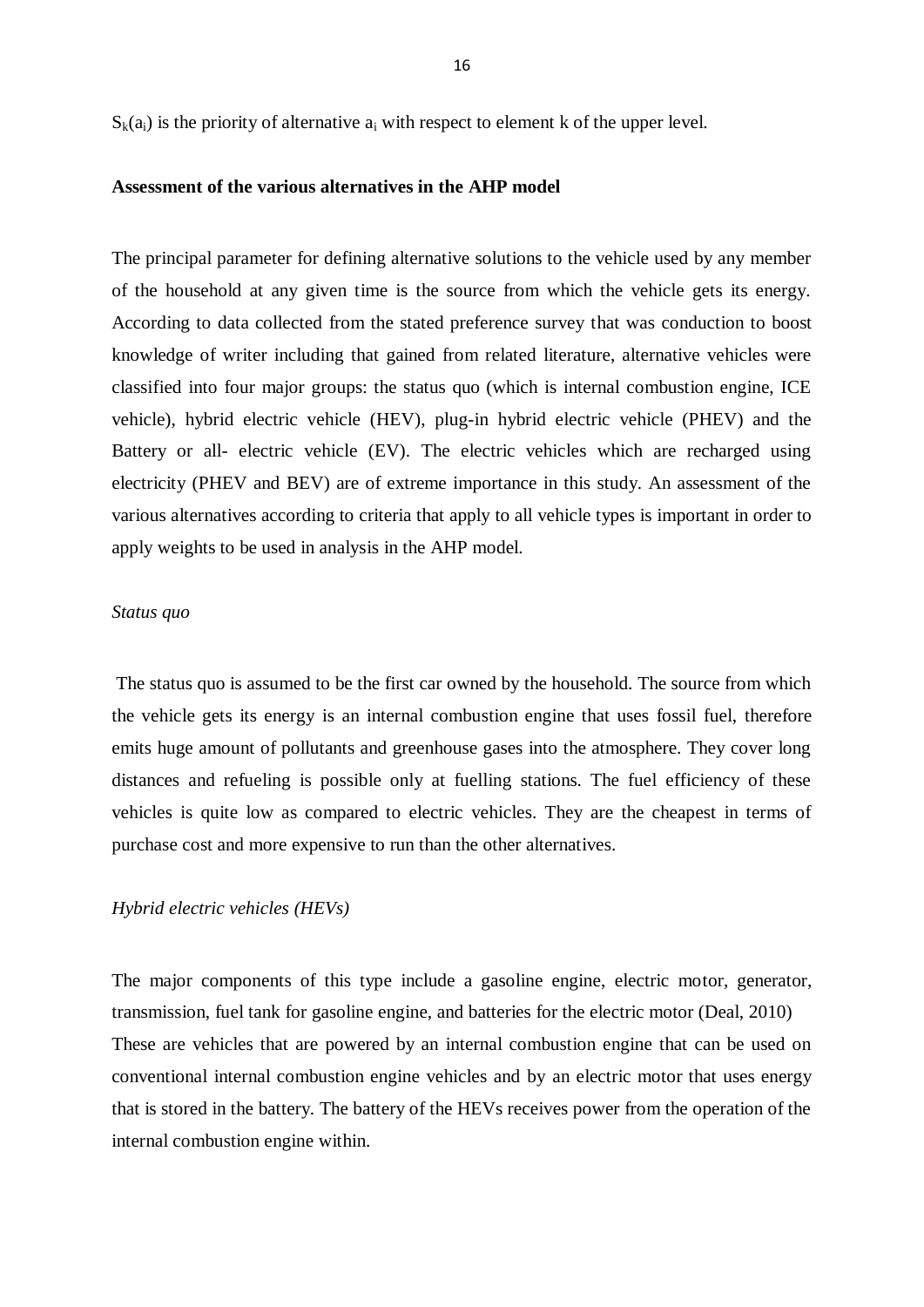The HEV has better fuel economy and better performance over the conventional ICE vehicle. With HEVs, fuel economy can be greater than 50% when compared with internal combustion engine counterparts, the main reason being that the electric vehicle battery works side-by-side with the ICE and takes over the task at relatively low speeds (Gilbert and Perl, 2005). It is important to note that fuel use of conventional vehicles at low speeds is very high, with fuel use at 5 to 10km/hr being typically about three times that at 40 to 50km/hr (Gilbert and Perl, 2005). On the other hand, the electric motor therein delivers maximum torque at low speeds. This makes the hybrid vehicles unlike their conventional counter parts to exhibit better fuel economy especially in the urban areas where driving speed is lower than on high ways. Also, the additional power that is being provided by the electric motor makes the HEV to use smaller engines, which results to better fuel economy and enhanced performance at the same time (NREL, 2011). In addition to having high fuel economy, HEVs also have low green house gas emissions in addition to the power and driving range advantage of conventional ICE vehicles.

An important feature of HEV is that they do not require electric energy to charge their battery, instead, they capture kinetic energy lost during breaking i.e. regenerative breaking (NREL, 2011), as they switch off the ICE when decelerating or stationary, and by mechanically adding power to the battery when full throttle is applied (Gilbert and Perl, 2005; NREL, 2011). However, this vehicle type will not be included in the analysis because of low market penetration rate.

#### *Plug-in Hybrid Electric Vehicles (PHEVs)*

The technology of PHEVs is built on the experience of HEVs. A plug-in hybrid electric vehicle is a vehicle that has batteries which can be connected to a grid to charge and an internal combustion engine that can automatically provide energy to the vehicle when the energy in battery is depleted (Balducci, 2008). These vehicles receive their power from builtin internal combustion engine as well as electrical energy stored in the battery. The battery pack of PHEVs is larger as compared to those of HEVs, making it possible to run over pretty long distances of about 10 to 40 miles by only using electric energy. This distance is commonly called "all-electric range" of the vehicle (NREL, 2011). A PHEV's battery has a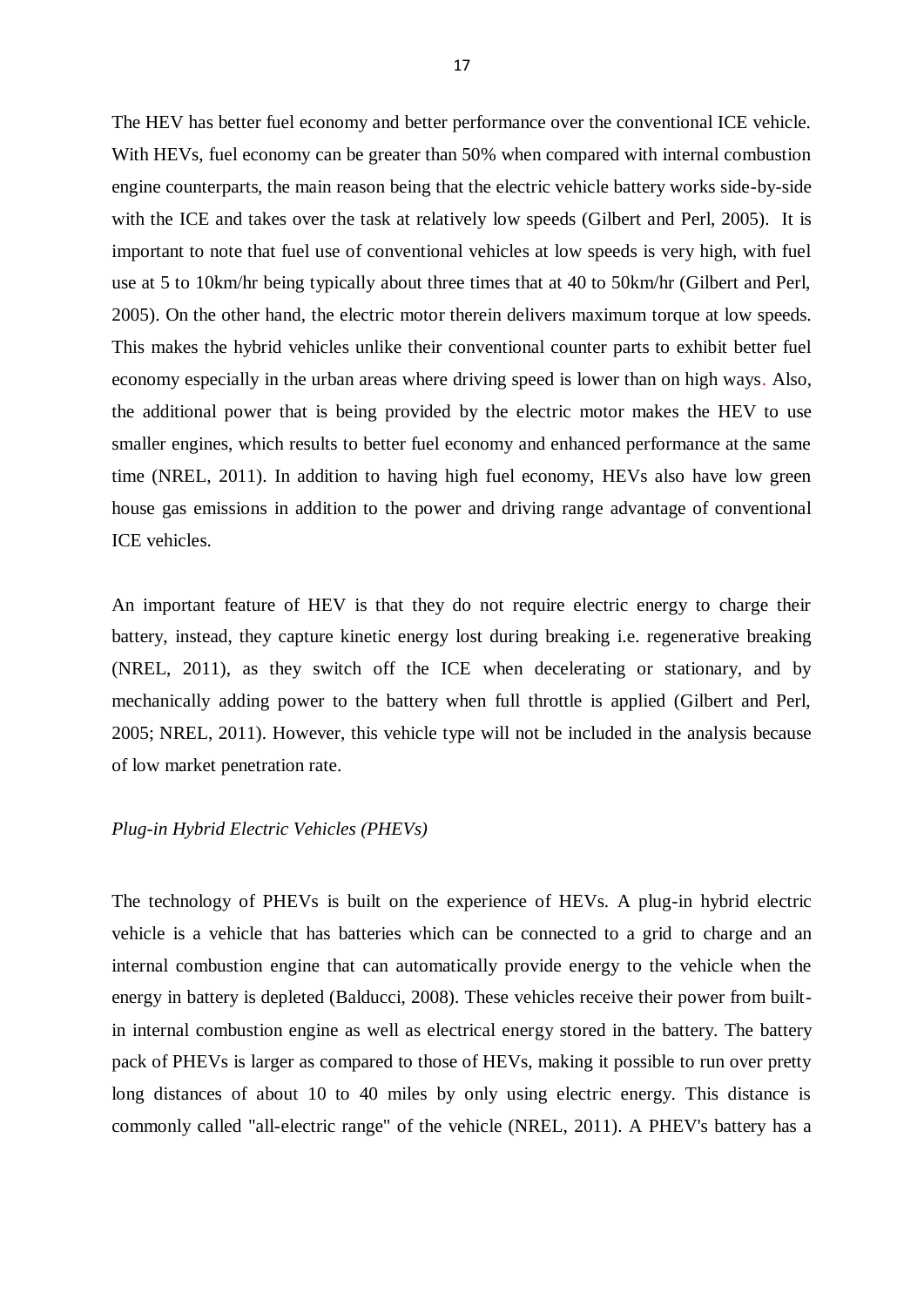capacity that is 5 to 10 times larger than that of HEV, but less than 0.25 to 0.33 times that of EV (Markel, 2010).

The batteries of PHEVs can be charged in many ways (NREL, 2011): by using an electric source outside the vehicle, by using internal combustion engine, or through regenerative breaking. This means that PHEVs combine the energy sources of HEVs, in addition to using an external electric source of power from the electric grid. Therefore, if the vehicle is never plugged-in to charge, the fuel economy will just be the same as that of HEVs. On the other hand, if the battery is fully charged and driven for a distance as short as its all electric range, it is possible for the vehicle to use just electric power only.

#### *All-electric vehicles (EVs)*

All-electric vehicle operates entirely on electricity, its technology is still in its developing stages. Battery electric vehicles or all-electric vehicles use a battery to store the electrical energy that powers the motor, and the battery is charged by plugging it into an electric power source. The EV itself produces zero emissions even though production of electricity at the source may contribute to emissions and they perform efficiently under low-load conditions (Tzeng et al., 2005). Key disadvantages of EV include EVs have a shorter travel range than their conventional ICE counterparts when they have on a full tank of gas/petrol and also PHEVs, have long recharging time for battery. For example, all-electric Tesla Roaster has a 220-mile range; and the Nissan Leaf can travel between 62 and 138 miles on a single charge, depending on the driving style, topography and speed (NREL, 2011). NREL (2011) also recounts a report of the U.S. Department of Transportation Federal Highway Administration which states that 100 miles is sufficient for more than 90% of all households' vehicle trips in the United States.

#### **ANALYSIS AND RESULTS**

Before I start with the analysis, I will first of all present the socio-economic and demographic characteristics of the respondents and the average distance over which respondents travel to perform various activities. The total number of respondents that answered the questionnaire was 50.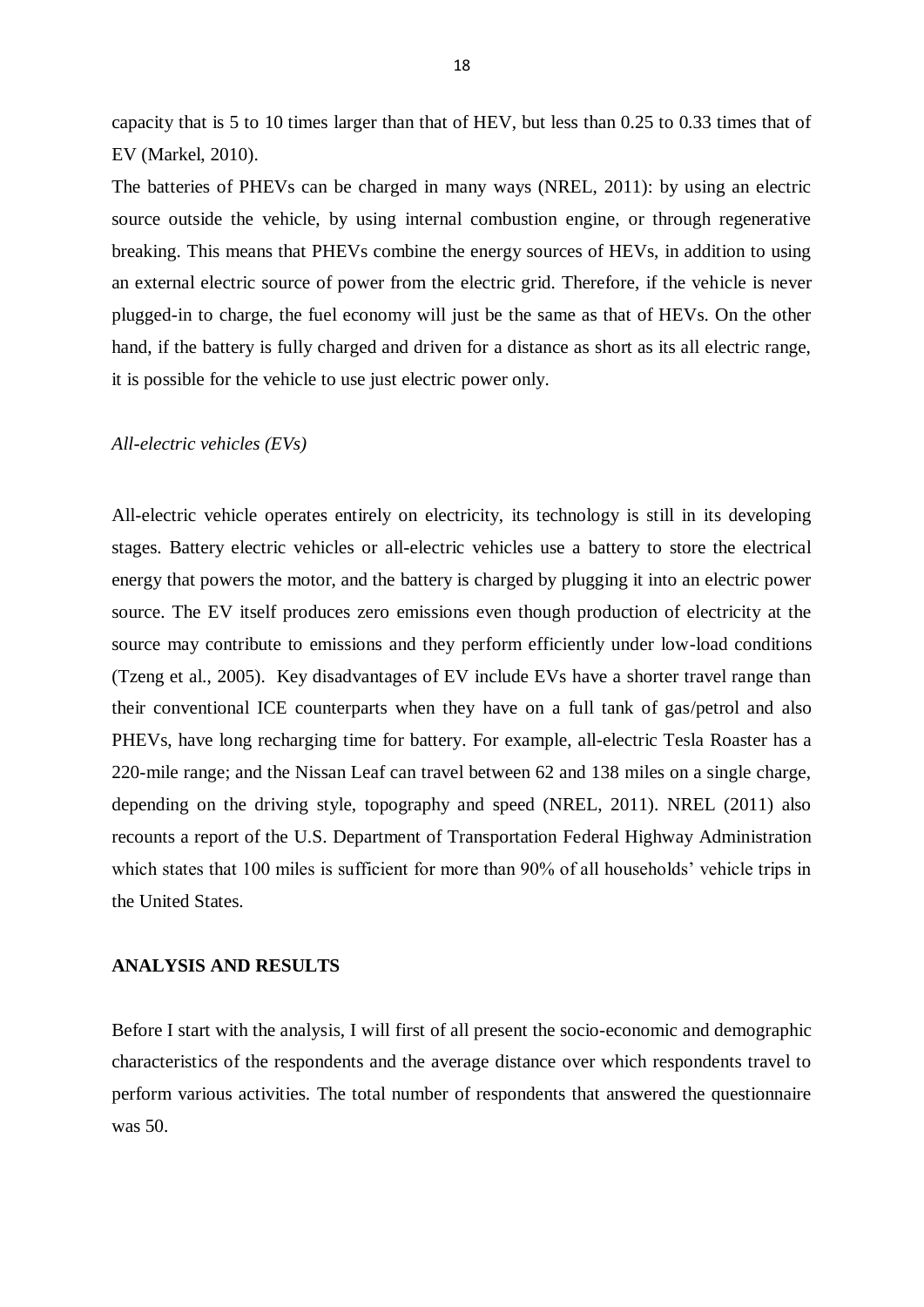Looking at the sex composition of respondents, 78% of them were male while only 22 were female. 40% of respondents were married and 60% unmarried. 82% of them were employed and 18% unemployed. The educational background of respondents was sub-divided into three sections; 14% of them had high school degree, while 38% and 48% had bachelor and master degrees respectively. When the respondents were ask how many members in their house hold own a driver's license, 26.53% said 3 or more members in their household owned a driver's license while 53.06% and 10% said 2 and 1 member of their household owned a driver license respectively.

As far as activity-based travel distance is concerned, results from the questionnaire showed that a great majority (approximately 85%) of the respondents travel for less than 60km per day to perform various individual activities (see figure 1 below) with all respondents travelling only for 40km or less to bring/take children from school. The activities under consideration were work, shopping, bring/pick children from school, leisure and visits.



FIGURE 1: Percentage of daily travel distance per activity

However, when the general average travel distance per day was considered, the trend showed some slight increase in the daily average distance as the percentage of respondent who travelled for a longer distance slightly increased as shown in figure 2 below.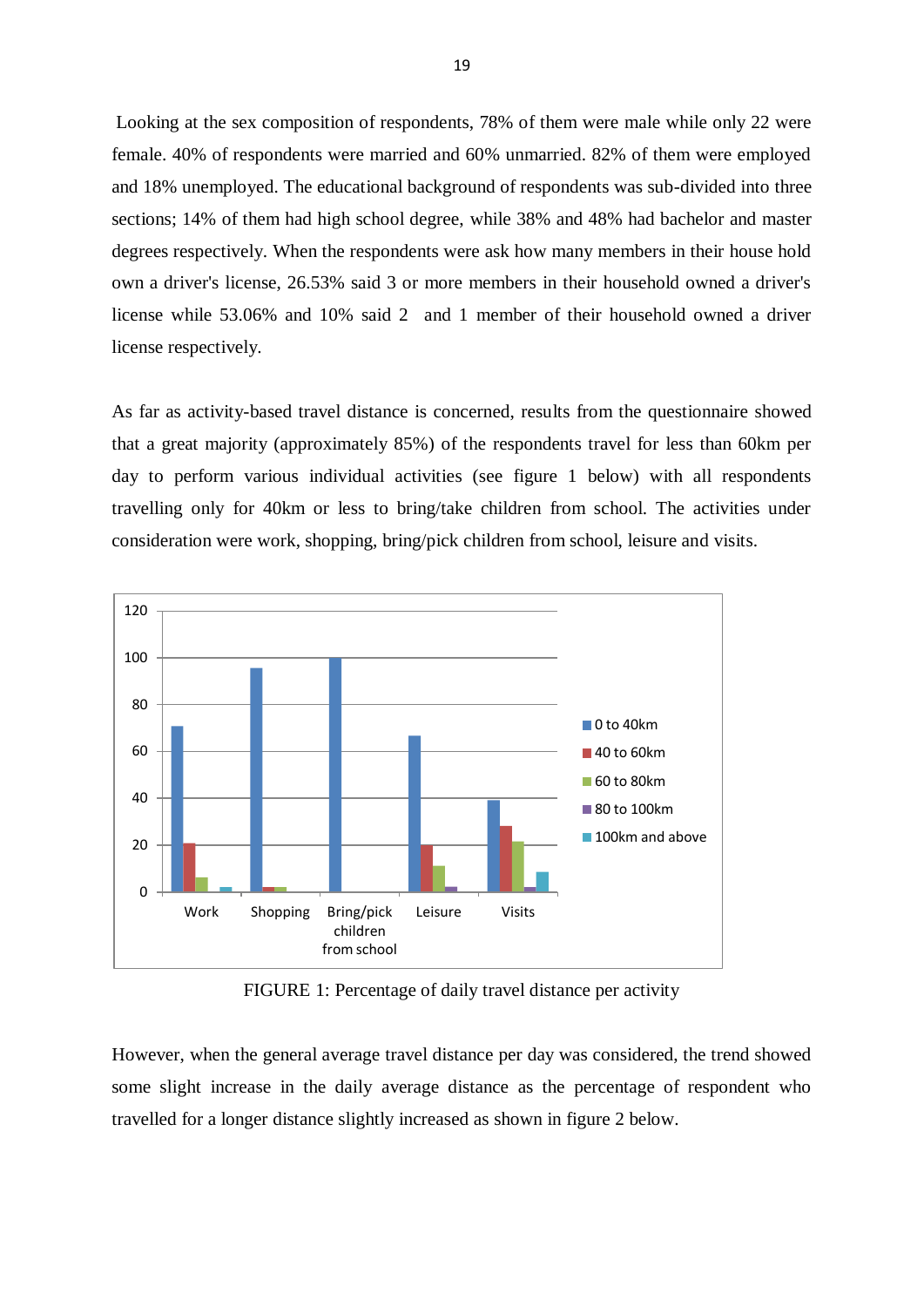

FIGURE 2: General average daily distance travelled

After presenting this background of the respondents/responses, the next step is to analysis the data using the Analytic Hierarchy Process.

#### **The AHP Model**

An AHP model is designed to determine the well-suited vehicle type to swap with the status quo. Figure 3 depicts the hierarchy used in the model. At the top of the hierarchy is the goal. The goal of the AHP analysis is to choose a suitable vehicle choice from the field of three vehicles to swap with the status quo. The second level represents the criteria used to reach the goal. The selecting criteria to be considered are eco-friendliness (emission reduction potentials), Range anxiety (related to travel range), convenience (practical reasons), social image and status (social reasons) and fuel cost savings or efficiency (economic reasons). While the lowest level shows a list of identified alternatives used in the decision analysis. The various alternatives to be considered in this analysis include the conventional gasoline/petrol vehicle (status quo), plug-in hybrid electric vehicle (PHEV) and battery electric vehicle or simply electric vehicle (EV). Each box in the diagram represents a node. Hybrid electric vehicle (HEV) shall not be considered in this analysis because of low market penetration rate.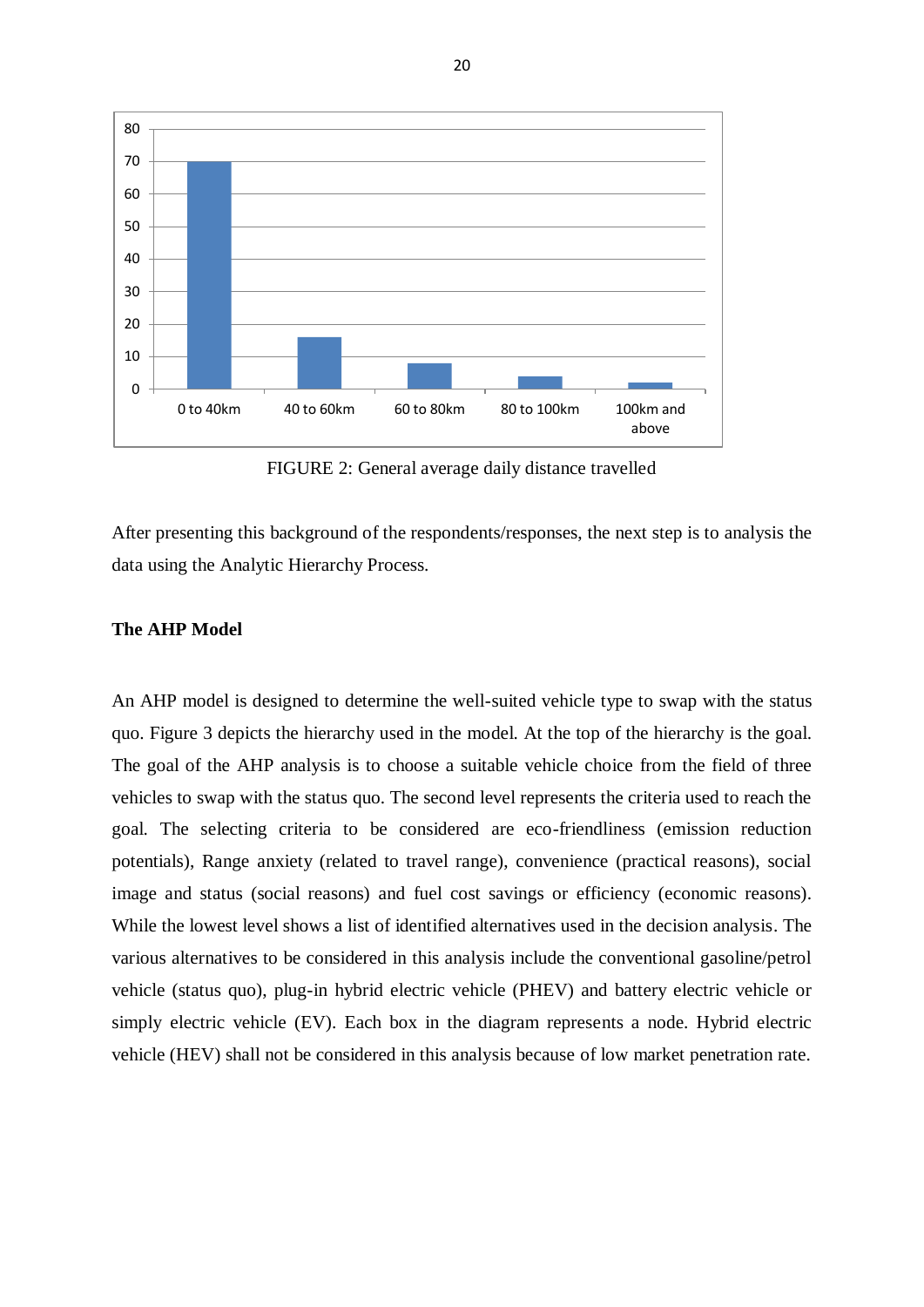

FIGURE 3: The hierarchy in the AHP model

Where, "G" stands for Goal, "C" for Criteria and "A" for alternatives.

Following standard AHP methodology, a series of pair-wise comparisons were made between the alternatives with respect to each criterion. The priorities were then obtained as outcome of the pair-wise analysis involving all nodes. The nodes at each level were compared in pairs with respect to their contribution to the nodes above them. The results of these comparisons were entered into a matrix which was processed mathematically to derive the priorities for all the nodes on the level. The comparison was done by first comparing the alternatives to the criteria and then comparing the criteria with respect to importance in reaching the goal. Since they were three alternatives, each one was compared with each of the others; therefore three pair-wise comparisons were made with respect to each criterion: Status quo vs. PHEV, Status quo vs. EV, and PHEV vs. EV. For each comparison, judgment was first made of the weaker vehicle of the pair with respect to the criterion under consideration. Then a relative weight is assigned to the other vehicle of the pair. This was done for all five criteria.

#### **Alternatives vs. Criteria**

When the alternatives were compared with respect to the criteria used, priorities were obtained for each alternative for all the five criteria.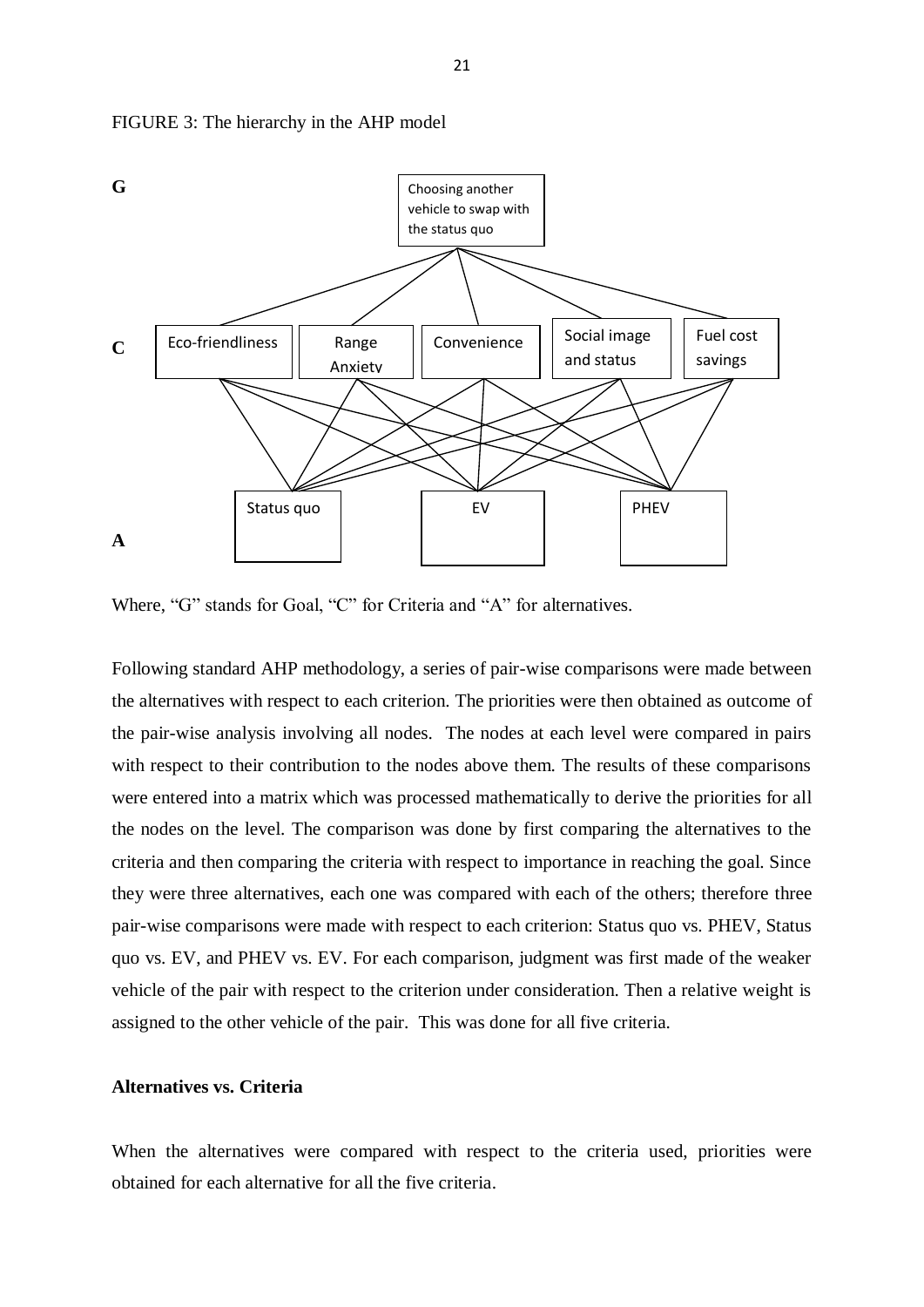#### *Eco-friendliness*

When the priorities for alternatives were calculated using eco-friendliness, the eigenvector or relative importance of priorities obtained for status quo, PHEV, and EV were 0.082, 0.236, 0.682 respectively. This showed that EV is the most important vehicle choice (with a priority value of 0.682) followed by PHEV (with priority of 0.236), then the status quo (0.082) is least important alternative. The  $CR < 0.1$ , therefore the pair-wise comparisons is consistent. Detail calculations can be found on appendix 4.

#### *Range anxiety*

When range anxiety of each of the alternatives was used to calculate the priorities of the alternatives, the eigenvector or relative importance obtained for status quo, PHEV and EV were 0.117, 0.268, and 0.614 respectively (see appendix 5). The results showed that EV is the most important vehicle choice (with a priority value of 0.614) as far as range anxiety is concerned. This was followed by PHEV (0.268), and the status quo is least important with 0.117. The CR was 0.058, showing that it was consistent.

#### *Convenience*

Also, when convenience was used to calculate the priorities of the alternatives, the eigenvector was 0.291, 0.604, and 0.105 for status quo, PHEV and EV respectively (see appendix 6). The results showed that PHEV had almost tripled the second runner-up (status quo) when convenience was used. This is because PHEV uses both fossil fuel and electric energy so can be charged at home as well as refueled at the fuelling station. EV has least priority because of long charging times mostly at home.

#### *Social status and image*

However, when the alternatives were compared in terms of social status and image, the results showed that PHEV had the highest priority (see appendix 7). This was followed by EV, and the least was status quo. The eigenvector or relative importance was 0.126, 0.458 and 0.416 for status quo, PHEV and EV respectively. This is because electric vehicles are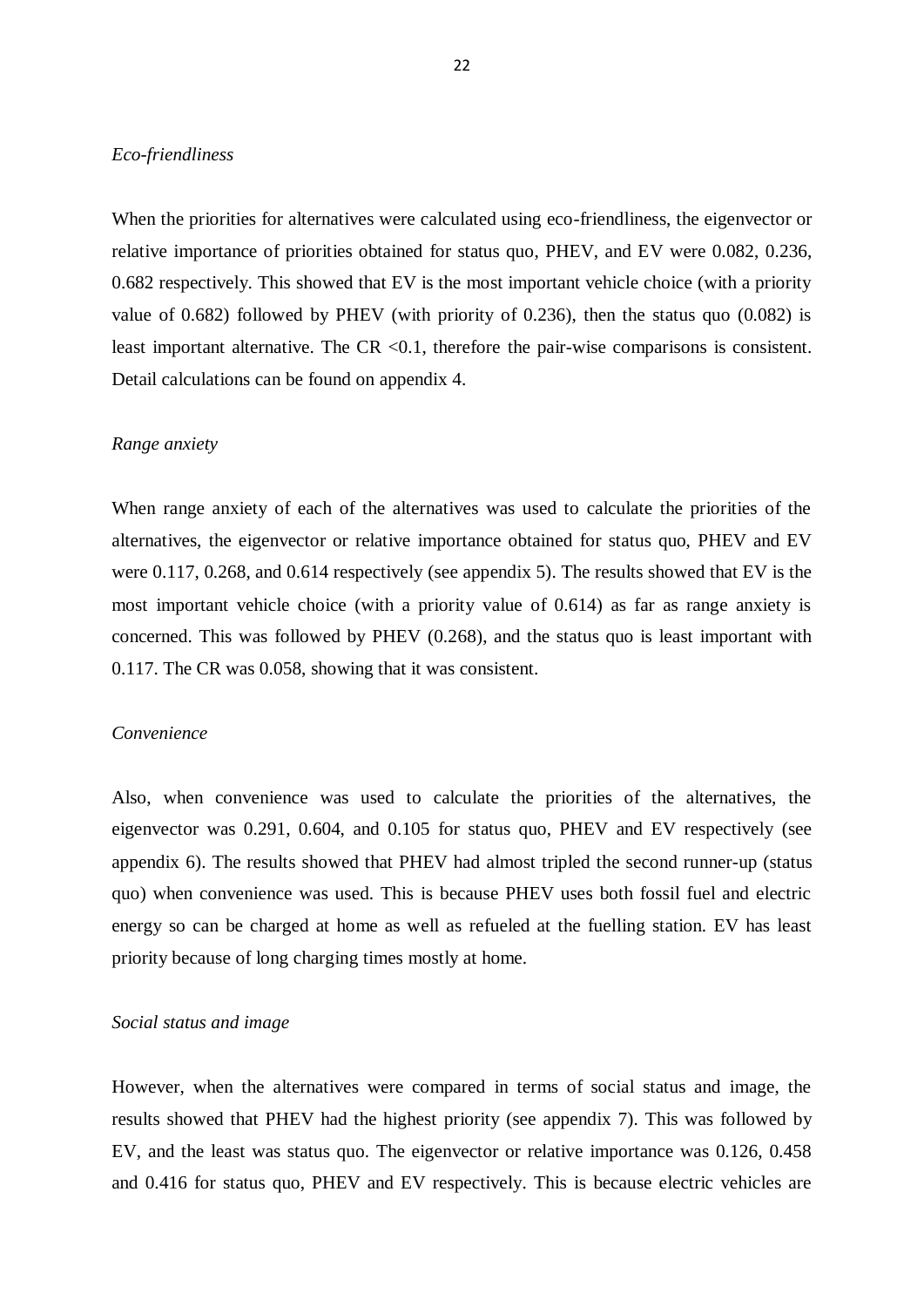very expensive to purchase and warrant support from the government to motivate households to buy them. It is reasonable to say that the increase in the price of electric vehicle is proportional to the size of its battery. This result is surprising.

#### *Fuel cost savings*

Furthermore, the eigenvector derived when fuel cost savings is used for status quo, PHEV and EV is 0.085, 0.271 and 0.644 respectively (see appendix 8). This showed that EV has the highest advantage when it comes to fuel cost savings (approximately three times more than second runner-up), followed by PHEV. The status quo had the least advantage when this criterion was used. This means the running cost of electric vehicles is generally lower than that of gasoline vehicles with running cost decreasing with increase in vehicle electrification. The CR is 0.05 showing consistency.

#### **Criteria vs. the Goal**

As soon as the evaluation of the different vehicle types (the alternatives) with respect to their strength in meeting the criteria was done, next was the evaluation of the criteria in terms of reaching the goal. Once again, this was done by pair-wise comparison whereby 10 pairs were derived from the 5 criteria. The importance of the criteria in terms of meeting the goal was calculated using the matrix on appendix 9.



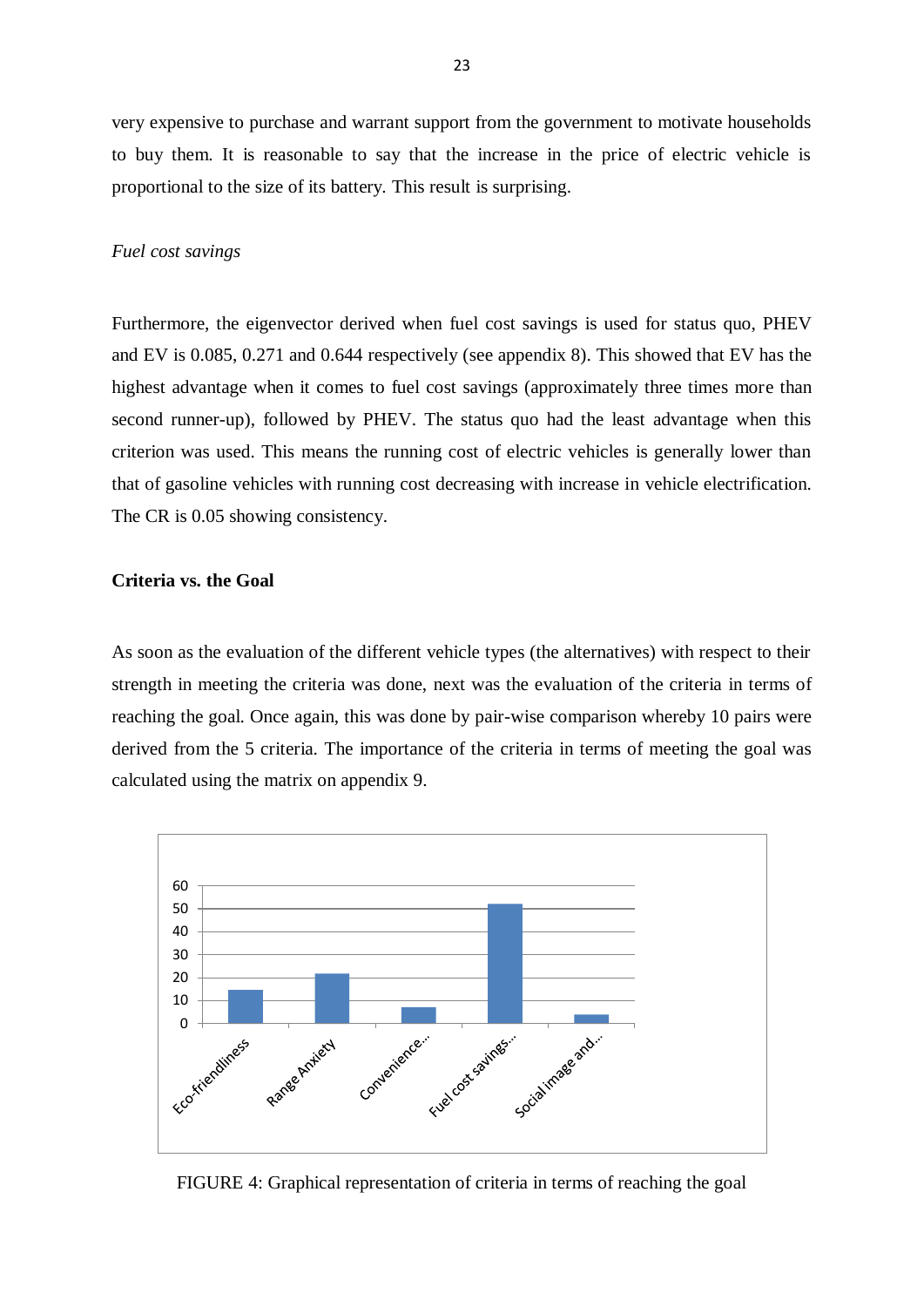The priorities are shown in the normalized eigenvector on the right of the matrix. A graphical presentation of the results obtained is showed on figure 4 above. The results showed that members of households would swap between vehicles mostly because of economic reasons mainly to save on the cost of fuel. Also, when swapping between vehicles, range anxiety is the second most important criteria that they consider. The third criteria was practical reasons mainly convenience. The least important criterion was social status and image. The eigenvector of relative importance was 14.7%, 21.8%, 7.3%, 52.2% and 4.0% for Ecofriendliness, Range anxiety, Convenience (practical reasons), economic reasons (fuel cost savings) and social image and status respectively. The CR of the pair-wise comparison is 0.136.

#### **Computing final priorities**

As soon as the priorities of the Criteria with respect to the Goal, and the priorities of the alternatives with respect to the Criteria were calculated, it was then possible to calculate the priorities of the alternatives with respect to the Goal. This was just a matter of multiplying and adding priorities over the whole of the hierarchy.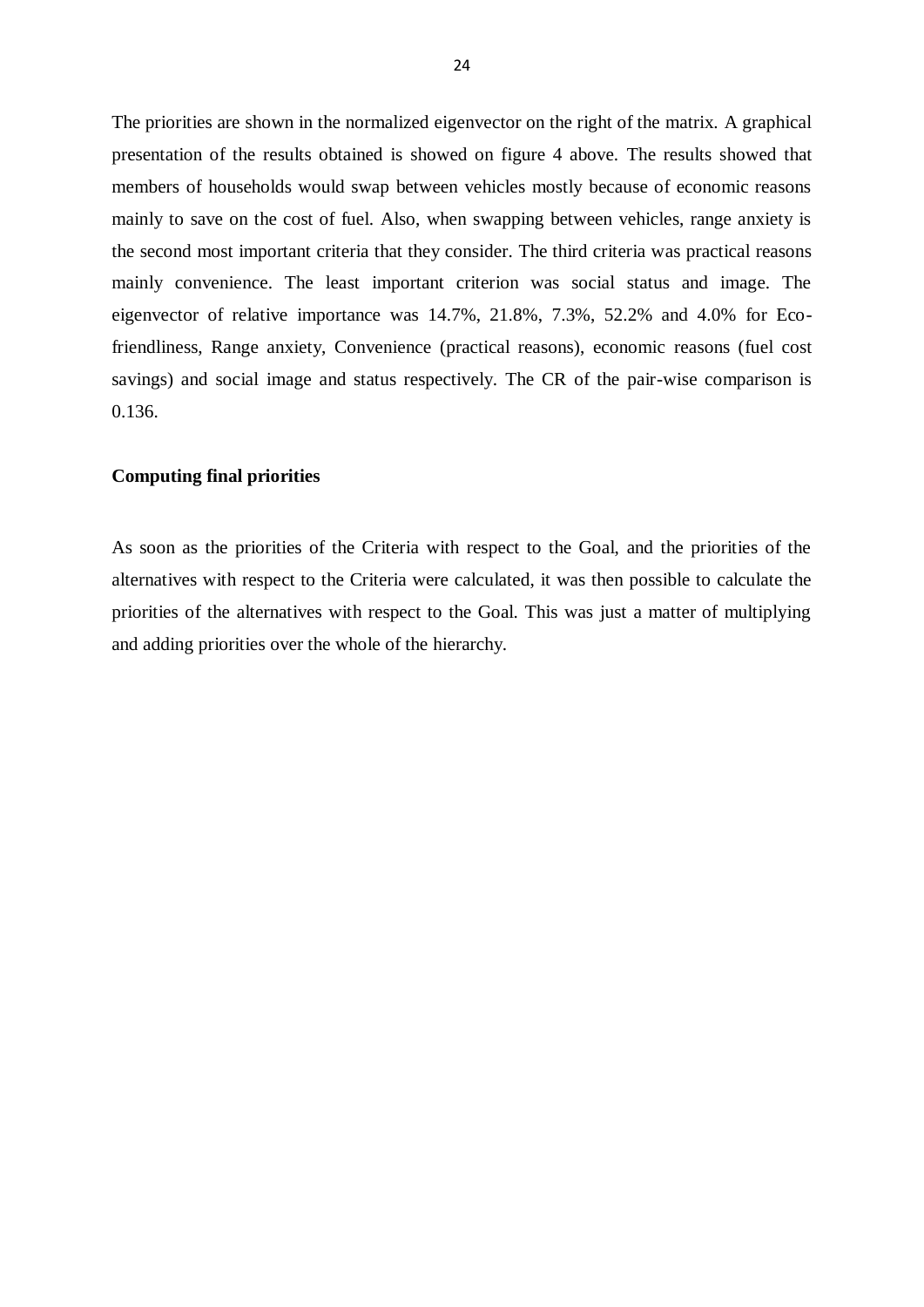| <b>Priority</b>                          |       |                    |                          |                              |
|------------------------------------------|-------|--------------------|--------------------------|------------------------------|
| <b>Criterion</b><br>VS.                  | Goal  | <b>Alternative</b> | $\bf{B}$<br>$\mathbf{A}$ | $\mathbf C$                  |
|                                          |       |                    |                          |                              |
| Eco-friendliness                         | 0.147 | Status quo         |                          | $0.082 \times 0.147 = 0.012$ |
|                                          |       | <b>PHEV</b>        |                          | $0.236 \times 0.147 = 0.035$ |
|                                          |       | EV                 |                          | $0.682 \times 0.147 = 0.100$ |
|                                          |       |                    | $\overline{1.000}$       | 0.147                        |
|                                          |       |                    |                          |                              |
| Range anxiety                            | 0.218 | Status quo         | 0.117                    | $\bar{x}$ 0.218=0.026        |
|                                          |       | <b>PHEV</b>        |                          | $0.268$ x $0.218=0.058$      |
|                                          |       | EV                 |                          | $0.614$ x $0.218=0.134$      |
|                                          |       |                    | 1.000                    | 0.218                        |
| Convenience                              | 0.073 | Status quo         |                          | $0.291 \times 0.073 = 0.021$ |
|                                          |       | <b>PHEV</b>        |                          | $0.604$ x $0.073=0.044$      |
|                                          |       | EV                 |                          | $0.105 \times 0.073 = 0.007$ |
|                                          |       |                    | 1.000                    | 0.072                        |
| Fuel cost savings                        | 0.522 | Status quo         |                          | $0.085$ x $0.522=0.044$      |
|                                          |       | <b>PHEV</b>        |                          | $0.271 \times 0.522 = 0.141$ |
|                                          |       | EV                 |                          | $0.644 \times 0.522 = 0.336$ |
|                                          |       |                    | 1.000                    | 0.521                        |
| Social image and status 0.040 Status quo |       |                    |                          | $0.126 \times 0.040 = 0.005$ |
|                                          |       | <b>PHEV</b>        |                          | $0.458 \times 0.040 = 0.018$ |
|                                          |       | EV                 |                          | $0.416 \times 0.040 = 0.017$ |
|                                          |       |                    | 1.000                    | 0.040                        |

TABLE 1: Priorities of criteria with respect to the alternatives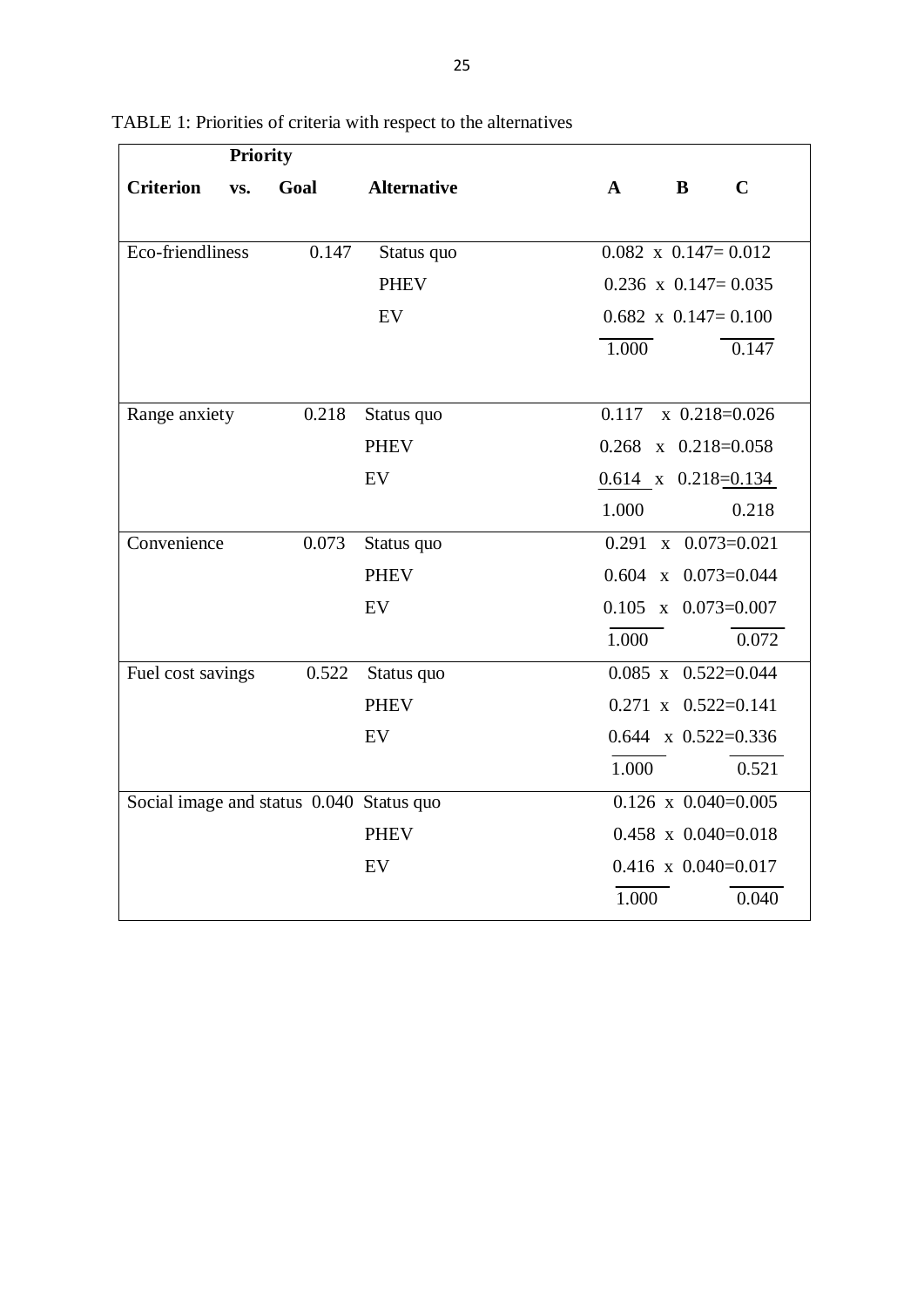|                | <b>Priority with Respect to</b> |         |                    |           |                      |       |
|----------------|---------------------------------|---------|--------------------|-----------|----------------------|-------|
| <b>Vehicle</b> | Eco-<br>Range                   |         |                    | Fuel cost | <b>Social status</b> |       |
| <b>Type</b>    | friendliness                    | anxiety | <b>Convenience</b> | savings   | and image            | Goal  |
| <b>Status</b>  | 0.012                           | 0.026   | 0.021              | 0.044     | 0.005                | 0.108 |
| quo            |                                 |         |                    |           |                      |       |
| <b>PHEV</b>    | 0.035                           | 0.058   | 0.044              | 0.141     | 0.018                | 0.296 |
| EV             | 0.100                           | 0.134   | 0.007              | 0.366     | 0.017                | 0.624 |
|                |                                 |         |                    |           |                      |       |

TABLE 2: Priorities of alternatives with respect to reaching the goal



FIGURE 5: Vehicle alternative in terms of reaching the goal

The results show that the best vehicle choice to swap with the status quo is the EV with a priority value of 0.624; the second choice is the PHEV with a priority value of 0.296. The third and last vehicle choice is to swab with the status quo is the status quo itself with a priority of 0.108. Therefore the final conclusion from the AHP analysis using the five criteria used above is in favour of EV. This means that the actual swapping process will be between the status quo and the EV, where various swapping behaviours are performed. A study of the various behaviours is beyond the scope of this paper.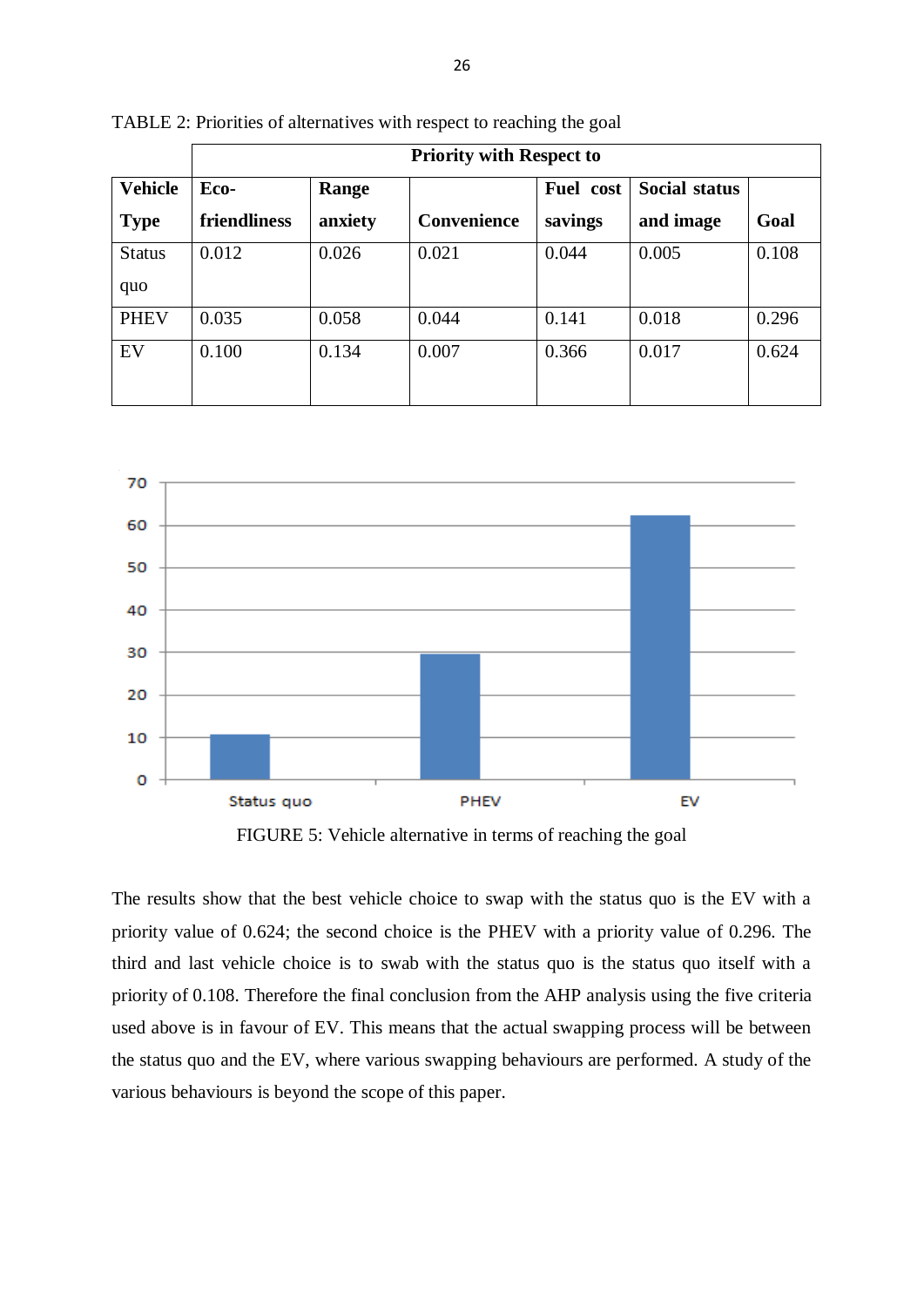#### **Validating the AHP results**

The consistency ratio (CR) is a very important check on the validity of the results obtained from the matrix used in AHP analysis. Normally speaking, Saaty stated that the CR of a matrix should be equal to or less than 0.1 for the results to be considered consistent; otherwise the weighting is elicited and should be corrected. It is very important to note here that some of the results herein were not consistent. This is the case for Convenience (0.757), Social status and image (0.448) and the matrix for criteria in terms of meeting the goal (0.136). The results of the other matrices were consistent. Some reasons responsible for inconsistent in some results presented in this paper are that the weights used in pair-wise comparisons were obtained from an online questionnaire. The respondents were asked if they were informed about electric vehicles, only 30% of respondents said they were well informed, while 38% said they had some information; and 30% and 2% said that have an idea and have no idea respectively. This means only one third of respondents were confident about their answers.

#### **REPORTING/DISCUSSION**

In the debate over electric vehicle use, certain characteristics of electric vehicle are used to convince potential buyers to at least accept the electric vehicle as a second vehicle choice for the household for the moment and why not the best choice in the long run pending technological breakthroughs in battery technology in the future. In order to buy a new vehicle, there are characteristics or features of the vehicle that the manufacturers use to educate the buyer. Some of these features include highest speed, maintenance cost, fuel cost savings, benefits on emission reduction and in the case of electric vehicles (PHEV and EV) the travel range. Therefore in order to shape the purchase intentions of potential hybrid households and encourage the use of electric vehicles, the analysis above used some of these features to make a comparison between various vehicles according to their characteristics.

When the five criteria were compared in terms of reaching the goal, EV had a good performance for most of the criteria (eco-friendliness, range anxiety and fuel cost savings). This is in line with the conclusions (social view point) obtained by Poh and Ang (1999)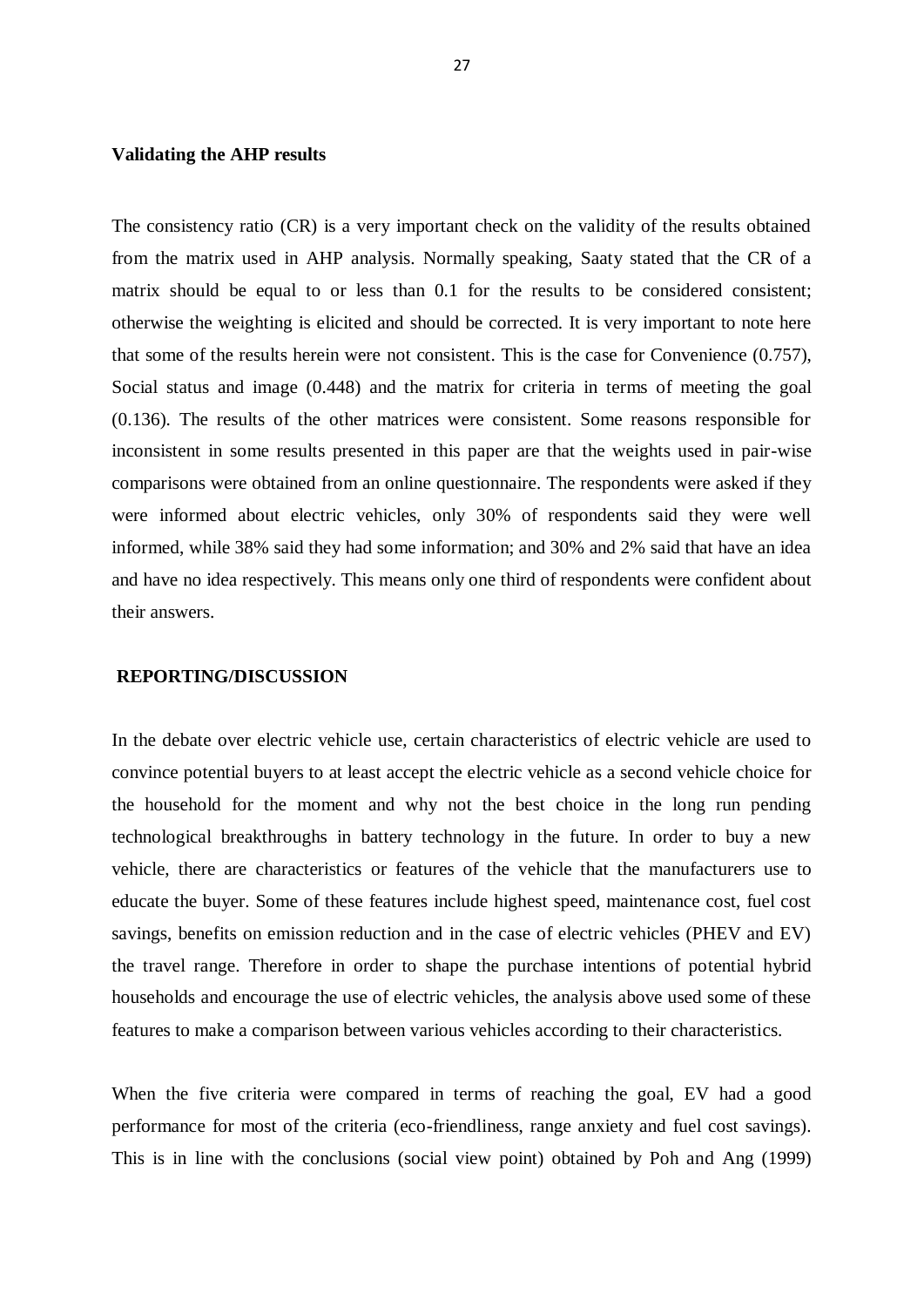which indicated that the best alternative fuel option for Singapore for year X is the EV, and they further stated that there should be a gradual conversion of private vehicles to run on electricity. In the same line, Berrittella et al. (2007) in their paper on evaluation of transport policies to reduce climate change impacts concluded that the best alternative policy to reduce adverse climate change impacts was "the tax schemes aiming at promoting environmentalfriendly transport modes". This is one of the most superior characteristics of electric vehicle, and the electric vehicle that performs best in this regard is the EV (all-electric vehicle).

To justify the results obtained from this analysis, when respondents were asked to state the average distance over which they travel to perform various activities per day, results of the survey showed that 94% of respondents travel for a distance of 80km or less per day with 86% travelling 60km or less per day. This result is in line with the results of Panis et al. (2008) who said personal mobility in western countries has increased from 17km per day in 1970 to 35km per day in 1998. This makes the use of electric vehicle very obvious by a majority of the households. For the 8% of respondents who travel over 80km per day on average, they can use the EV as a second choice. Therefore, 94% of households are potential electric vehicle users as they travel mostly for shorter distances within the travel range of the EV. Even when individuals within a household travel long distances or carry out a chain of activities and whose travel distance per day is more than the travel range of the electric vehicle, they could swap vehicles as per the trip characteristics, with the individual who takes a shorter trip to use electric vehicle. This study found out that perceived barrier for the use of electric vehicle which is travel range limit will not actually be an important barrier for the use of electric vehicle by a potential hybrid household in Belgium. This finding therefore suggests that if potential households are supplied with adequate information about electric vehicles, multi-vehicle households who buy new vehicles would consider owning at least one electric vehicle in their vehicle fleet if their prices are subsidized.

The fact that fuel cost savings is the most important criterion when the importance of the criteria are considered in terms of meeting the goal shows that EV, which performs best with this criteria is a potential alternative to consider by households. This holds true also for range anxiety (travel range related) and eco-friendliness, with ICE-vehicle performing worst when these criteria are used. These three characteristics are also very important tools to use in the debate over electric vehicles use. The fact that these characteristics make the EV (and PHEV) to dominate the ICE vehicle is a point to reckon with.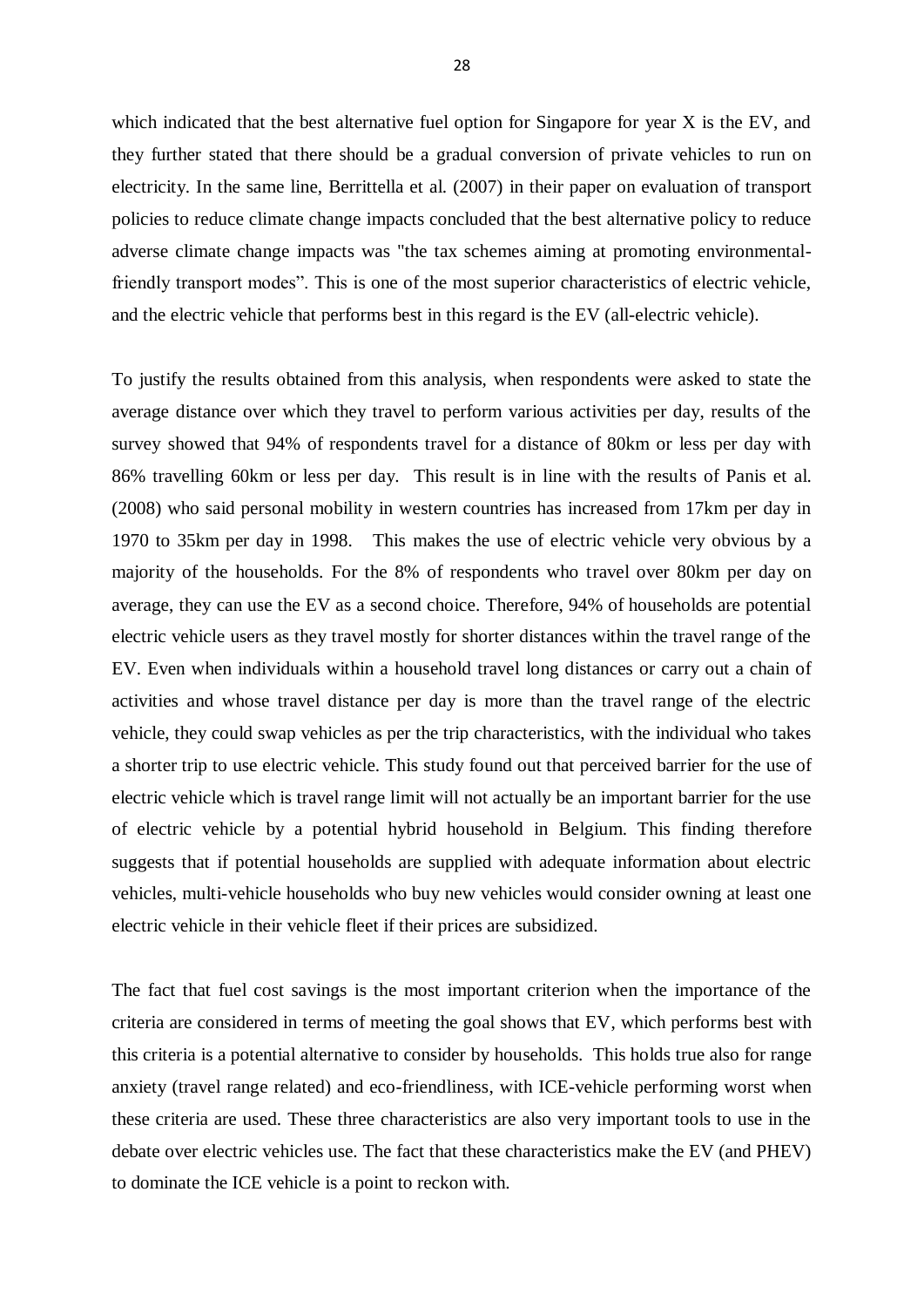Even though when respondents were asked which electric vehicle they would prefer to use, 43.75% preferred PHEV as opposed to 35.42% for HEV and to the greatest surprise only 20.83% preferred EV; this could be attributed to the fact that when asked if they were informed about electric vehicles, only 30% of respondents said they were well-informed about electric vehicle, 38%, 30% and 2% said they had some information, had an idea and had no idea respectively in that order. The fact that the electric vehicles (EV first and PHEV second) were found to be the best vehicle choice to swab with ICE (internal combustion engine) vehicle in the final analysis is a strong bonus point to be used in the debate over electric vehicles. Even if the perception of electric vehicle by household is blinded by perceived range anxiety, the advantages of using the PHEV would still overcome those of ICE-vehicle while maintaining some degree of advantages as far as reaching the goal of electric vehicle (reducing emissions and dependency on fossil fuel) is concerned.

#### **CONCLUSION AND RECOMMENDATIONS**

This study found out that a majority of households in Belgium could conveniently use (battery) electric vehicle, and the other portion of the population adopting the EV as a second vehicle choice in their fleet of vehicles. Therefore, with great technological breakthrough in battery technology, perceived barrier for the use of electric vehicle which is travel range limit will not actually be an important barrier for electric vehicle use by a potential hybrid household in the long run. This finding therefore suggests that if potential households are supplied with adequate information about electric vehicles with the advantages they have on fuel cost savings and emissions reduction multi-vehicle households who choose to own a new vehicle would consider owning at least one electric vehicle assuming that their prices are subsidized.

Generally in the debate over the use of electric vehicles, potential households can be motivated to consider EV as their second vehicle choice in a short run assuming that their first choice was ICE vehicle. In the long run when battery technology is expected to be at its peak, electric vehicle would gain more popularity among households who have the slightest regards on cutting on their fuel cost savings and have concern for the environment.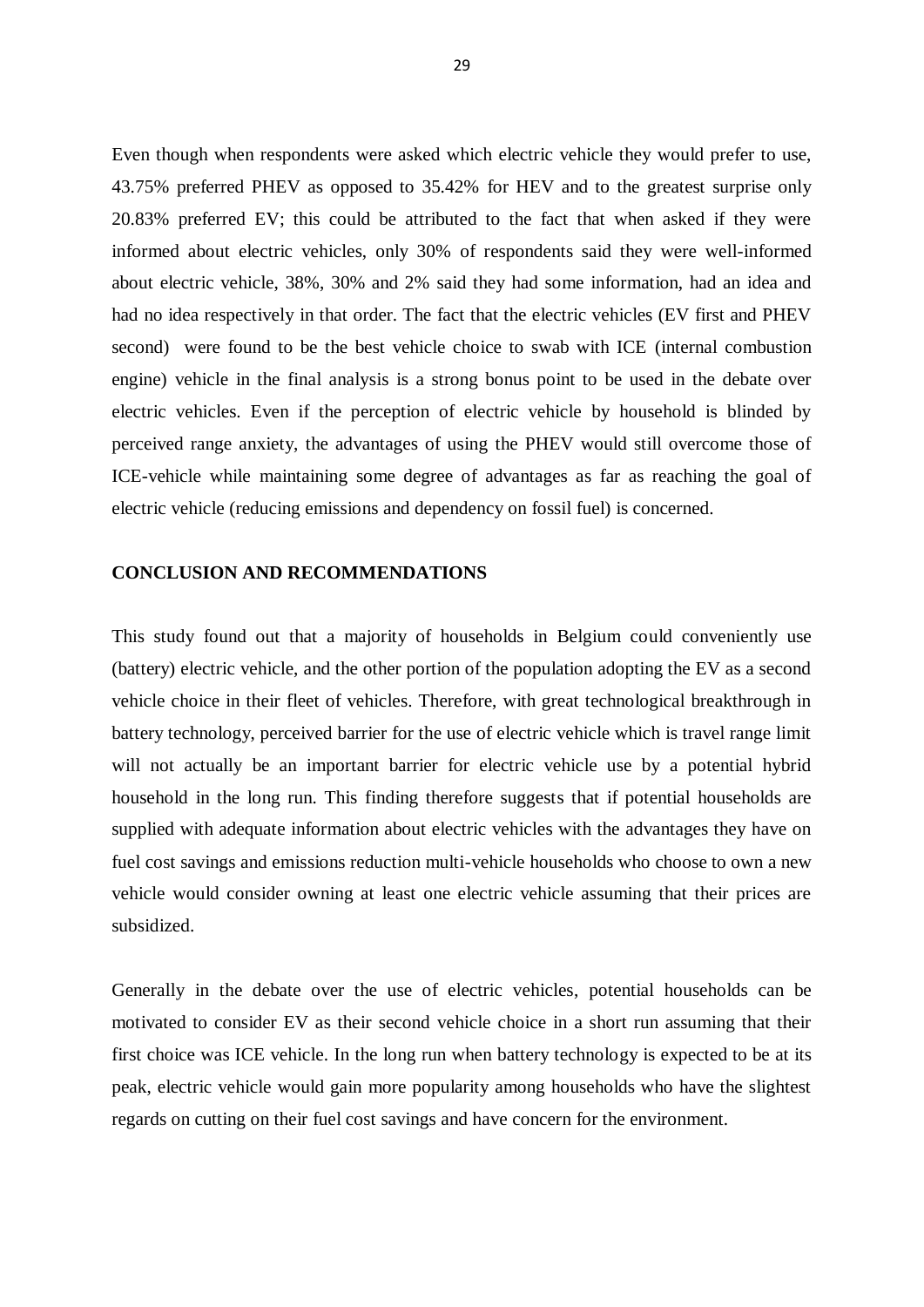What one can say here with confidence is that when vehicle characteristics are jointly considered for second vehicle choice for the household, fuel cost savings and emissions reduction are very important for the debate over electric vehicle use.

In order to motivate the use of electric vehicles, households need to be provided with adequate information about electric vehicles and there is need to increase charging infrastructure in public parking spaces in Belgium beside government subsidies on the purchase costs. Companies, organizations and institutions should be encouraged to provide public charging stations in their parking infrastructure.

#### **LIMITATIONS AND FUTURE RESEARCH**

The responds rate for the questionnaire was low. Out of about 150 respondents contacted to answer the questionnaire, only 50 respondents finally answered. The reason for low responds rate as revealed by some people who did not answer the questionnaire was that they were not verse with the whole notion of electric vehicle. This made them to be reluctant to answer the questionnaire.

Any future research in the direction of electric vehicles to compliment this study should include more criteria and sub-criteria, and more vehicle alternatives in the AHP model. This would make the model to include a lot of detail characteristics of the various vehicle alternatives and behavioural aspects to be used in the pair-wise comparisons. For example, refueling or recharging time, fuel availability and top speed are some important characteristics that some households may be interested in when they make new vehicle purchase decisions. Finally, future research should examine the actual swapping behaviour that is manifested by households when they own ICE-vehicle and EV vehicle as reported by this study. It should show factors that determine which vehicle is used when, over what distance, to where and for what purpose. Driving and charging behaviour of individuals or household could also be investigated.

#### **ACKNOWLEDGEMENT**

This author would like to use this opportunity to thank everyone who helped in one way or the other in writing this master thesis. First of all, I would like to thank my promoter, Prof.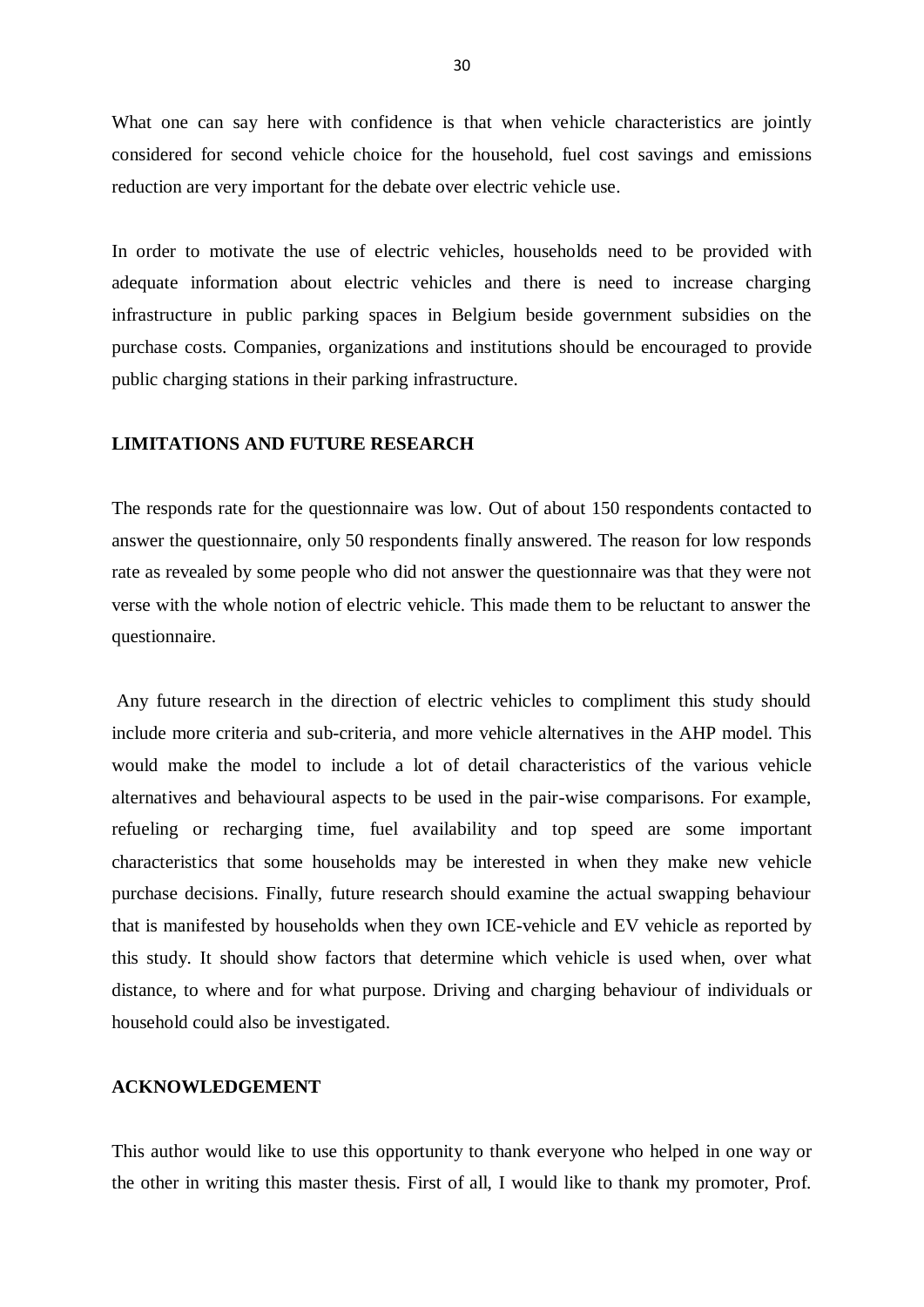Davy Janssens, and my supervisor Mr. Omar Abed for their invaluable comments, ideas and encouragement. Without their constructive ideas, I would not have been able to finish this thesis. Many thanks also go to my parents and my wife (and daughter), not forgetting my siblings for their moral support.

I would also like to thank my pastors and above all the Almighty God for seeing me through. I bless your name Lord.

#### **REFERENCES**

- 1 ACEA (2012), Overview of purchase and tax incentives for electric vehicles in the EU (website: www.acea.be)
- 2 Algers S., Eliasson J. and Mattsson L. (2001) Activity-based model development to support transport planning in the Stockholm region. Arturo E. G. (1991) Evaluation Of Potential Hybrid Electric Vehicle Applications: Vol
- 3 I. Research Reports, California Partners for Advanced Transit and Highways (PATH), Institute of Transportation Studies, UC Berkeley
- 4 Axsen J. and Kurani K. (2009) Anticipating PHEV Energy Impacts in California. Institute of Transportation Studies, UC Davis

Axsen J. and Kurani K. S. (2008) The early U.S. market for PHEVs: Anticipating

- 5 consumer awareness, recharge potential, design priorities and energey impacts. Institute of Transportation Studies, UC Davis, Carlifornia.
- 6 Balducci (2008) Plug-in Hybrid Electric Vehicle Market Penetration Scenarios
- 7 Balducci P. J. (2008) Plug-in hybrid electric vehicle market penetration scenarios.
- 8 Baptista P., Toma's M. and Silva C. (2010) Plug-in hybrid fuel cell vehicles market penetration scenarios. International Journal of Hydrogen energy 35 (2010). Berrittella M., Certa A., Enea M. and Zito P. (2007) an Analytic Hierarchy Process for
- 9 the Evaluation of Transport Policies to Reduce Climate Change Impacts, Climate Change Modelling and Policy (CCMP)
- 10 Christensen L., Nørrelund A. V. and Olsen A. (2010). Travel behaviour of potential Electric Vehicle drivers. The need for charging.
- 11 Clement-Nyns K., Haesen E. and Driesen J. (2010) The Impact of Charging Plug-In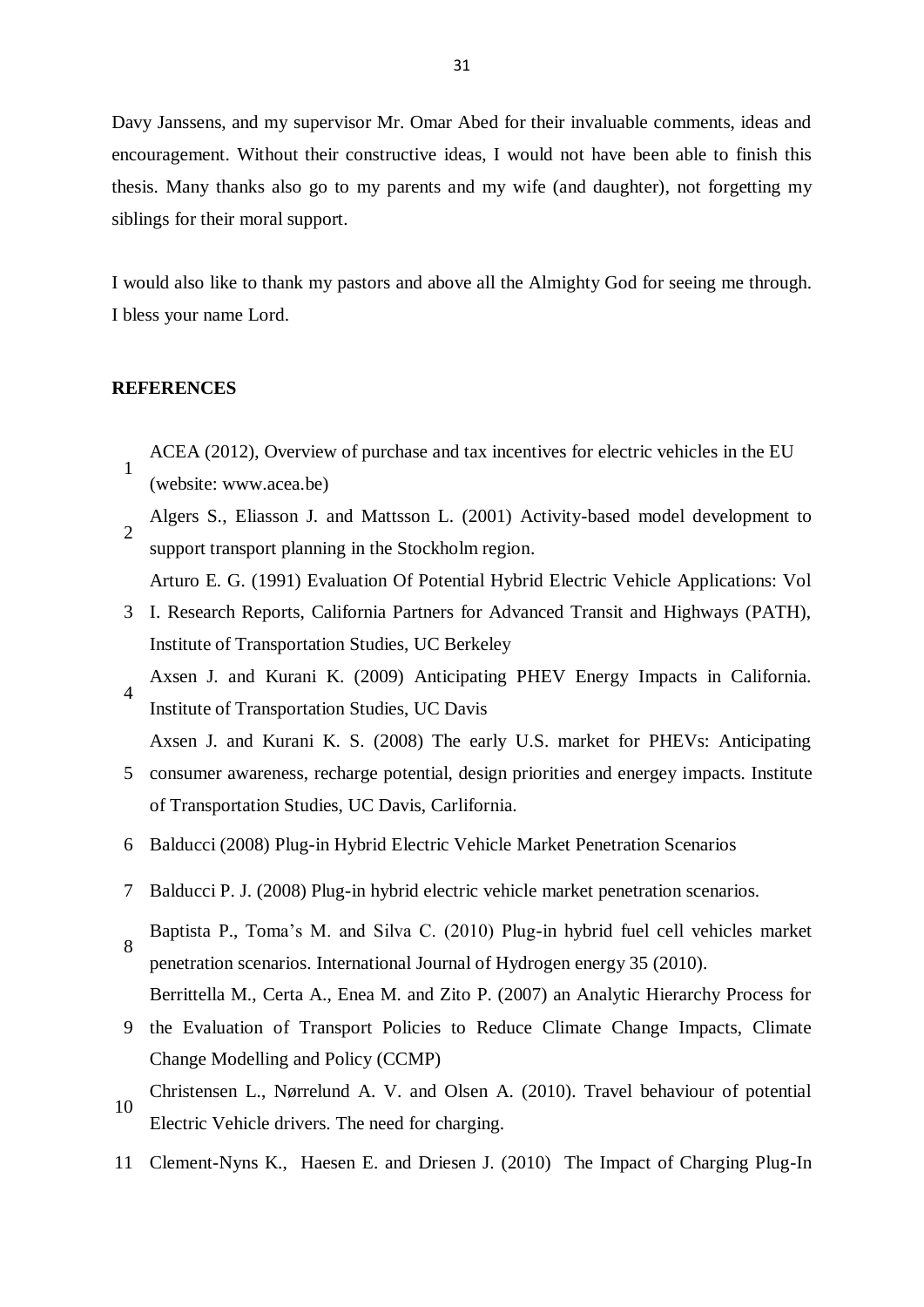Hybrid Electric Vehicles on a Residential Distribution Grid. IEEE Transactions on Power Systems, VOL. 25, NO. 1, FEBRUARY 2010

- 12 Davies J. and Kurani K. S. Households' Plug-in Hybrid Electric Vehicle Recharging Behavior: Observed variation in households' use of a 5kWh blended PHEV-conversion
- 13 Deal W. F. (2010) Going green with electric vehicles. Resources in technology and engineering
- 14 Doherty S. T., Miller E. J., Axhausen K. W. and Gärling A Conceptual Model Of The Weekly Household Activity-Travel Scheduling Process
- 15 Doherty S. T., Miller E. J., Axhausen K. W. and Gärling T. : A conceptual model of the weekly household activity-travel scheduling proces.
- 16 Doherty, S.T., and Miller, E.J. (2000) A computerized household activity scheduling survey. Transportation, 27, (1), 75-97.
- 17 Eren Özceylan (2010) A Decision Support System to Compare the Transportation Modes in Logistics. International Journal of Lean Thinking Vol. 1, Issue 1 (June 2010)
- 18 European Parliament (2010) Challenges for A European Market For Electric Vehicles. ITRE 2010
- 19 Fakhra J. (2011) Electric Vehicle Acceptance: A Household Study. 2011 International Conference on Petroleum and Sustainable Development IPCBEE vol. 26 (2011)
- 20 Geoff C. (2004) The Analytic hierarchy Process (AHP). Pearson Education Limited 2004
- 21 Geth F., Willekens K., Clement K. and Driesden J. (2010) Impact-analysis of the charging of plug-in hybrid vehicles on the production park in Belgium.
- 22 Gilbert R. and Perl A. (2005) Energy and transport Futures
- 23 Global Automobile Team (2010) Electric Vehicles; Europe in Brief. A reference guide for U.S. exporters, 2010-2011 Edition
- 24 Greene D. L., Duleep K. G. And McManus W. (2004) Future Potential of Hybrid and
- Diesel Power trains in the U.S. Light-Duty Vehicle Market Gwo-Hshinung T., Cheng-Wei L. and Serafim O. (2005) Multi-criteria analysis of alternative-fuel buses for public transportation. Energy Policy 33 [Elsevier 2005]
- 25 Hacker, F., R. Harthan, et al. (2009). Environmental impacts and impact on the electricity market of a large scale introduction of electric cars in Europe - Critical Review of Literature -. ETC/ACC Technical Paper 2009/4 - July 2009: 169.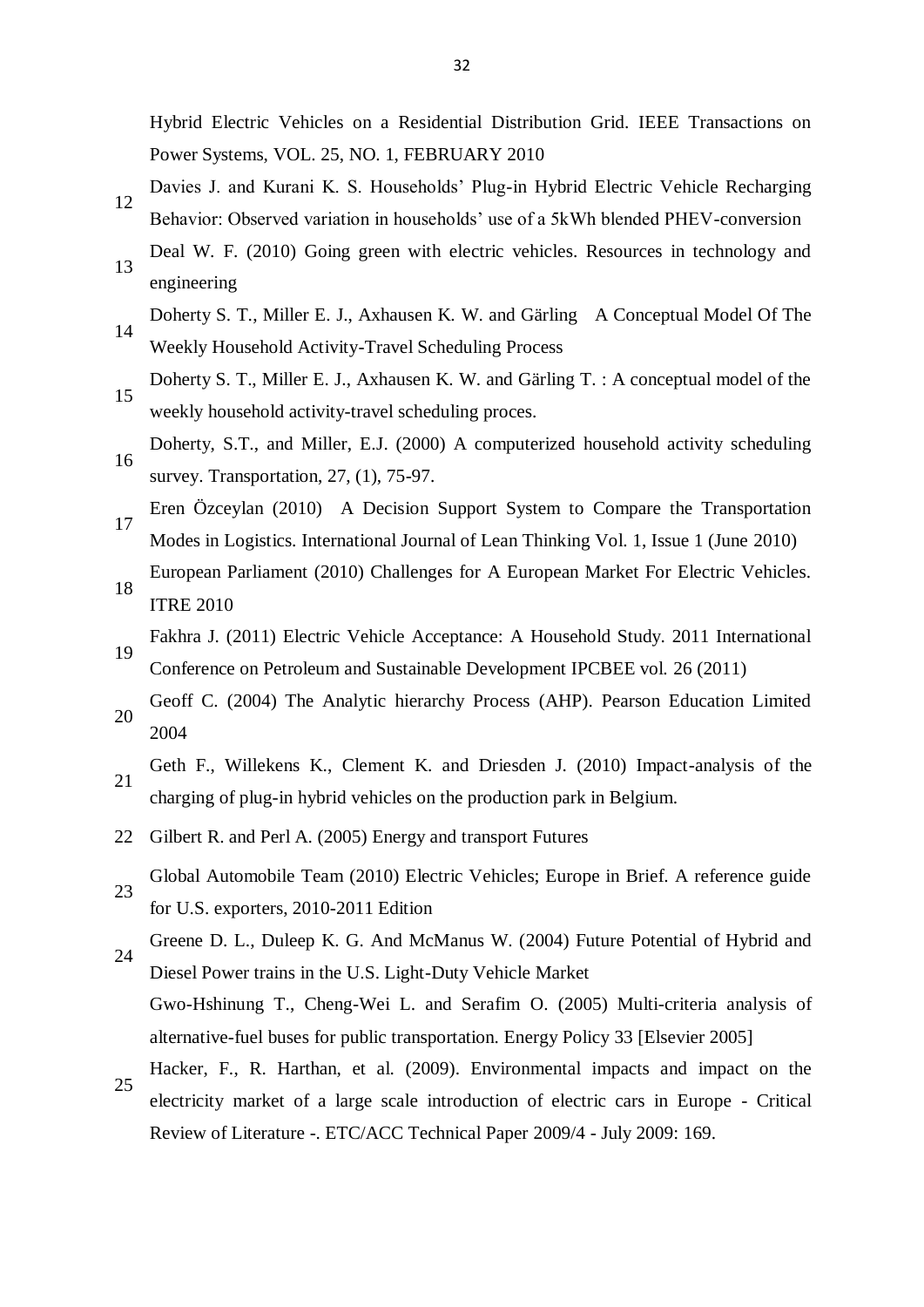Halog A., Sagissaka M. and Inaba A. (2003) Assessment of electric vehicle battery

- 26 technologies using fuzzy linguistic and AHP. 8th Internationl Conference on Environmental Science and Technology. Lemnos island, Greece, 8 - 10 September 2003
- 27 Harry T. R. (2011) The Electric cars Challenge. Technology and Engineering Teacher Int Panis L., Beckx C. and Arentze T. (2008) An integrated activity-based approach for
- 28 air quality issues Kang J. E. and Recker W. W. (2009) An activity-based assessment of the potential
- 29 impacts of plug-in hybrid electric vehicles on energy and emissions using 1-day travel data. 2009 Elsevier Ltd.
- 30 Karplus V. J. (2008) Prospects for Plug-in Hybrid Electric Vehicles in the United States: A General Equilibrium Analysis. Massachusetts Institute of Technology.
- 31 Knapen L., Kochan B., Bellemans T., Janssens D. and Wets G. Activity based models for countrywide electric vehicle power demand calculation Kochan B., Bellemans T. Janssens D. and Wets G. (2008) Assessing the Impact of Fuel
- 32 Cost on Traffic Demand using Activity-Based Models. Travel Demand Management TDM Vienna 2008

Kurani K. S., Torrentine T. and Sperling D. (1994) Demand for Electric Vehicles in

- 33 Hybrid Households: An Exploratory Analysis. Institute of transportation Studies, University of California at Davies
- 34 Kurani K. S., Turrentine T. and Sperling D. (1994) Demand for electric vehicles: An exploratoryanalysis.
- 35 Lemoine D., Kammen D. M. and Farrell A. E. (2006) Effects of Plug-In Hybrid Electric Vehicles in California Energy Markets
- 36 Markel T. (2010) Plug-in Electric Vehicle Infrastructure: A Foundation for Electrified Transportation

McNally M. G. (1996) An Activity-Based Microsimulation Model for Travel Demand

37 Forecasting. Center for Activity Systems Analysis, Institute of Transportation Studies, UC Irvine

Mock P., Hülsebusch D., Ungethüm J., and Schmid S. A. (2009) Electric vehicles  $-A$ 

- 38 model based assessment of future market prospects and environmental impacts. Institute of Vehicle Concepts, Stuttgart, Germany
- 39 National Renewable Energy laboratory, NREL (2011) Electric-Drive Vehicle Basics. Energy Efficiency & Renewable Energy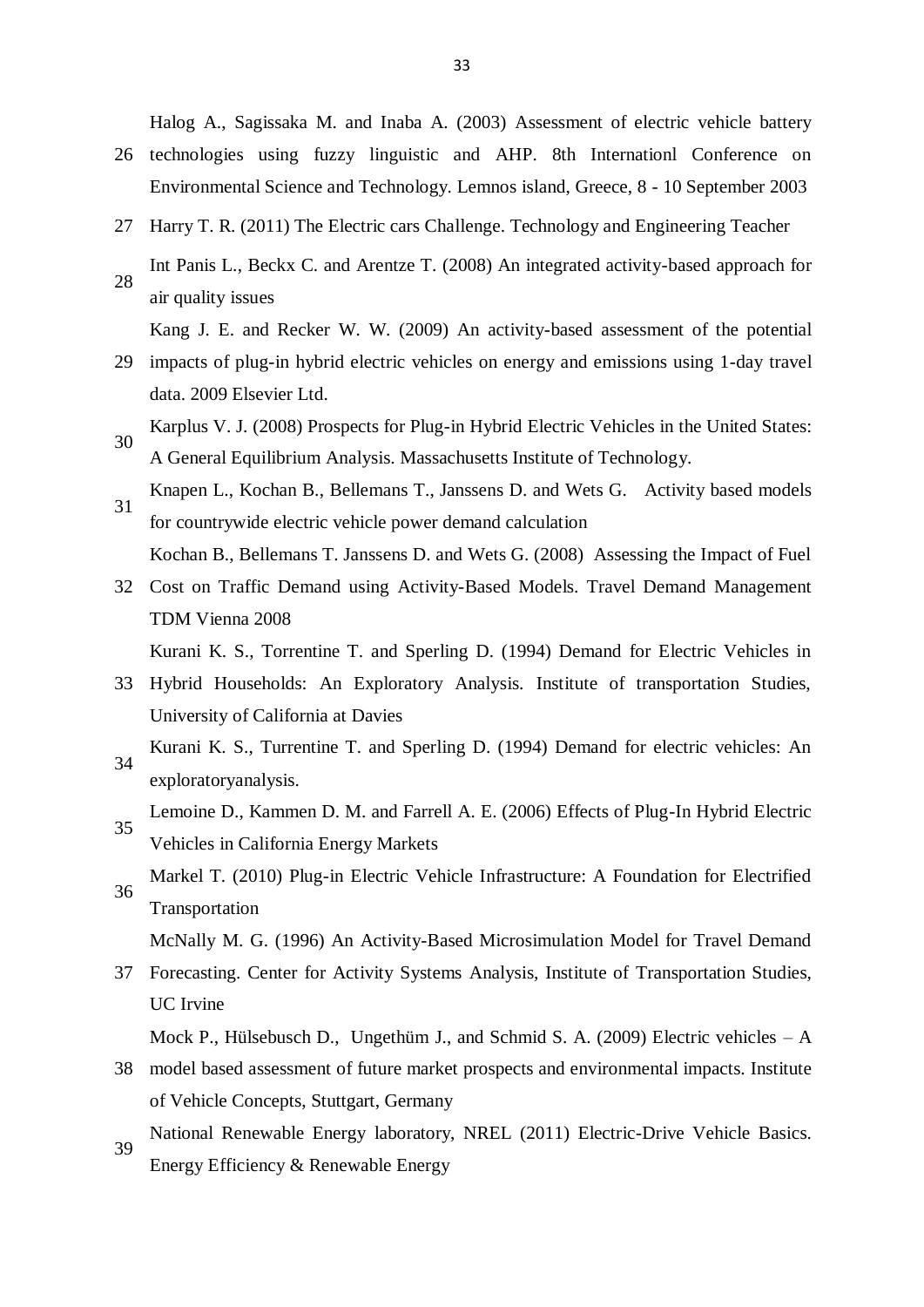Nemry F., Leduc G. and Muñoz A. (2009) Plug-in Hybrid and Battery-Electric

40 Vehicles: State of the research and development and comparative analysis of energy and cost efficiency

Paleti R., Eluru N., Bhat C. R., Pendyala R. M. Adler T. J. and Goulias K. G. (2010)

41 The Design of a Comprehensive Microsimulation of Household Vehicle Fleet Composition, Utilization and Evolution

Papalexandrou M. A., Pilavachi P. A. and chanzimouratidis A. I. (2007) Evaluation of

- 42 liquid bio-fuels using the Analytic Hierarchy Process. Proceedings of European Congress of Chemical Engineering (ECCE-6) Copenhagen, 16-20 September 2007
- 43 Patricia B., Catarina R. and Carla S. (2011) Plug-In Vehicle Acceptance and Probable Utilization Behaviour. Journal of Transportation Technologies, 2012
- 44 Patricia B., Ma´rio T., and Carla S. (2009) Plug-in hybrid fuel cell vehicles market penetration scenarios. international journal of hydrogen energy 3 5 ( 2 0 1 0 )
- 45 Perujo A. and Ciuffo B. (2009) Potential Impact of Electric Vehicles on theElectric Supply System: A case study for the Province of Milan, Italy
- 46 Poh, K.L., Ang, B.W. (1999) Transportation fuels and policy for Singapore: an AHP planning approach.

Ramanathan R. (2001) A note on the use of the analytic hierarchy process for

- 47 environmental impact assessment. Journal of Environmental Management [Academic Press 2001]
- 48 Reza B. (2010) Evaluation of land use-transportation systems with the Analytic Network Process. The Journal of Transport and Land Use Vol. 3. No. 1 [Spring 2010]
- 49 Saaty (2008) Decision making with analytic hierarchy process, Int. j. Services Sciences, Vol. 1, No 1, 2008
- 50 Saaty T. L. (1990) How to make a decision: The Analytic Hierarchy Process. European Journal of Operational Research 48 (1990) 9-26

Schrooten L., De Vlieger I., Int Panis L. and Torfs R. (2006) Activity based emission

- 51 model for sea-going vessels. REIMS, Transport and Air Pollution, vol.2, no.107, pp.297-303, 2006
- 52 Shang G. and Zaiyue Z. (2010) Calculating Weights Methods in Complete Matrices and
- Incomplete Matrices. Journal of Software, Vol. 5, No. 3 March 2010
- 53 Shiftan Y. (2003) Acitivity-based modelling as a tool for better understanding travel behaviour). 10th International Conference on Travel Behaviour Research, Lucerne, 10-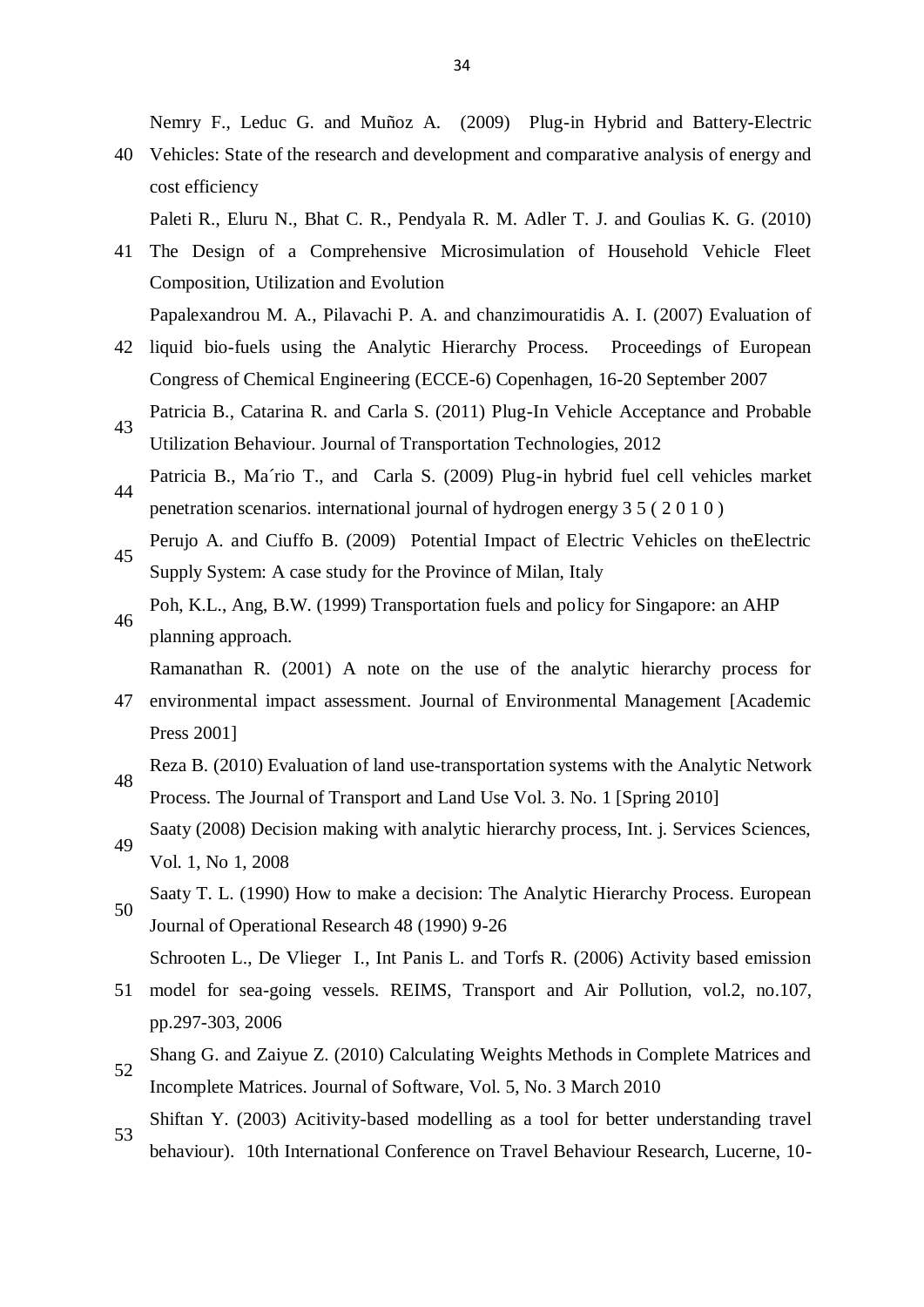15 August 2003

- 54 Shiftan Y. (2006) The use of activity-based modeling to analyze the effect of land-use policies on travel behavior. Springer-Verlag 2007
	- Shiftan Y., Ben-Akiva M., Proussaloglou K., de Jong G., Popuri Y. kasturirangan K.
- 55 and bekhor S. (2003) Activity-Based Modeling as a Tool for Better Understanding Travel Behaviour 10th International Conference on Travel Behaviour Research
- 56 Skoog S. (2009) Power Sources for Hybrid Electric Vehicles. Lund University
- 57 The Report of an Expert Panel (2011) Plug-in Electric Vehicles: A Practical Plan for Progress. School of Public and Environmental Affairs at Indiana University
- 58 Turrentine T., Delucchi M., Heffner R. R., Kurani K. S. and Sun Y. (2006) Quantifying the benefits of hybrid vehicles. Institute of Transportation Studies, UC Davis
- 59 Adaptive and Optimizing Behavior for Electric Vehicles Based on Interactive Turrentine T., Lee-Gosselin M., Kurani K. and Sperling D. (1992) A Study of Simulation Games and Revealed Behavior of Electric Vehicle Owners
- 60 Tzeng G., Lin C. and Opricovic S. (2005) Multi-criteria analysis of alternative-fuel buses for public transportation Elsevier Ltd. Energy Policy 33 (2005)

- 61 Patterns based on Driving Behavior recorded in the National Household Travel Survey of 2009. Earth and Environmental Engineering Department, Columbia University. Van Roy J., Leemput N., De Breucker S., Geth F., Tant P. and Driessen (2011) An
- 62 Availability Analysis and Energy Consumption Model for a Flemish Fleet of Electric Vehicles

Went A., Newman P. and James W. (2008) Renewable Transport: How Renewable

- 63 Energy and Electric Vehicles using Vehicle to Grid technology can make Carbon Free Urban Development. Curtin University Sustainability Policy (CUSP) Institute. Winebrake J. J. and Creswick B. P. (2003) The future of hydrogen fuelling systems for
- 64 transportation: An application of perspective-based scenario analysis using the analytic hierarchy process. Technological Forecasting & Social Change
- 65 Yang C. and McCarthy R. (2009) Electricity Grid: Impacts of Plug-In Electric Vehicle Charging. Institute of Transportation Studies, UC Davis
- 66 Yoram W. and Saaty T. L. (1980) Marketing Applications of the Analytic Hierarchy Process. Management Science Vol. 26. No. 7, July 1980

van Haaren R. (2011) Assessment of Electric Cars" Range Requirements and Usage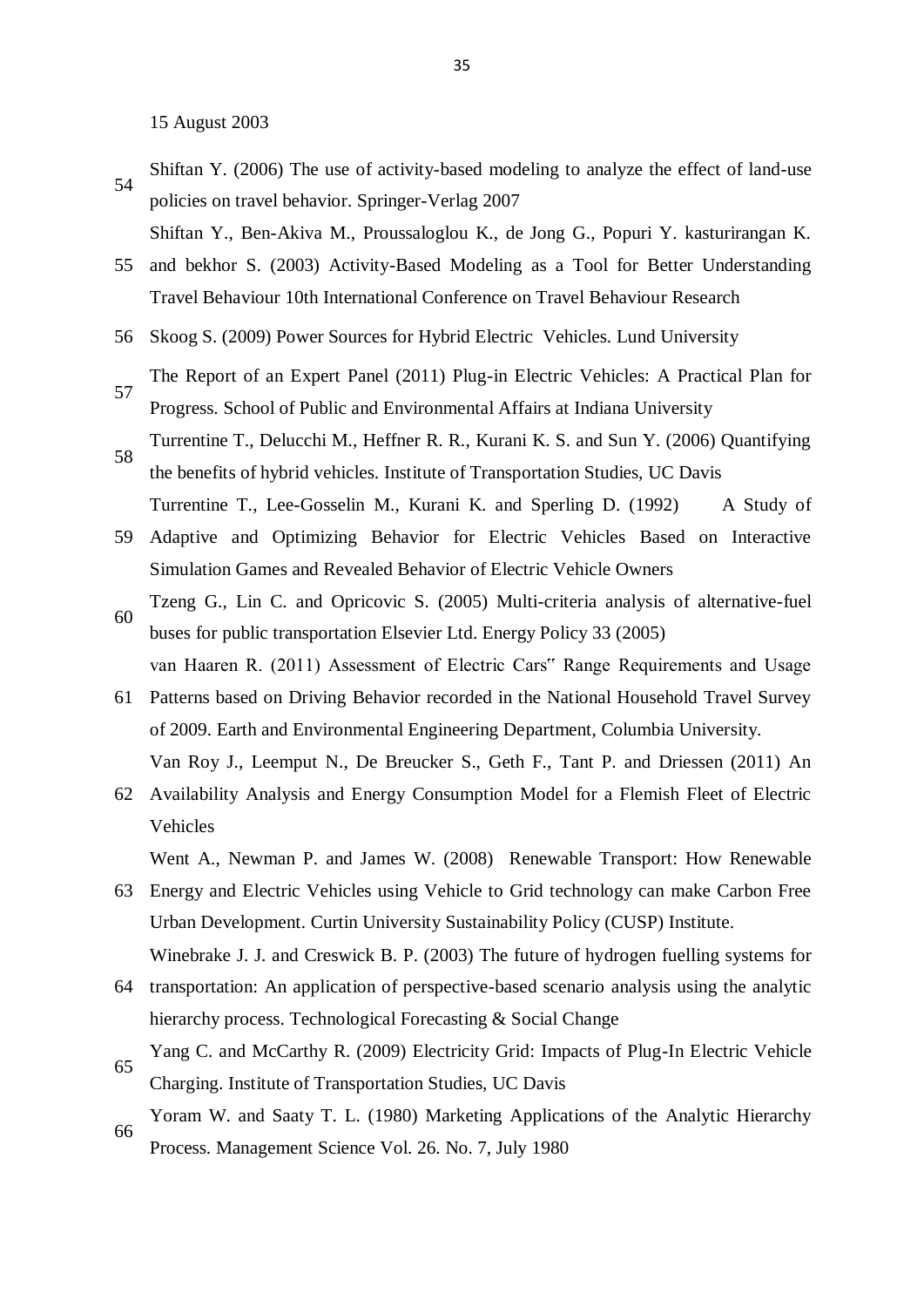#### **APPENDICES**

#### *Appendix 1: Personal online questionnaire*

#### **Top of Form**

#### **Topic: Added advantage of Activity-based model in the debate on electric vehicle**

The aim of this survey is provide data to help us model how people decide to use which car for which trip type when the household has a gasoline car and an electric car or a hybrid car present at same time for a household with more than a licensed person to drive. This car swap modeling process is based on certain characteristics of the various vehicle options and behavioural factors of the household members. The swap process is assumed to take place when both vehicles are present at a given time for both (or more than two) household members. The usual barrier to own a full electric vehicle (battery operated only) is the distance it can travel with a fully charged battery. For this reason, plug-in hybrid cars (battery  $+$  gasoline operation)are more accepted. This factor plays a role in the choice  $\setminus$  swap process this survey deals with. By gasoline fuelled cars, it is meant cars with normal internal combustion engines whether petrol or diesel fuelled.

**Start**  1. **What is your sex?**  $\left| \cdot \right|$ 2.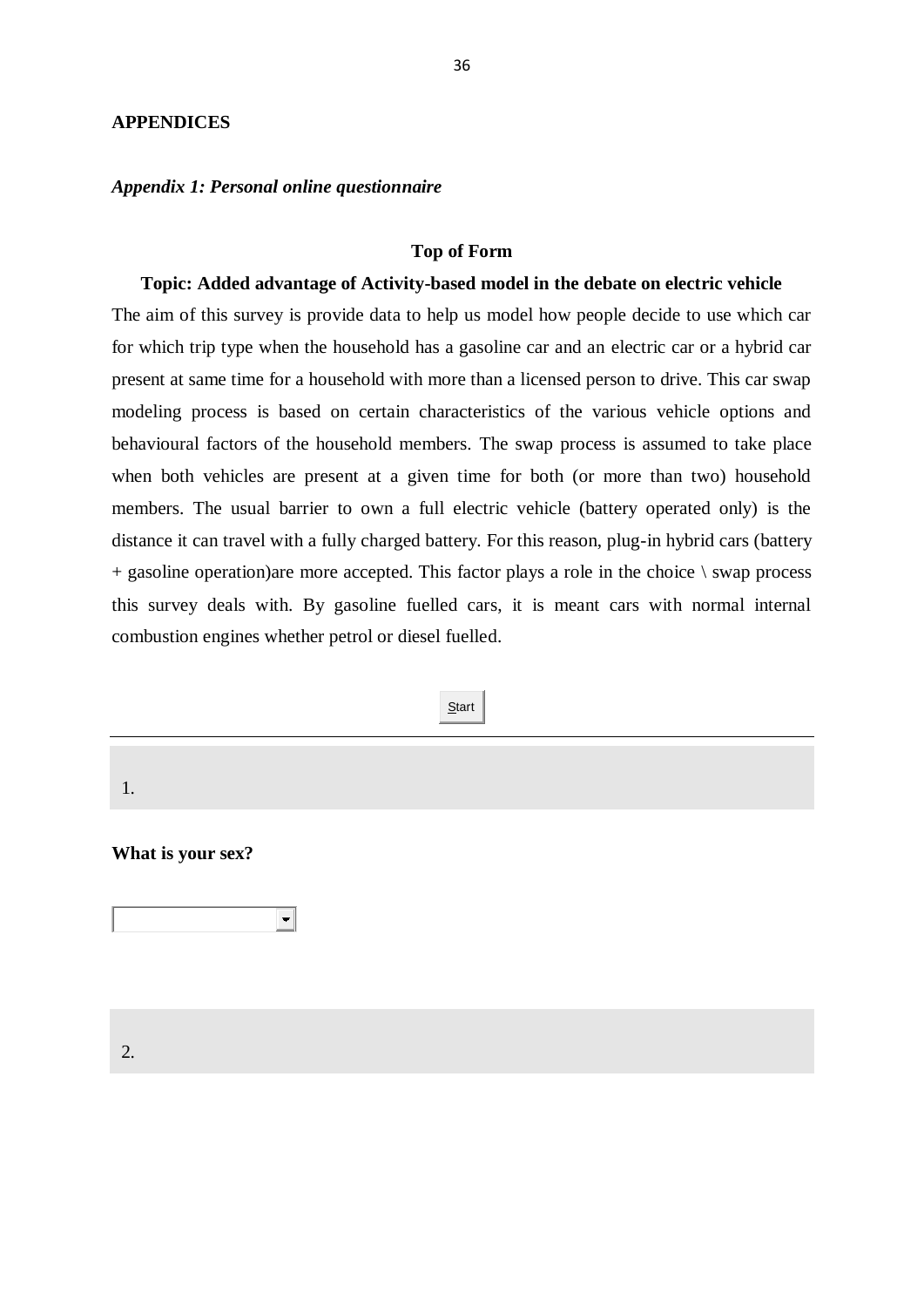## **Are you married?**

 $\overline{\Xi}$ 

3.

## **Are you employed?**



4.

## **What is your level of education?**



5.

## **How many members are there in your household?**

 $\overline{\mathbf{E}}$ 

6.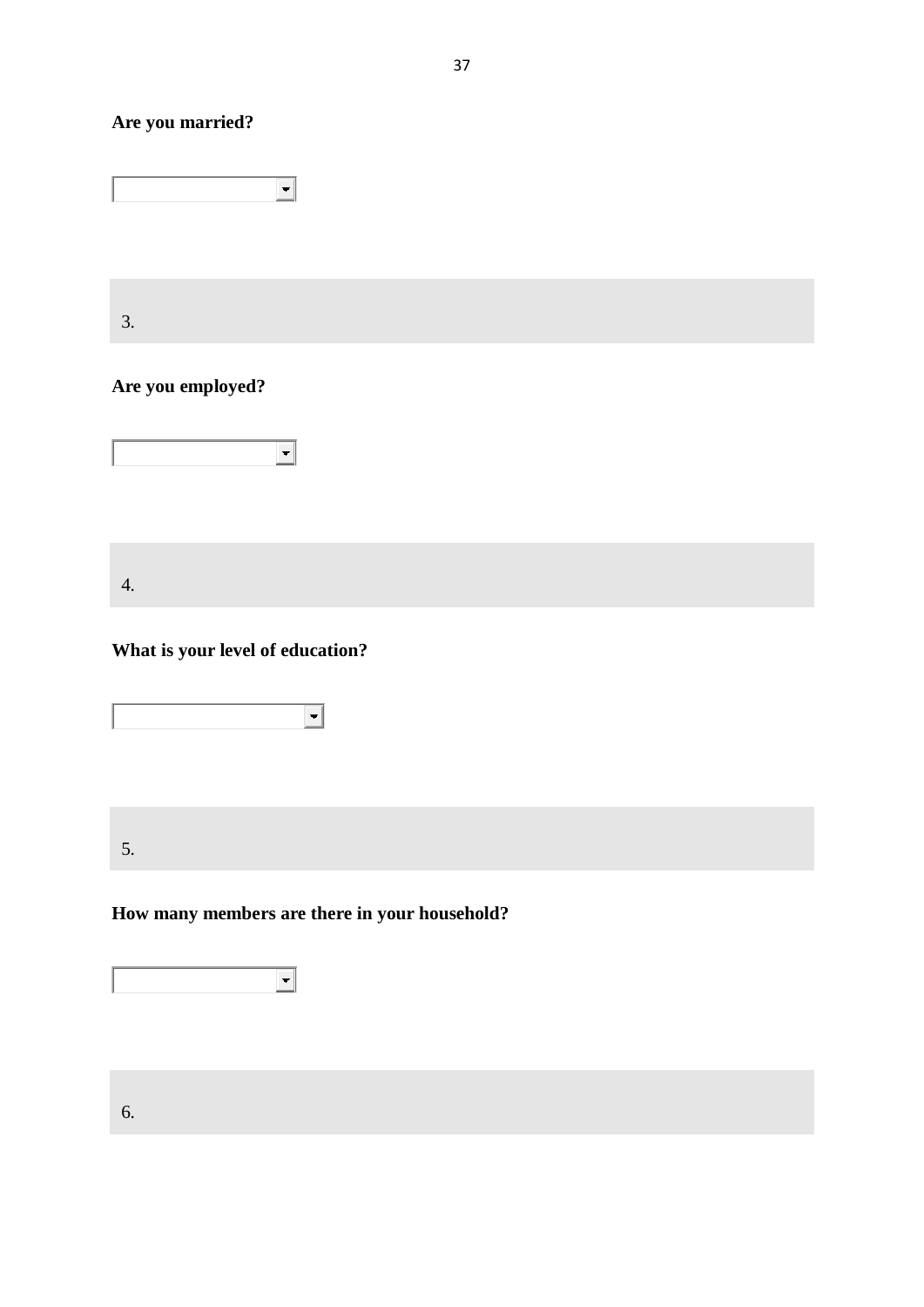## **How many members of your household own a driver's license?**

| 7. |                                                                          |  |
|----|--------------------------------------------------------------------------|--|
|    | How many cars do you have in your household?<br>$\overline{\phantom{a}}$ |  |
| 8. |                                                                          |  |
|    | What is the average distance you travel per day by car?                  |  |



9.

**Can you give the average distance (km) over which you travel to perform the following activities**

|               | 0 to 40km | 40 to 60km | 60 to 80km | 80 to 100km | <b>Above 100km</b> |
|---------------|-----------|------------|------------|-------------|--------------------|
| Work          |           |            | O          |             |                    |
| Shopping      |           | O          | O          |             |                    |
| Bring/pick    |           | O          | O          |             |                    |
| children from |           |            |            |             |                    |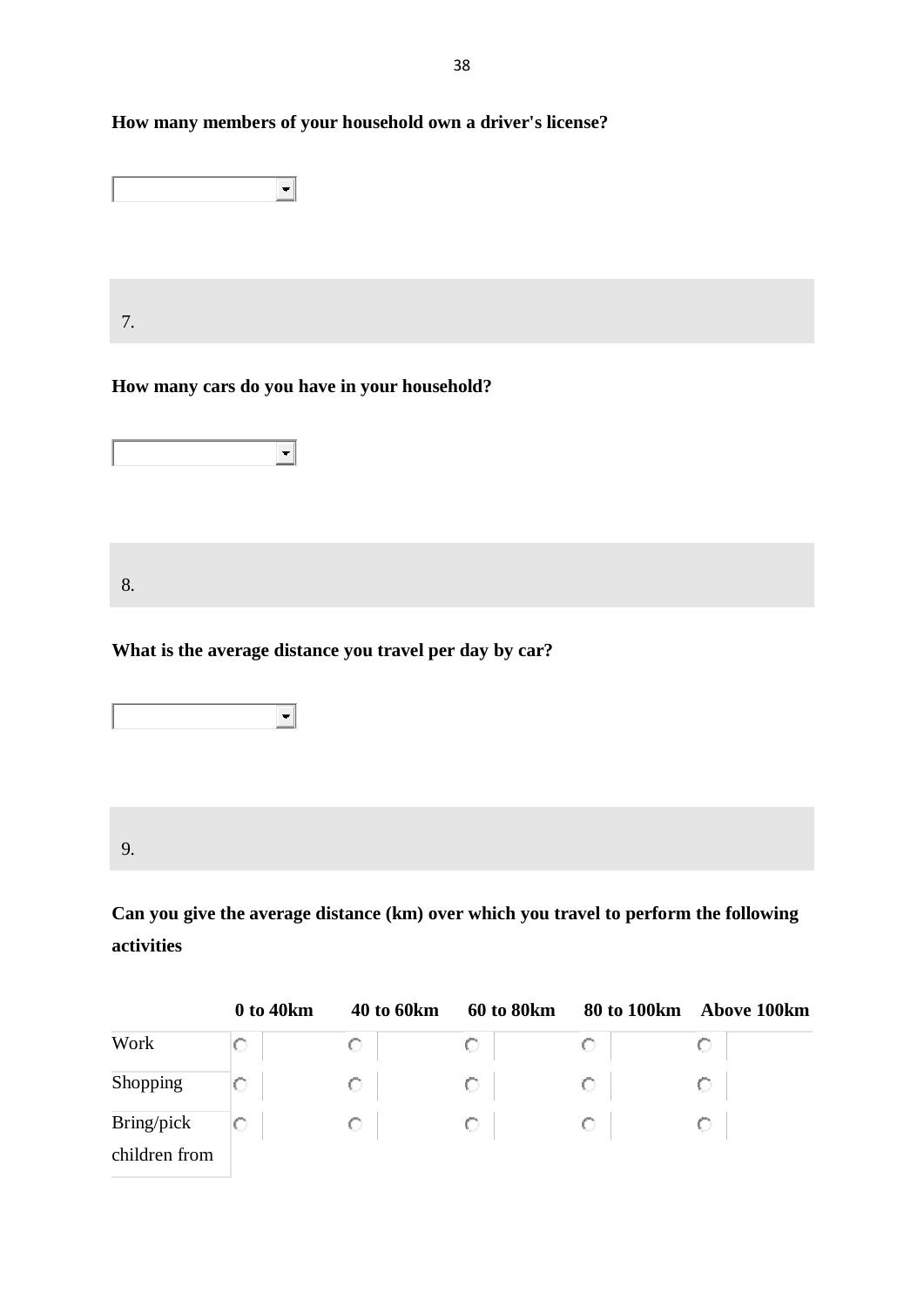| school Visits |    |  |  |
|---------------|----|--|--|
| Leisure       | U  |  |  |
| <b>Visits</b> | K. |  |  |

10.

#### **Are you informed about electric vehicles?**

|--|

11.

**If there is at least one car (gasoline car) in your household and you were given an option to own another vehicle which is an electric vehicle, which kind of electric vehicle will you prefer?**

 $\overline{\phantom{a}}$ 12.

**If both, the gasoline car and the electric (or hybrid) car were available to your household at a given time during the day, will you consider car swapping with your partner?**

 $\left| \cdot \right|$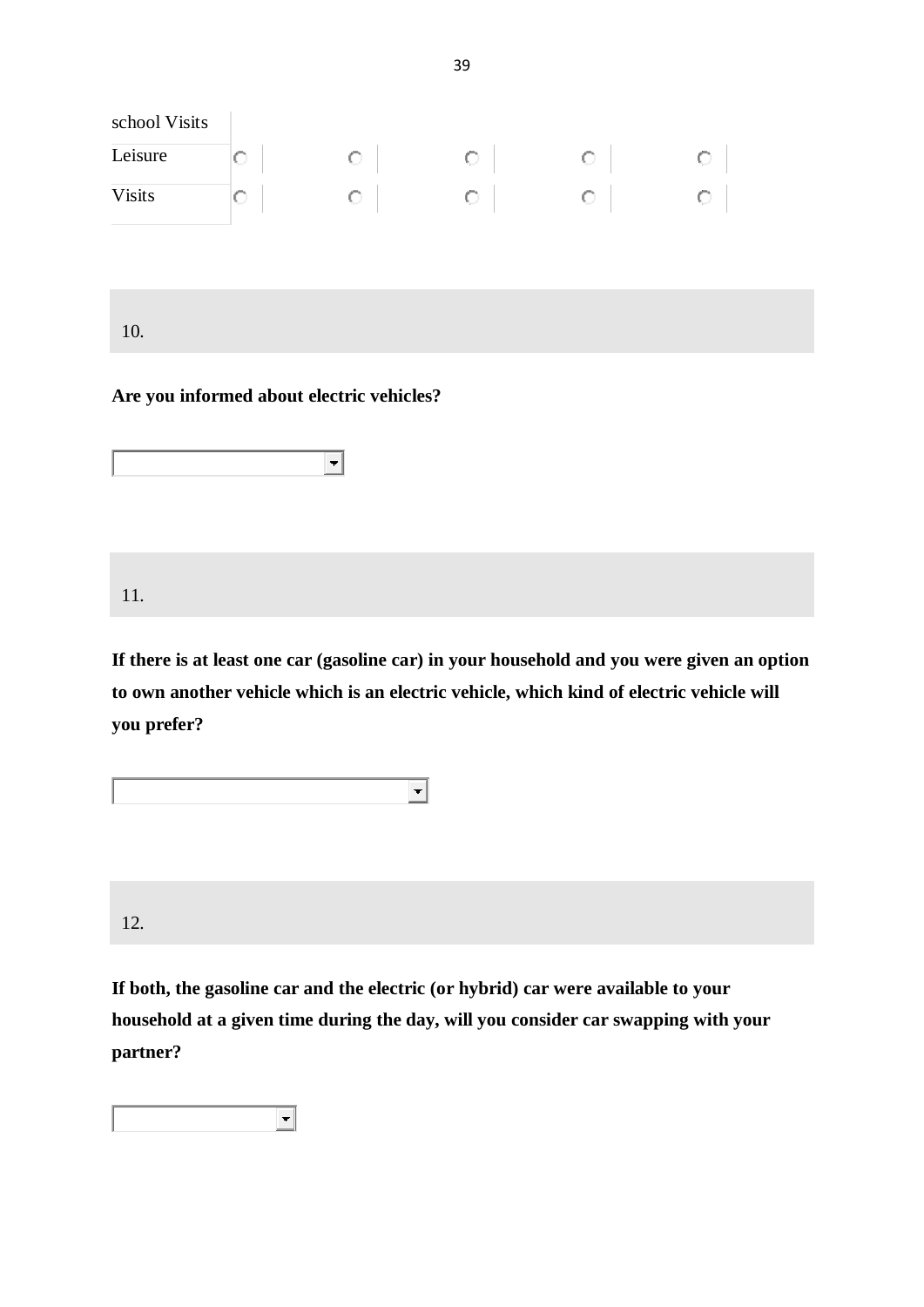#### 13.

#### **If yes, what are the factors that influence your willingness to swab between cars?**

| . |  |
|---|--|

**In the following section we would like to elicit your opinion as expert on transportation research. This section is made of pair-wise comparisons of certain criteria in terms of achieving the goal of getting the most favorable vehicle choice to swab with the conventional gasoline vehicle that is already present in the household. This will be done by applying weights from the Saaty's scale of 1 to 9 to each criteria, for the weight that one criteria has over the other with respect to meeting the goal. In this case the inferior criteria is given a weight of 1 and the superior criteria any weight from 2 to 9 accordingly. This will be applied also when applied weights to pairs of vehicle alternative in terms of meeting the various criteria.**

#### SAATY SCALE

#### **Numerical Values----------- Verbal Scale------------------------------ Explanation**

1 ---- -------------Equal importance of both elemen------------- Two elements contribute equally

3 ----Moderate importance of one element over another ----- --Experience and judgment favour one element over another

5 ----Strong importance of one element over another ---------- An element is strongly favoured

7 ----Very strong importance of one element over another -----An element is very strongly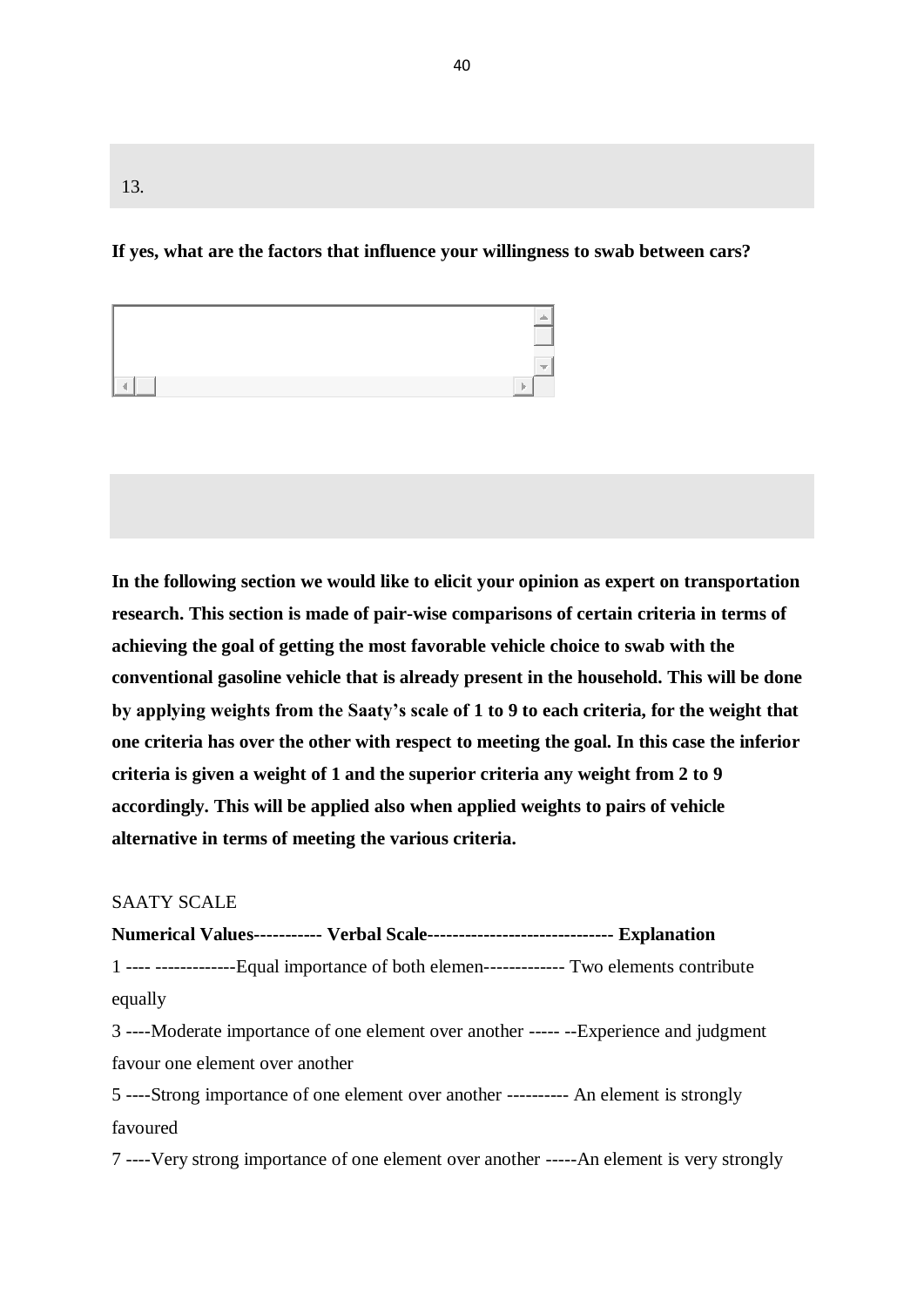dominant

9 ---- Extreme importance of one element over another ------- An element is favoured by at least an order of magnitude 2,4,6,8 ---- ------------Intermediate values ---------- Used to compromise between two judgments

41

**Please apply weights to these pairs of criteria below in terms of meeting the goal of choosing the most suitable vehicle to swap with a gasoline vehicle.**

14.

**For the following questions, please apply weights to the pairs of criteria below in terms of meeting the goal of choosing the most suitable vehicle to swap with gasoline vehicle. (NB: Inferior criteria should have a weight of 1, while superior criteria should have a weight from 2 to 9)**

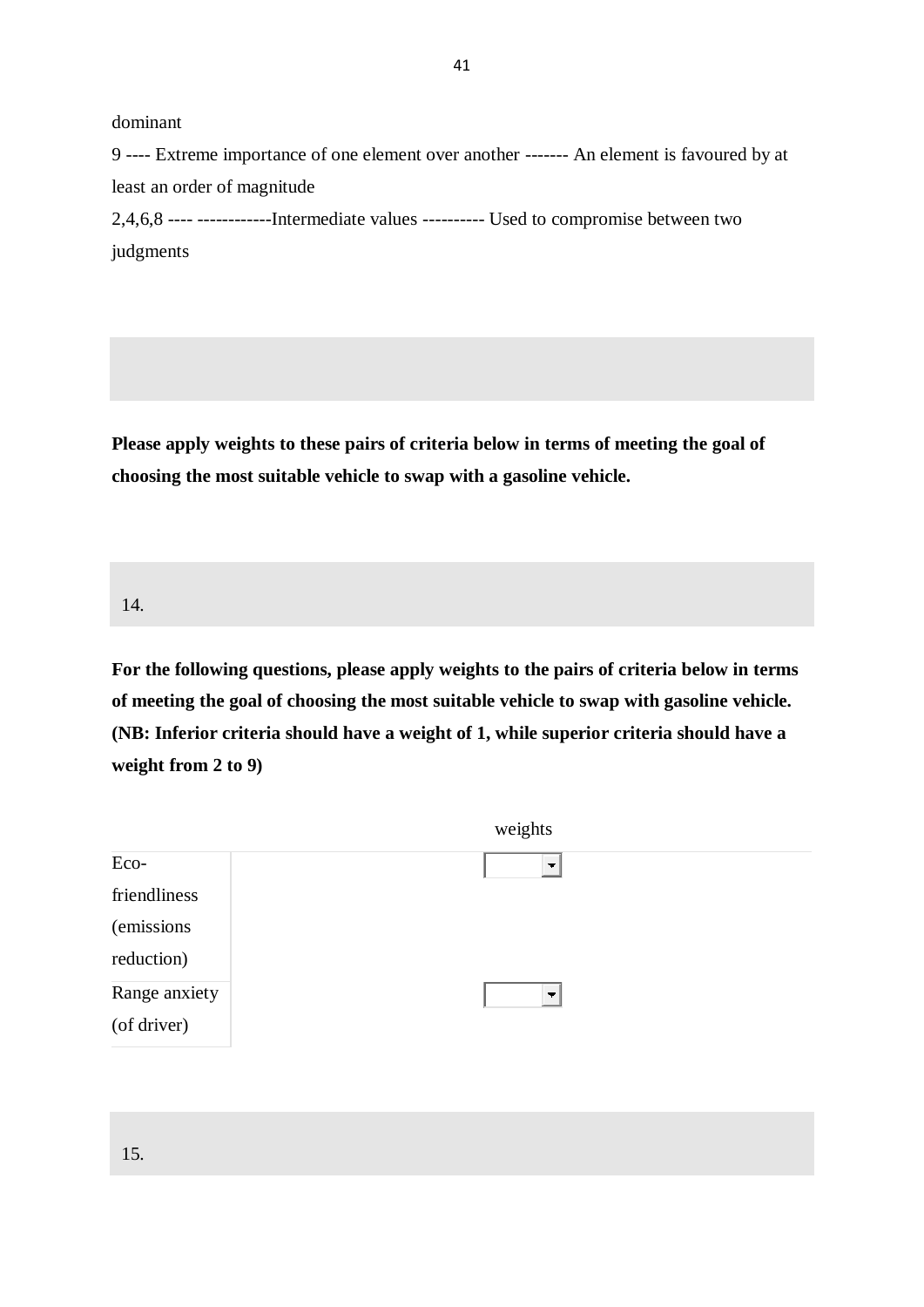| weights                  |
|--------------------------|
| $\overline{\phantom{a}}$ |
|                          |
|                          |
|                          |
| $\blacksquare$           |
|                          |
|                          |
|                          |

| 16. |  |  |
|-----|--|--|
|     |  |  |
|     |  |  |
|     |  |  |

|               | weights                  |
|---------------|--------------------------|
| Eco-          | $\overline{\phantom{a}}$ |
| friendliness  |                          |
| (emissions)   |                          |
| reduction)    |                          |
| Economic      | $\overline{\phantom{a}}$ |
| reasons (fuel |                          |
| cost savings) |                          |



## weights

| Eco-           | $\overline{\phantom{a}}$ |
|----------------|--------------------------|
| friendliness   |                          |
| (emissions)    |                          |
| reduction)     |                          |
| Social reasons | $\blacksquare$           |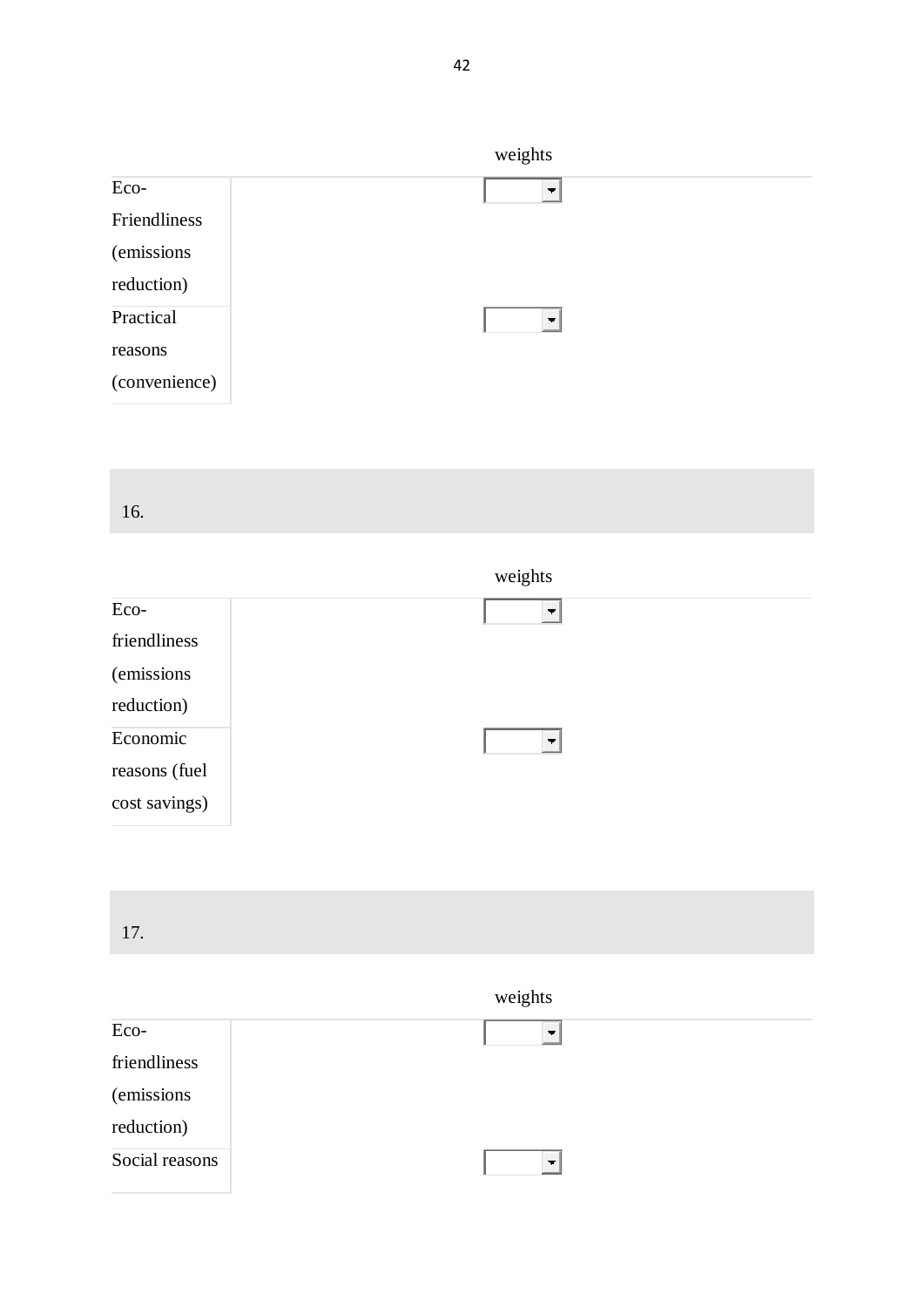## (social image and status)

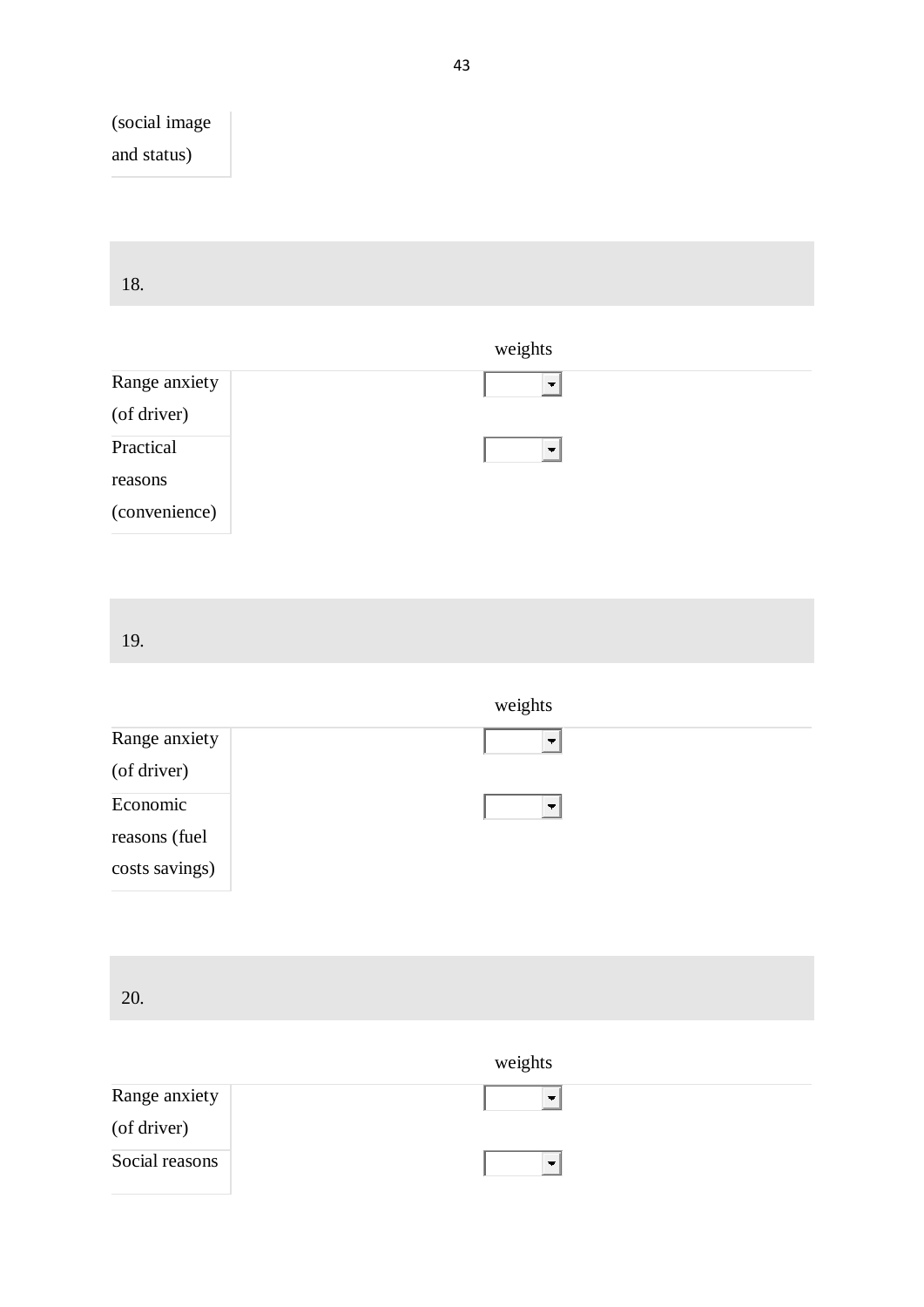## (social image and status)

| 21. |  |  |  |
|-----|--|--|--|

## weights

| Practical      |                          |
|----------------|--------------------------|
| reasons        |                          |
| (convenience)  |                          |
| Economic       | $\overline{\phantom{a}}$ |
| reasons (fuel  |                          |
| costs savings) |                          |

22.

|                | weights                  |
|----------------|--------------------------|
| Practical      | $\overline{\phantom{a}}$ |
| reasons        |                          |
| (convenience)  |                          |
| Social reasons |                          |
| (social image  |                          |
| and status)    |                          |
|                |                          |
|                |                          |
|                |                          |

23.

weights

| ┳ |  |
|---|--|
|   |  |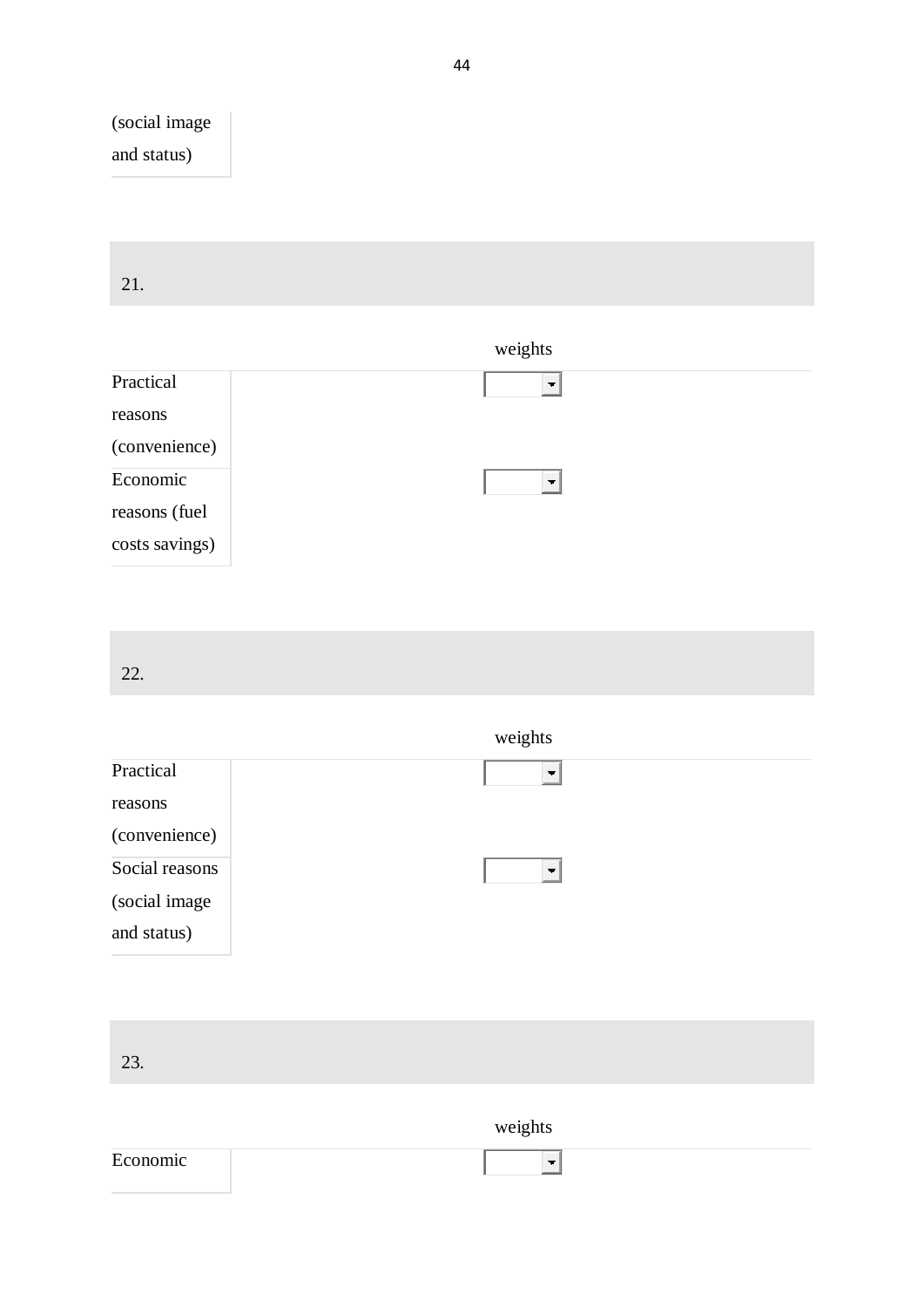

24.

**Please apply weights to the following vehicle alternatives in terms of Eco-friendliness abilities (From a driver point of view). (NB: Inferior vehicle should have weight of 1, while superior vehicle should have a weight from 2 to 9)**

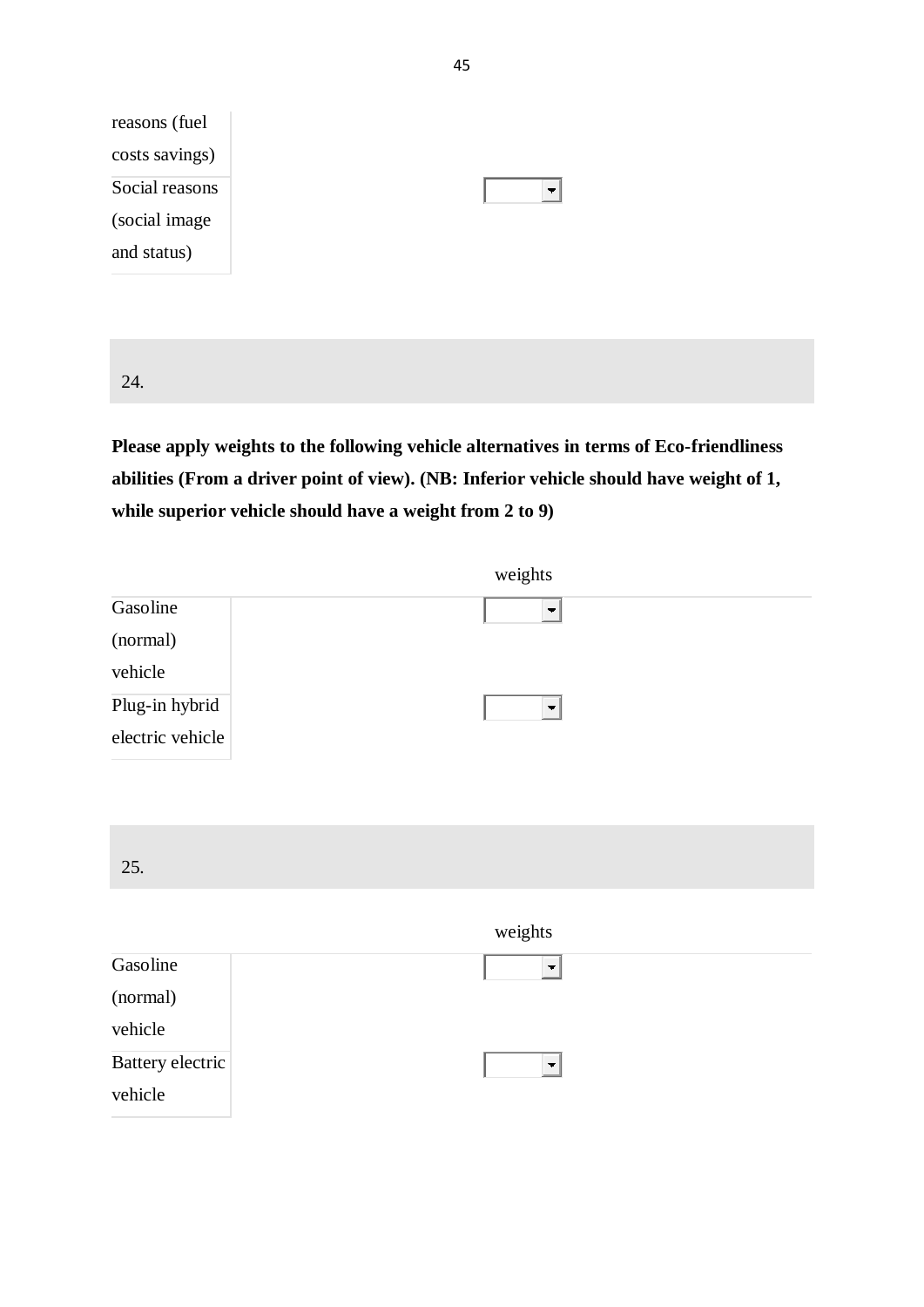| 26.                                |                          |
|------------------------------------|--------------------------|
|                                    | weights                  |
| Plug-in hybrid<br>electric vehicle | $\overline{\phantom{a}}$ |
| Battery electric<br>vehicle        | $\overline{\phantom{a}}$ |
|                                    |                          |
| 27.                                |                          |

**Please apply weights to these vehicle alternatives based on how you as a driver, perceive the importance of travel range \ range anxiety when deciding to swap cars for following ownership scenarios (NB: Inferior vehicle should have weight of 1, while superior vehicle should have a weight from 2 to 9)**

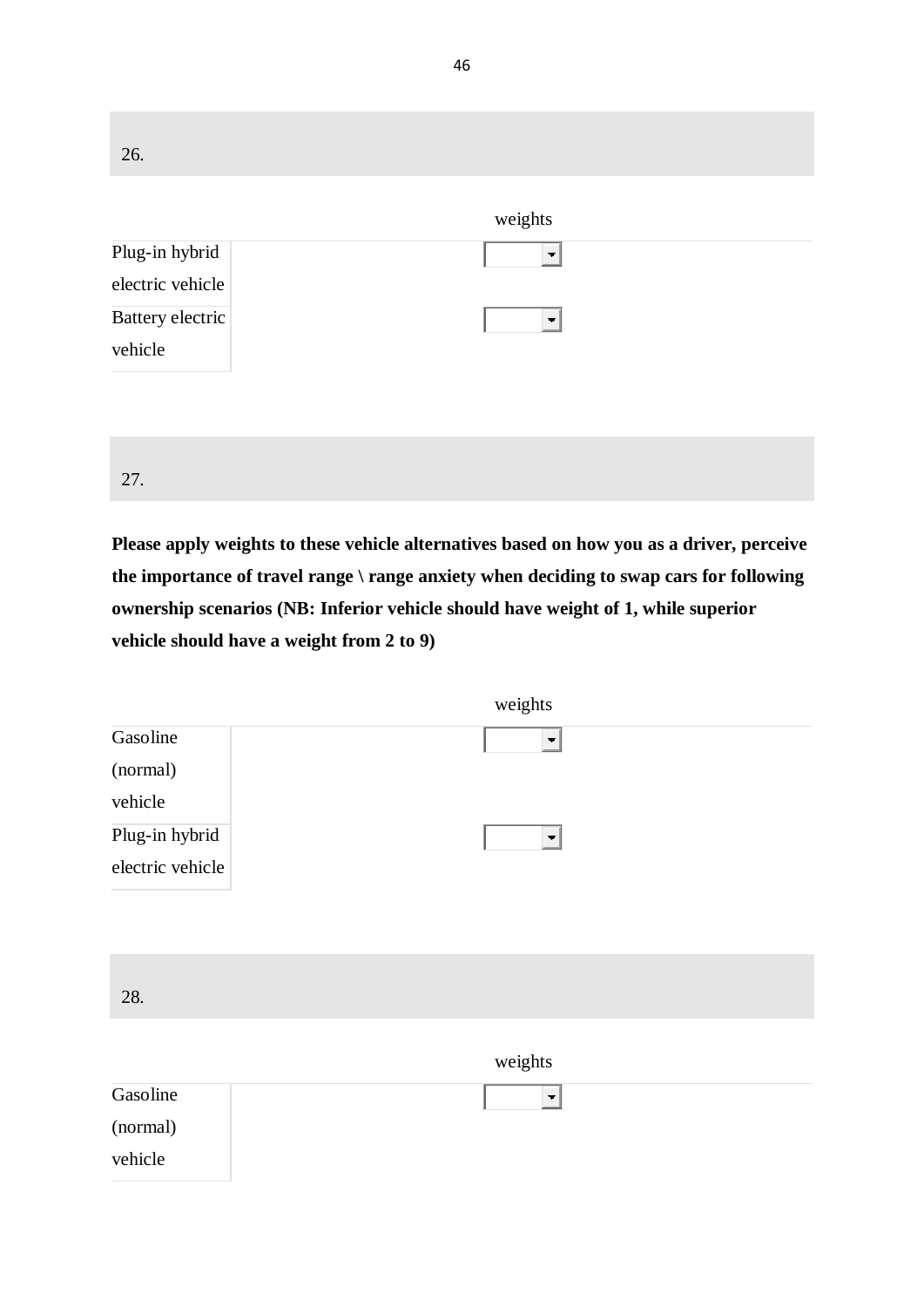| Battery electric<br>vehicle        | $\blacksquare$      |
|------------------------------------|---------------------|
| 29.                                |                     |
|                                    | weights             |
| Plug-in hybrid<br>electric vehicle | ▼                   |
| Battery electric<br>vehicle        | $\vert \cdot \vert$ |
|                                    |                     |
| 30.                                |                     |

**Please apply weights to these pairs of vehicle alternatives in terms of practical reasons (convenience). (NB: Inferior vehicle should have weight of 1, while superior vehicle should have a weight from 2 to 9)**



weights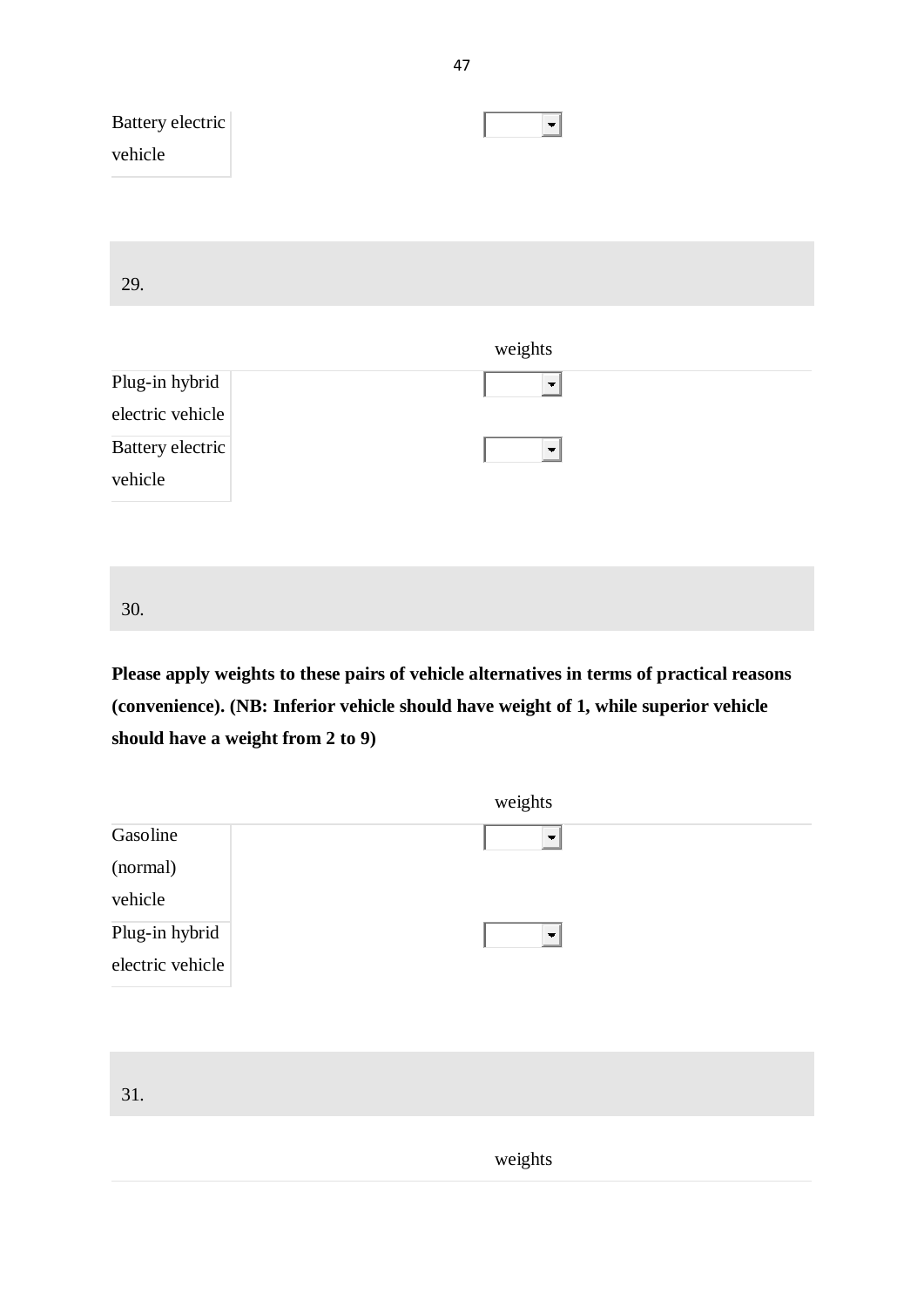| Gasoline<br>(normal)        |                          |
|-----------------------------|--------------------------|
| vehicle                     |                          |
| Battery electric<br>vehicle | $ \bullet $              |
|                             |                          |
|                             |                          |
| 32.                         |                          |
|                             |                          |
|                             |                          |
|                             | weights                  |
| Plug-in hybrid              | $\overline{\phantom{a}}$ |
| electric vehicle            |                          |
| Battery electric            | $\vert \cdot \vert$      |
| vehicle                     |                          |
|                             |                          |
|                             |                          |

**Please apply weights to these pairs of vehicle alternatives in terms of economic reasons (fuel cost savings). (NB: Inferior vehicle should have weight of 1, while superior vehicle should have a weight from 2 to 9)**

|                | weights                  |
|----------------|--------------------------|
| Gasoline       | $\overline{\phantom{a}}$ |
| (normal)       |                          |
| vehicle        |                          |
| Plug-in hybrid | $\overline{\phantom{a}}$ |
| vehicle        |                          |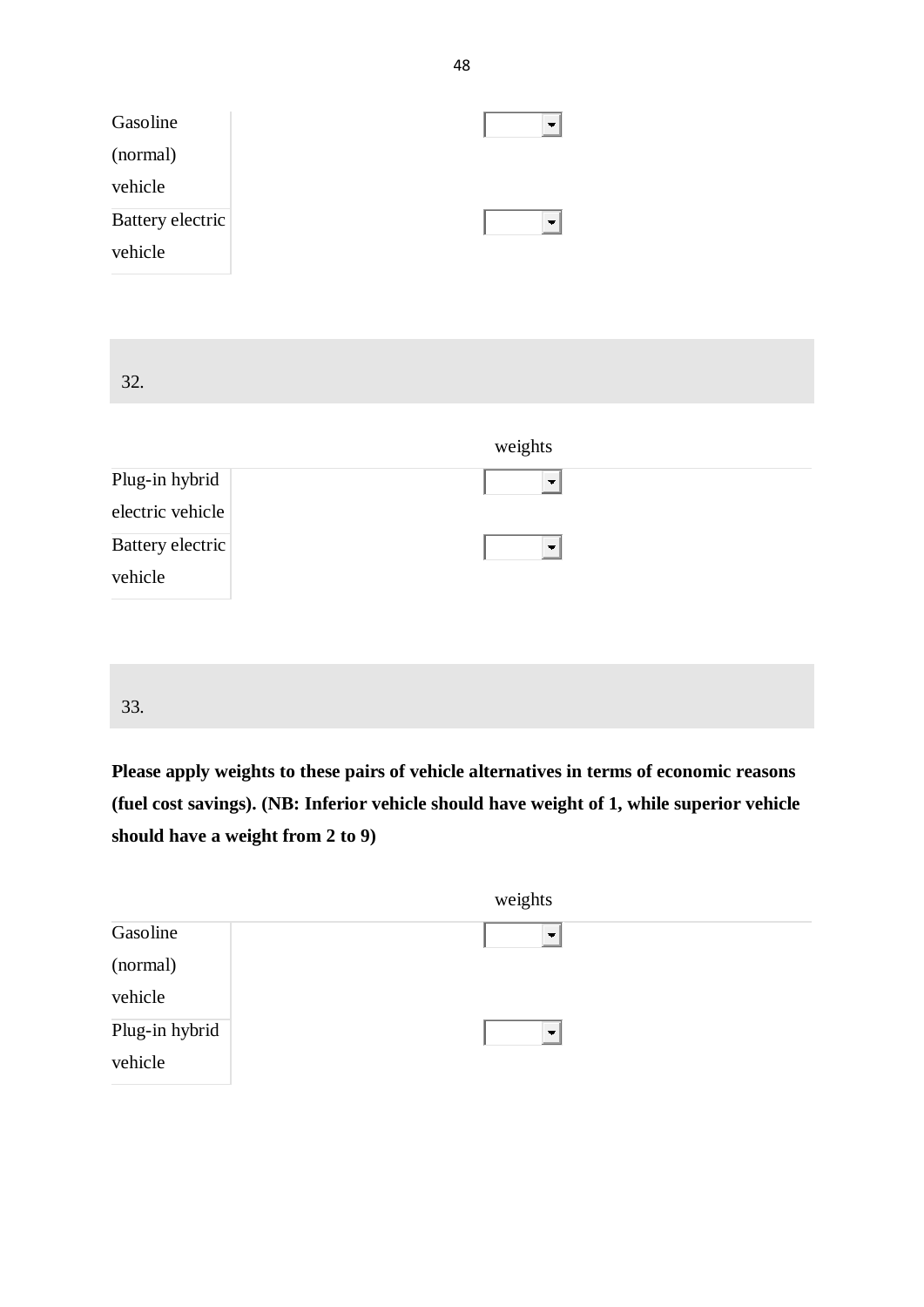34. weight Gasoline  $\left| \cdot \right|$ (normal) vehicle Battery electric  $\overline{\mathbf{F}}$ vehicle 35. weight Plug-in hybrid  $\vert \cdot \vert$ electric vehicle Battery electric  $\overline{\mathbf{F}}$ vehicle 36.

**Please apply weights to these pairs of vehicle alternatives in terms of social reasons (social image and status). (NB: Inferior vehicle should have weight of 1, while superior vehicle should have a weight from 2 to 9)**

|                  | weights        |
|------------------|----------------|
| Gasoline         | $\blacksquare$ |
| (normal vehicle) |                |
| Plug-in hybrid   | $\rightarrow$  |
| electric vehicle |                |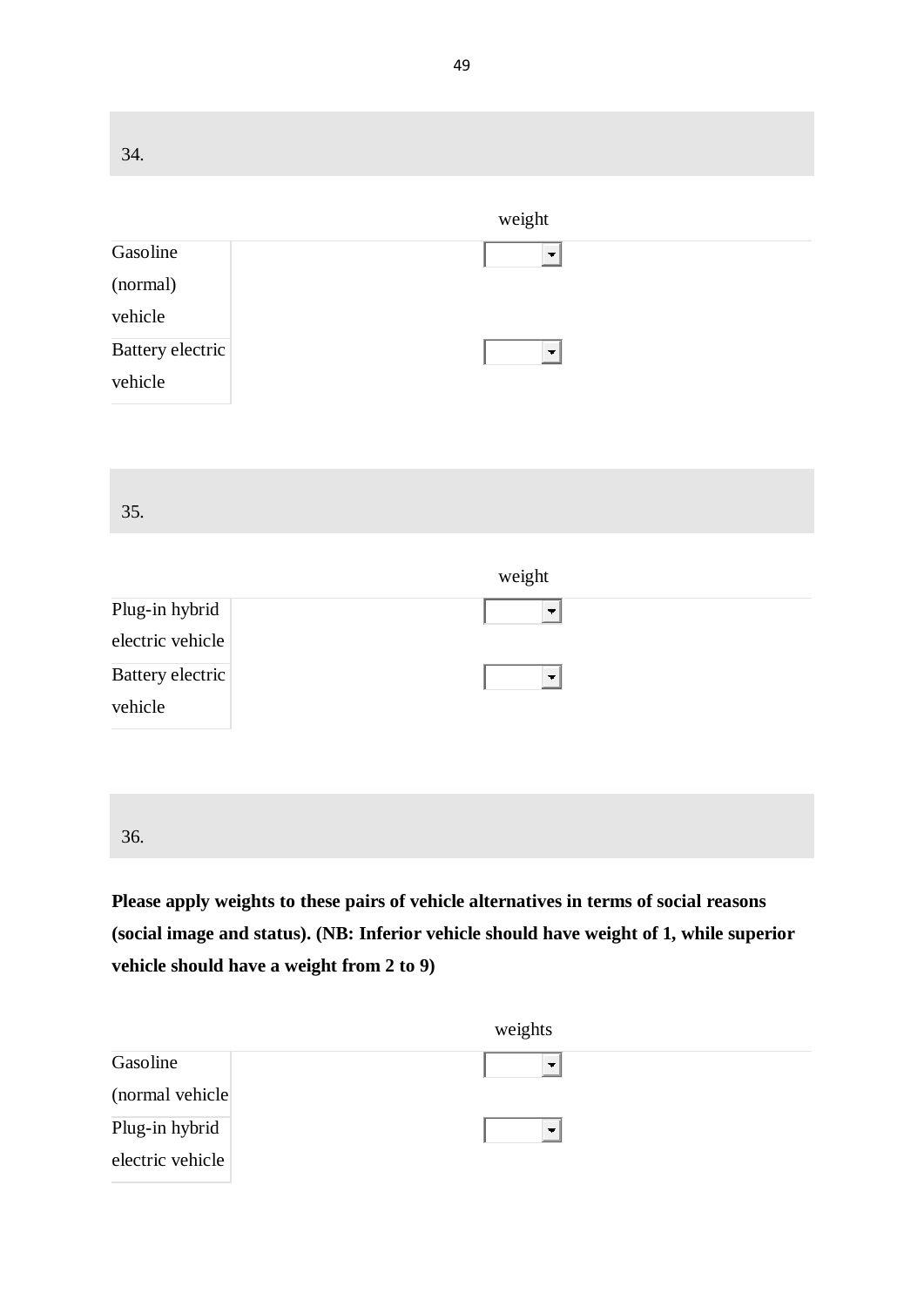37. weights Gasoline  $\Box$ (normal) vehicle Battery electric  $\overline{\mathbf{F}}$ vehicle 38. weights Plug-in hybrid  $\vert$ electric vehicle Battery electric  $\vert \cdot \vert$ vehicle 39.

**What in your opinion do you think can be done by government to encourage the future use of electric vehicles?**

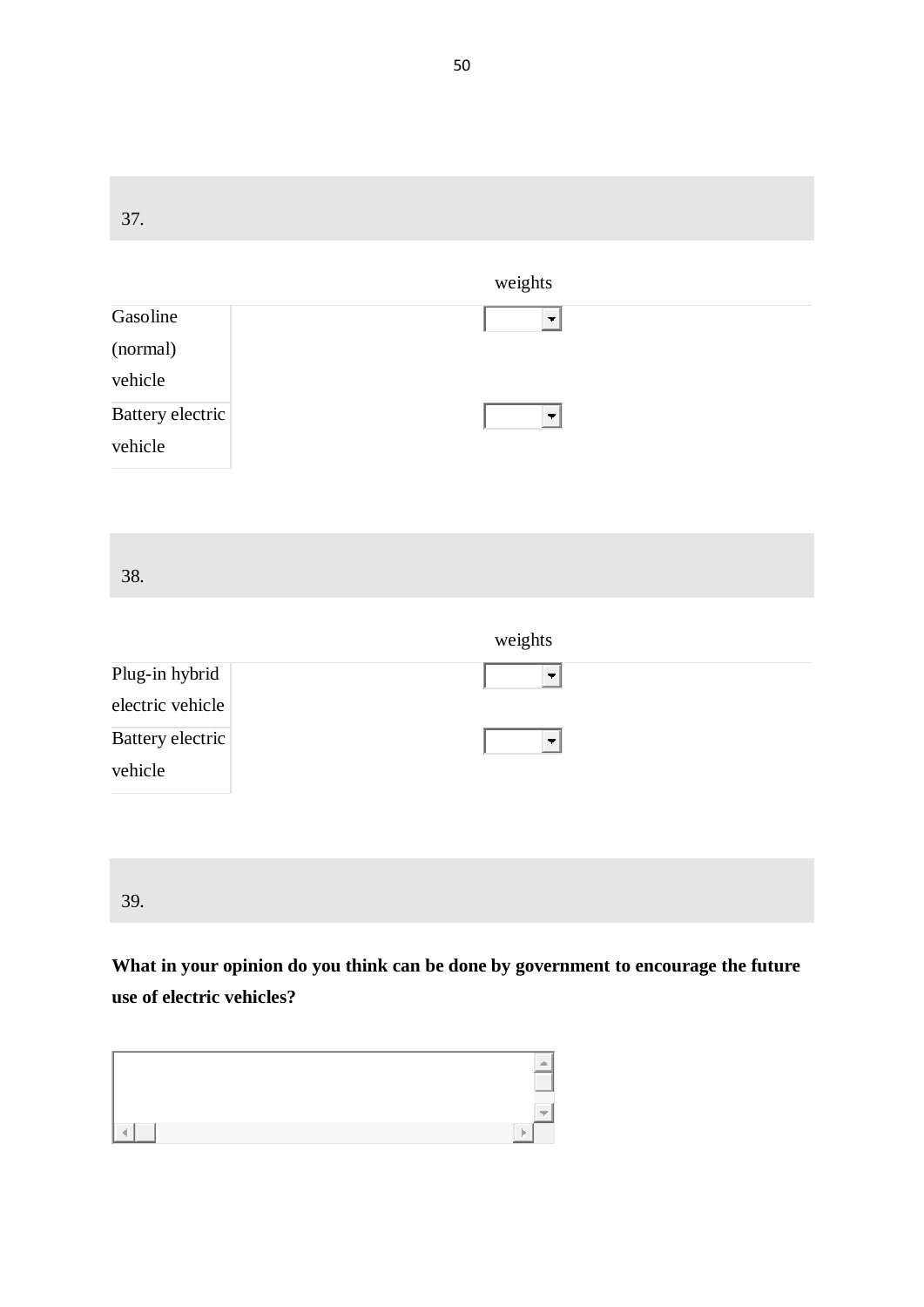40.

**What do you think can be done to encourage car swapping between gasoline vehicle (for long distances) and electric vehicle (for short distances)?**

| ------------------ |  |
|--------------------|--|
| _________<br>P     |  |

41.

**Which other factors do you think is important for members of same household to perform car swapping?**



42.

**What would be your reasons to own/use an electric vehicle (select all that apply)?**

- $\Box$ Economic/fuel costs savings
- $\Box$ Environment /reduced emissions
- П Technology
- $\Box$ Convenience and home charging advantage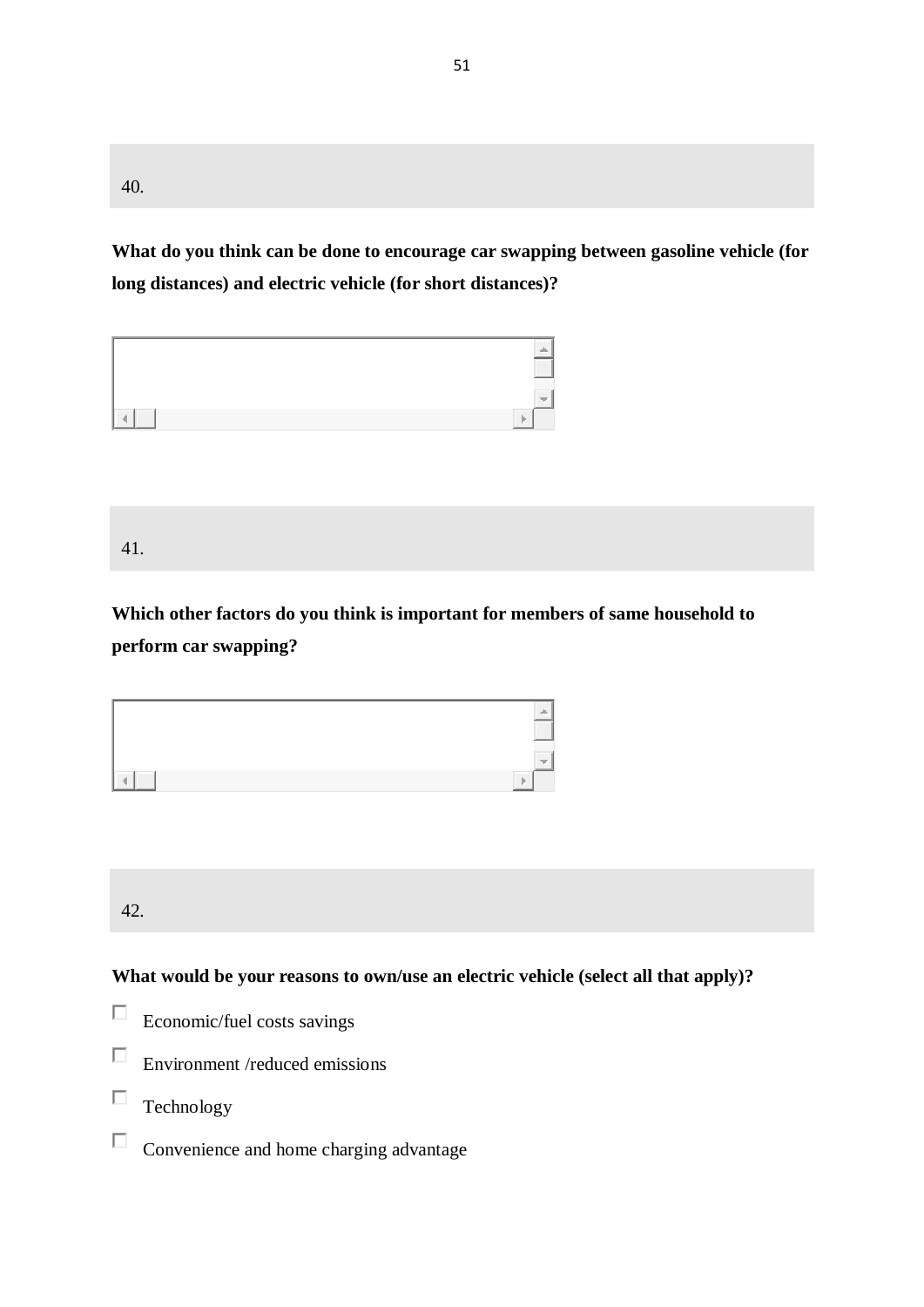$\Box$  Comfort

- $\hfill\Box$  Low noise level
- $\Box$  Fast acceleration rate
- $\Box$  Social status and image

43.

## **Was the questionnaire understandable?**

 $\overline{\phantom{0}}$ 

Submit survey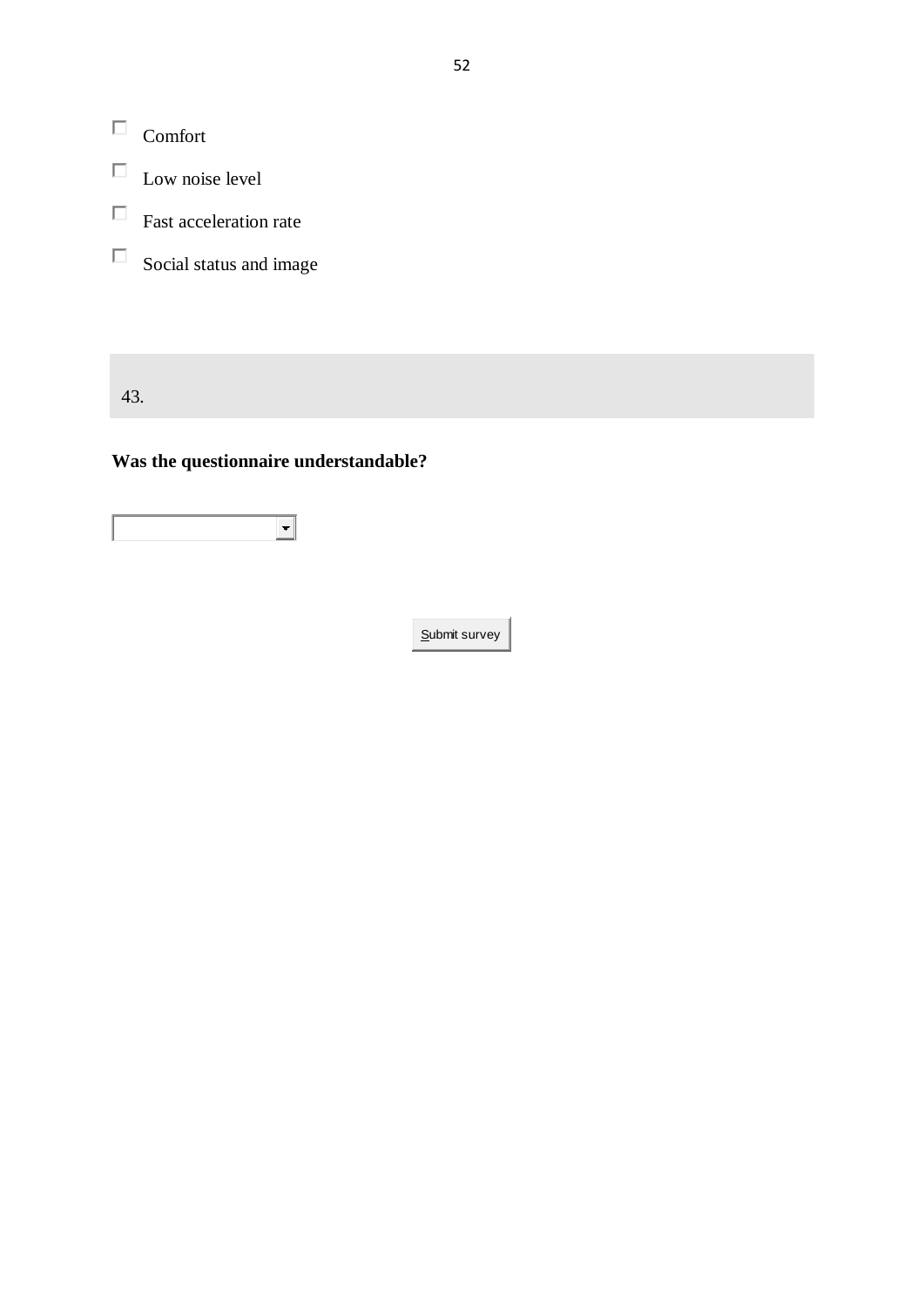| <b>Intensity of Importance</b> | <b>Definition</b>            | <b>Explanation</b>              |  |  |
|--------------------------------|------------------------------|---------------------------------|--|--|
| $\mathbf{1}$                   | <b>Equal Importance</b>      | activities<br>Two<br>contribute |  |  |
|                                |                              | equally to the objective        |  |  |
| $\boldsymbol{2}$               | Weak or slight               |                                 |  |  |
| 3                              | Moderate importance          | Experience and judgement        |  |  |
|                                |                              | slightly favour one activity    |  |  |
|                                |                              | over another                    |  |  |
| $\overline{\mathbf{4}}$        | Moderate plus                |                                 |  |  |
| 5                              | Strong importance            | Experience and judgement        |  |  |
|                                |                              | strongly favour one activity    |  |  |
|                                |                              | over another                    |  |  |
| 6                              | Strong plus                  |                                 |  |  |
| 7                              | Very strong or demonstrated  | An activity is favoured very    |  |  |
|                                | importance                   | strongly over another, its      |  |  |
|                                |                              | dominance demonstrated in       |  |  |
|                                |                              | practice                        |  |  |
| 8                              | Very, very strong            |                                 |  |  |
| 9                              | Extreme importance           | The evidence favouring one      |  |  |
|                                |                              | activity over another is of the |  |  |
|                                |                              | highest possible order of       |  |  |
|                                |                              | affirmation                     |  |  |
| <b>Resiprocals of above</b>    | If activity i has one of the | A reasonable assumption         |  |  |
|                                | above non-zero numbers       |                                 |  |  |
|                                | assigned to it when          |                                 |  |  |
|                                | compared with activity j,    |                                 |  |  |
|                                | then j has the reciprocal    |                                 |  |  |
|                                | value when compared          |                                 |  |  |
|                                | with i                       |                                 |  |  |

(Source: Saaty, 2008, p. 86)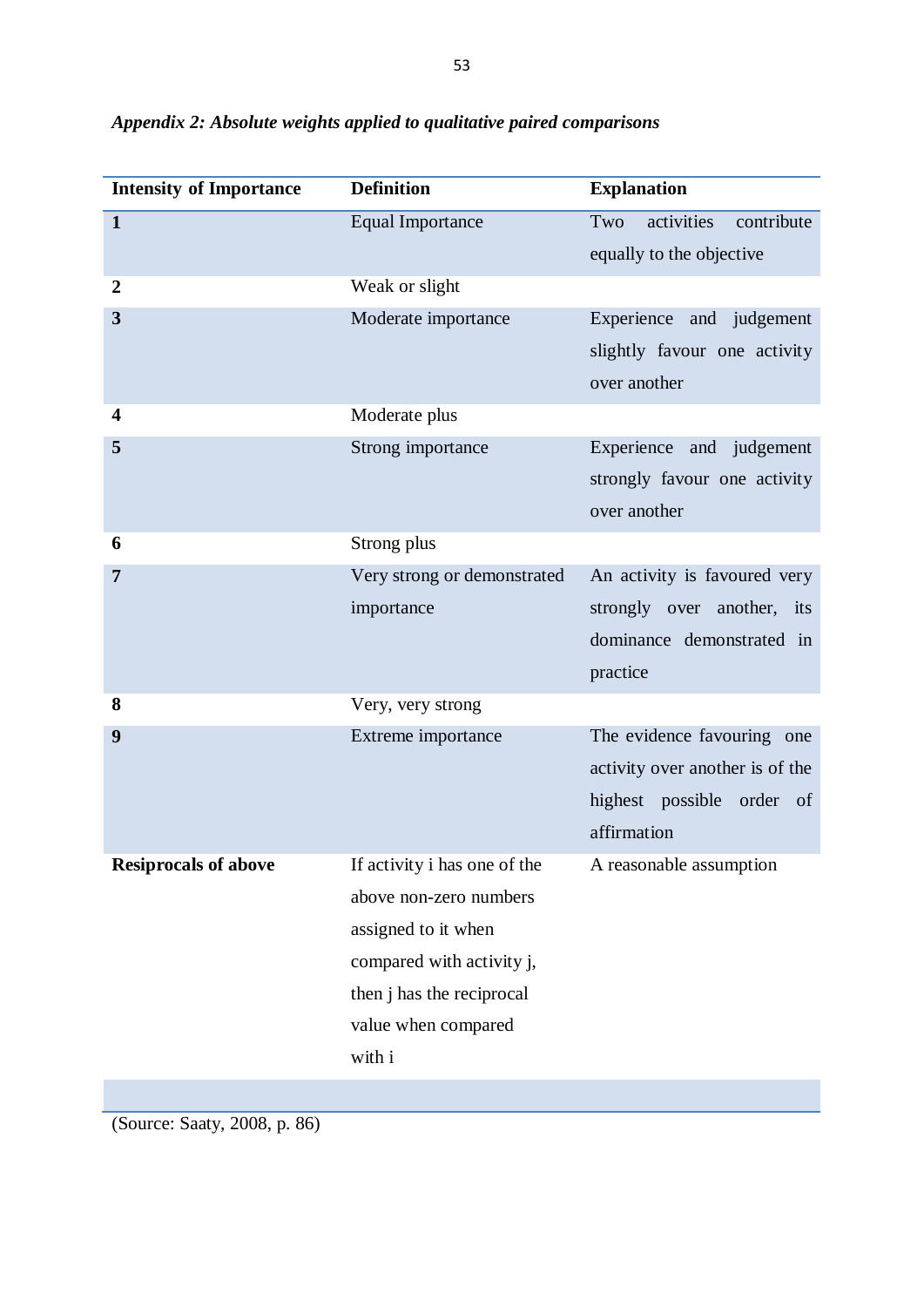| <b>Size</b>                    | л.   | ∽    | ັ                  |      |             | ິ                     | -          | ັ    |      | $\Omega$<br>1 U |
|--------------------------------|------|------|--------------------|------|-------------|-----------------------|------------|------|------|-----------------|
| $\mathbf{D}^{\intercal}$<br>ИI | 0.00 | 0.00 | $\epsilon$<br>0.52 | 0.89 | <b>TITT</b> | $\sim$ $\sim$<br>1.4J | 25<br>1.53 | 1.40 | 1.45 | 1.49            |

## *Appendix 3: The average consistencies of random matrices (RI values)*

(Source: Saaty 2000, page 264)

## *Detailed calculations*

## *Appendix 4: Matrix for Eco-friendliness*

| Eco-friendliness |                                                               |                |               |           |       |  |  |
|------------------|---------------------------------------------------------------|----------------|---------------|-----------|-------|--|--|
| Alternatives     | EV<br><b>PHEV</b><br>Eigenvector<br>nth root of<br>Status quo |                |               |           |       |  |  |
|                  |                                                               |                |               | of<br>sum |       |  |  |
|                  |                                                               |                |               | products  |       |  |  |
| Status quo       | $\mathbf{1}$                                                  | $\frac{1}{4}$  | 1/6           | 0.347     | 0.082 |  |  |
| <b>PHEV</b>      | $\overline{4}$                                                | $\mathbf{1}$   | $\frac{1}{4}$ | 1.000     | 0.236 |  |  |
| EV               | 6                                                             | $\overline{4}$ | $\mathbf{1}$  | 2.884     | 0.682 |  |  |
| Total            | 11                                                            | 5.250          | 1.417         | 4.231     | 1.000 |  |  |
| $T^*E$           | 0.902                                                         | 1.239          | 0.966         |           |       |  |  |
| Lamda max        | 3.1                                                           |                |               |           |       |  |  |
| CI               | 0.05                                                          |                |               |           |       |  |  |
| CR               | 0.08                                                          |                |               |           |       |  |  |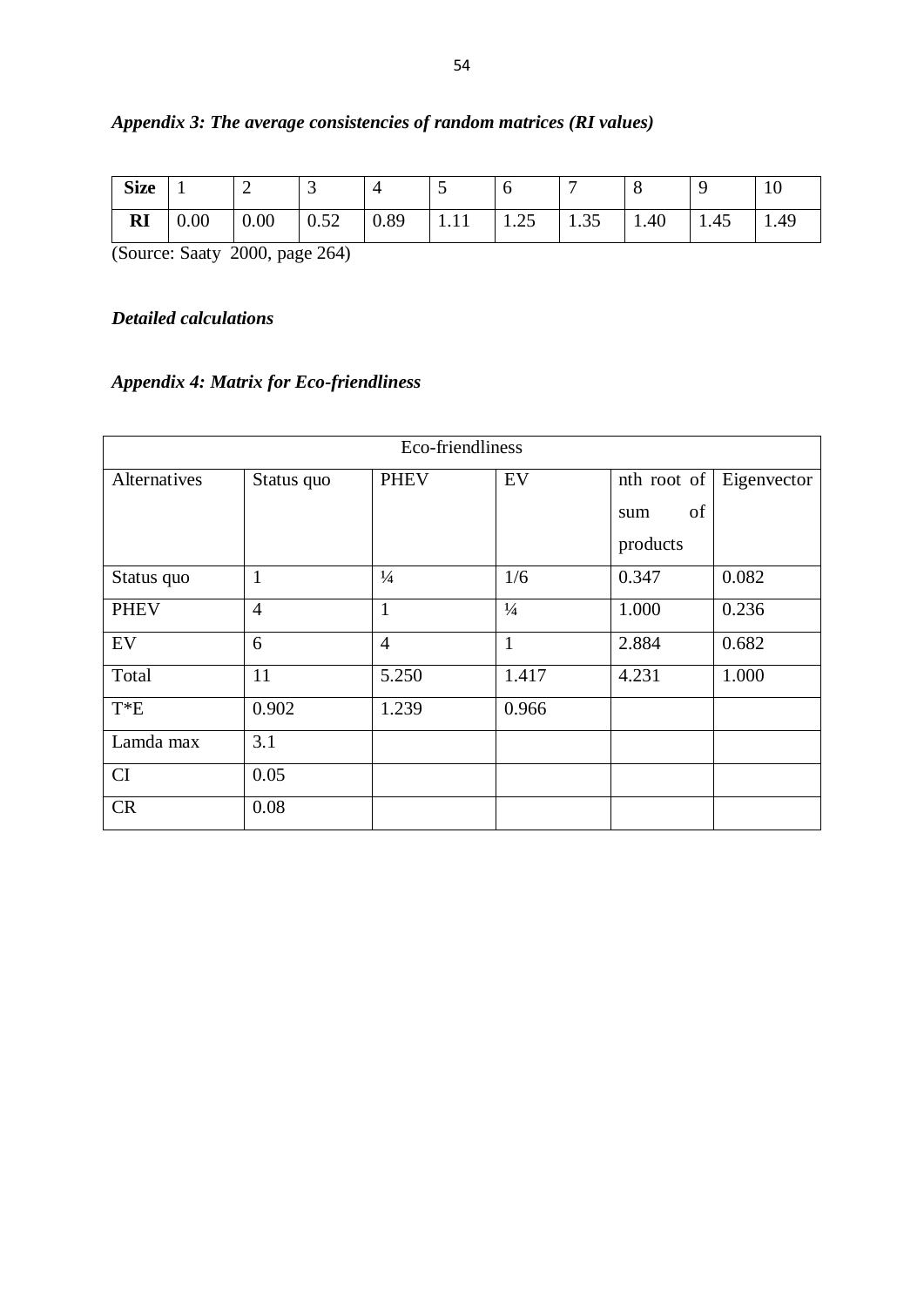| <b>Range Anxiety</b> |                |             |              |                    |             |  |  |
|----------------------|----------------|-------------|--------------|--------------------|-------------|--|--|
| <b>Alternatives</b>  | Status quo     | <b>PHEV</b> | EV           | nth root of sum of | Eigenvector |  |  |
|                      |                |             |              | products           |             |  |  |
| Status quo           | 1              | 1/3         | 1/4          | 0.437              | 0.117       |  |  |
| <b>PHEV</b>          | 3              | 1           | 1/3          | 1.000              | 0.268       |  |  |
| EV                   | $\overline{4}$ | 3           | $\mathbf{1}$ | 2.289              | 0.614       |  |  |
| Total                | 8              | 4.333       | 1.583        | 3.726              | 1.000       |  |  |
| $T^*E$               | 0.936          | 1.161       | 0.972        |                    |             |  |  |
| Lamda max            | 3.069          |             |              |                    |             |  |  |
| <b>CI</b>            | 0.03           |             |              |                    |             |  |  |
| CR                   | 0.058          |             |              |                    |             |  |  |

## *Appendix 5: Matrix for Range Anxiety*

*Appendix 6: Matrix for Convenience*

| Convenience  |                |             |                |             |             |  |
|--------------|----------------|-------------|----------------|-------------|-------------|--|
| Alternatives | Status quo     | <b>PHEV</b> | EV             | nth<br>root | Eigenvector |  |
|              |                |             |                | of<br>sum   |             |  |
|              |                |             |                | products    |             |  |
| Status quo   | $\mathbf{1}$   | 1/3         | $\overline{4}$ | 1.101       | 0.291       |  |
| <b>PHEV</b>  | $\overline{3}$ | 1           | $\overline{4}$ | 2.289       | 0.604       |  |
| EV           | $\frac{1}{4}$  | 1/4         | $\mathbf{1}$   | 0.397       | 0.105       |  |
| Total        | 4.3            | 1.6         | 8              | 3.787       | 1.000       |  |
| $T^*E$       | 1.251          | 0.966       | 0.840          |             |             |  |
| CI           | 0.394          |             |                |             |             |  |
| <b>CR</b>    | 0.757          |             |                |             |             |  |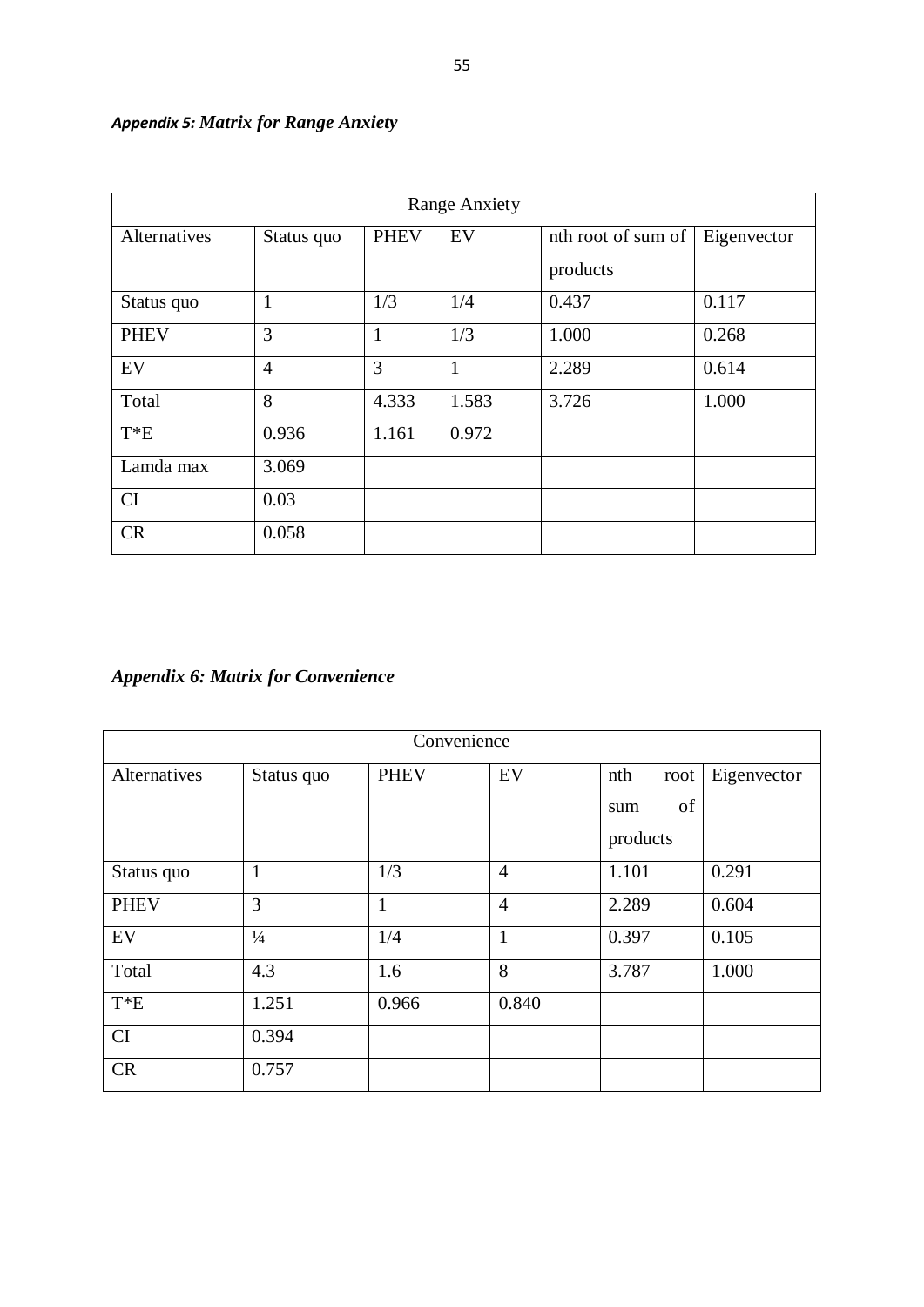| Social status and image |                |             |              |                                       |             |  |  |
|-------------------------|----------------|-------------|--------------|---------------------------------------|-------------|--|--|
| Alternatives            | Status quo     | <b>PHEV</b> | EV           | $nth$ root of<br>of<br>sum<br>product | Eigenvector |  |  |
| Status quo              |                | 1/4         | 1/3          | 0.437                                 | 0.126       |  |  |
| <b>PHEV</b>             | $\overline{4}$ | 1           | 1            | 1.587                                 | 0.458       |  |  |
| EV                      | 3              | 1           | $\mathbf{1}$ | 1.442                                 | 0.416       |  |  |
| Total                   | 8              | 2.25        | 2.33         | 3.466                                 | 1.000       |  |  |
| $T^*E$                  | 1.008          | 1.031       | 0.969        |                                       |             |  |  |
| CI                      | 0.233          |             |              |                                       |             |  |  |
| CR                      | 0.448          |             |              |                                       |             |  |  |

## *Appendix 7: Matrix for Social status and image*

## *Appendix 8: Matrix for Fuel cost savings*

| Fuel cost savings |                |             |              |             |             |  |  |
|-------------------|----------------|-------------|--------------|-------------|-------------|--|--|
| Alternatives      | Status quo     | <b>PHEV</b> | EV           | nth root of | Eigenvector |  |  |
|                   |                |             |              | of<br>sum   |             |  |  |
|                   |                |             |              | products    |             |  |  |
| Status quo        | $\mathbf{1}$   | 1/4         | 1/6          | 0.347       | 0.085       |  |  |
| <b>PHEV</b>       | $\overline{4}$ | 1           | 1/3          | 1.101       | 0.271       |  |  |
| EV                | 6              | 3           | $\mathbf{1}$ | 2.621       | 0.644       |  |  |
| Total             | 11             | 4.25        | 1.5          | 4.069       | 1.000       |  |  |
| $T^*E$            | 0.935          | 1.152       | 0.966        |             |             |  |  |
| Lamda max.        | 3.053          |             |              |             |             |  |  |
| <b>CI</b>         | 0.027          |             |              |             |             |  |  |
| <b>CR</b>         | 0.05           |             |              |             |             |  |  |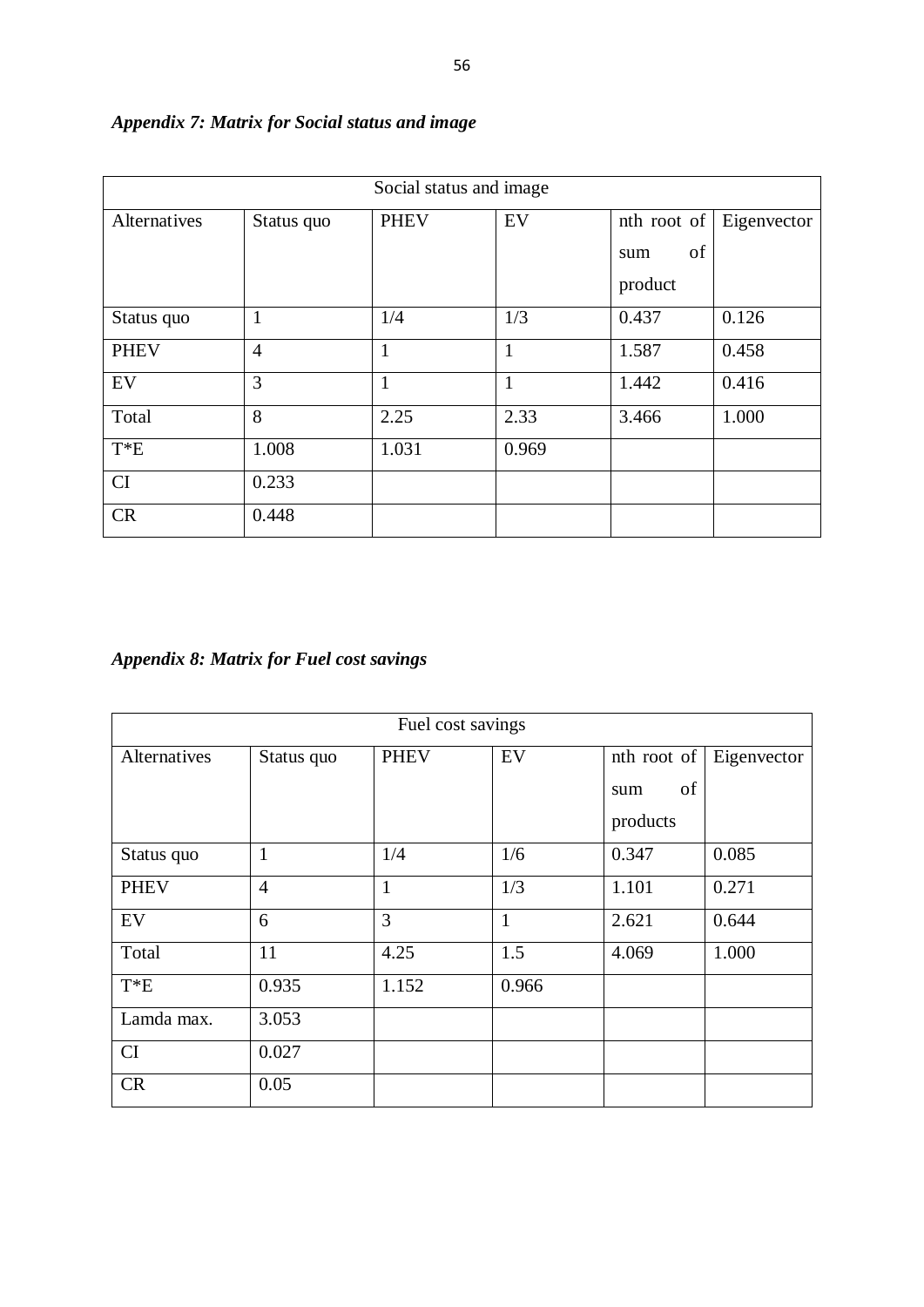| Criteria     | Eco-           | Range         | Convenience    | Fuel<br>cost | Social         | nth     | Eigenvector |
|--------------|----------------|---------------|----------------|--------------|----------------|---------|-------------|
|              | friendliness   | Anxiety       | (Practical     | savings      | image          | root of |             |
|              |                |               | reasons)       | (Economic    | and            | sum of  |             |
|              |                |               |                | reasons)     | status         | product |             |
| Eco-         | $\mathbf{1}$   | 1/3           | $\overline{4}$ | 1/5          | $\overline{5}$ | 1.059   | 0.147       |
| friendliness |                |               |                |              |                |         |             |
| Range        | $\overline{3}$ | $\mathbf{1}$  | $\overline{4}$ | 1/5          | $\overline{4}$ | 1.572   | 0.218       |
| Anxiety      |                |               |                |              |                |         |             |
| Convenience  | $\frac{1}{4}$  | $\frac{1}{4}$ | $\mathbf{1}$   | 1/5          | $\overline{3}$ | 0.519   | 0.073       |
| (Practical   |                |               |                |              |                |         |             |
| reasons)     |                |               |                |              |                |         |             |
| Fuel<br>cost | 5              | 5             | 5              | $\mathbf{1}$ | 6              | 3.758   | 0.522       |
| savings      |                |               |                |              |                |         |             |
| (Economic    |                |               |                |              |                |         |             |
| reasons)     |                |               |                |              |                |         |             |
| Social image | 1/5            | $\frac{1}{4}$ | 1/3            | 1/6          | $\mathbf{1}$   | 0.289   | 0.040       |
| and status)  |                |               |                |              |                |         |             |
| Total        | 9.45           | 6.83          | 14.33          | 1.77         | 19             | 7.197   | 1.000       |
| $T^*E$       | 1.389          | 1.489         | 1.046          | 0.924        | 0.760          | 5.608   |             |
| CI           | 0.152          |               |                |              |                |         |             |
| CR           | 0.136          |               |                |              |                |         |             |

## *Appendix 9: Matrix for criteria in terms of reaching the goal*